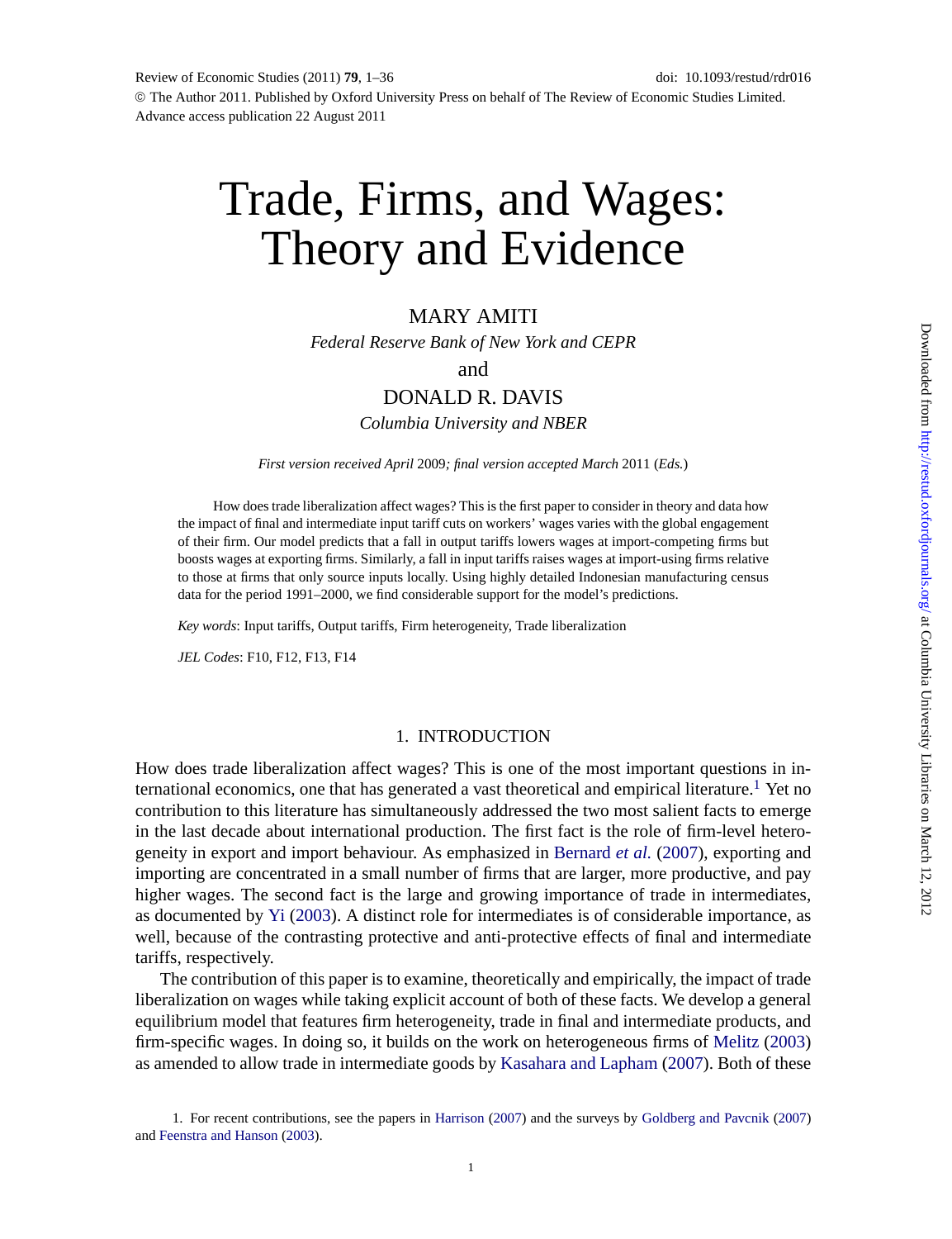models maintain the assumption of homogeneous labour and a perfect labour market, so that the wages paid by a firm are disconnected from that firm's performance. We continue to focus on homogeneous labour but introduce a variant of fair wages most closely related to that of [Grossman and Helpman](#page-35-0) [\(2007](#page-35-0)).

The key theoretical result is that the wage consequence of a particular tariff change depends on the mode of globalization of the firm at which a worker is employed. A decline in output tariffs reduces wages of workers at firms that sell only in the domestic market, but raises wages of workers at firms that export. A decline in input tariffs raises the wages of workers at firms using imported inputs, but reduces wages at firms that do not import inputs. And there is a synergy in these effects so that exporting or importing magnifies the effect of the other.

We test our model's hypotheses with a rich data set covering the Indonesian trade liberalization of 1991–2000. The trade liberalization provides us with over 500 price changes per period, covering both input and output tariffs. A distinctive feature of the Indonesian data set is the availability of firm-level data on individual inputs, making it possible to construct highly disaggregated input tariffs. This, in turn, enables us to disentangle the effects of output and input tariffs. The data cover a period with a very substantial liberalization of both types of tariffs, with important variation across and within industries. From 1991 to 2000, average output tariffs fell from 21% to 8%, while average input tariffs fell from 14% to 6%. Further, the data include information on firm-level importing and exporting behaviour, allowing us to identify the differential effects of trade liberalization on exporters, importers, and domestically oriented firms.

The results of our study are striking. First, heterogeneity matters. Not only are firms affected in a heterogeneous way by trade liberalization, but so are the wages of their workers. Second, modes of globalization matter. Liberalization in final and intermediate goods trade have distinct impacts on the fate of workers according to the modes of globalization of the firms at which they work. A 10% point fall in output tariffs decreases wages by 3% in firms oriented exclusively toward the domestic economy. But the same fall in the output tariff *increases* wages by up to 3% in firms that export. A 10% point fall in input tariffs has an insignificant effect on firms that do not import but *increases* wages by up to 12% in firms that do import. In short, liberalization along each dimension raises wages for workers at firms that are most globalized and lowers wages at firms oriented to the domestic economy or which are marginal globalizers. Ours is the first paper to show an empirical link between input tariffs and wages, and the first to show differential effects from reducing output tariffs on exporters and non-exporters.

Our results both parallel, and diverge from, findings in previous studies. The literature has found inconsistent results of the effect of output tariff cuts on wages. For example, both the industry-level study on Colombia by [Goldberg and Pavcnik](#page-35-0) [\(2005\)](#page-35-0) and the firm-level study on Mexico by [Revenga](#page-35-0) [\(1997](#page-35-0)) associate a cut in output tariffs with a decline in industry and firm wages, respectively. However, the industry-level study on Brazil by [Pavcnik](#page-35-0) *et al.* ([2004\)](#page-35-0) and the firm-level study of North American Free Trade Agreement by [Trefler](#page-35-0) ([2004\)](#page-35-0) find insignificant or near zero effects of a decline in output tariffs on wages. None of the prior studies has found that cuts in output tariffs *raise* the wages of workers at some firms. Our approach, which allows the effect of output tariffs on firm wages to depend on the firm's export orientation, may explain the prior mixed results due to the pooling of groups of firms with disparate responses.

Differential firm-level wage responses between exporters and non-exporters arise in [Verhoogen](#page-35-0) [\(2008](#page-35-0)). However, the experiment he considers is not a trade liberalization but rather an exchange rate depreciation. Implicitly, this is a movement in a single price. But the same devaluation that makes exporting more attractive also makes importing intermediates less attractive, and one can hope at best to ascertain the net of the two effects. The first study to place imported intermediates at the heart of a discussion of wage evolution is [Feenstra and Hanson](#page-34-0) [\(1999](#page-34-0)). But their study only considers economy-wide wage changes and their empirical exercise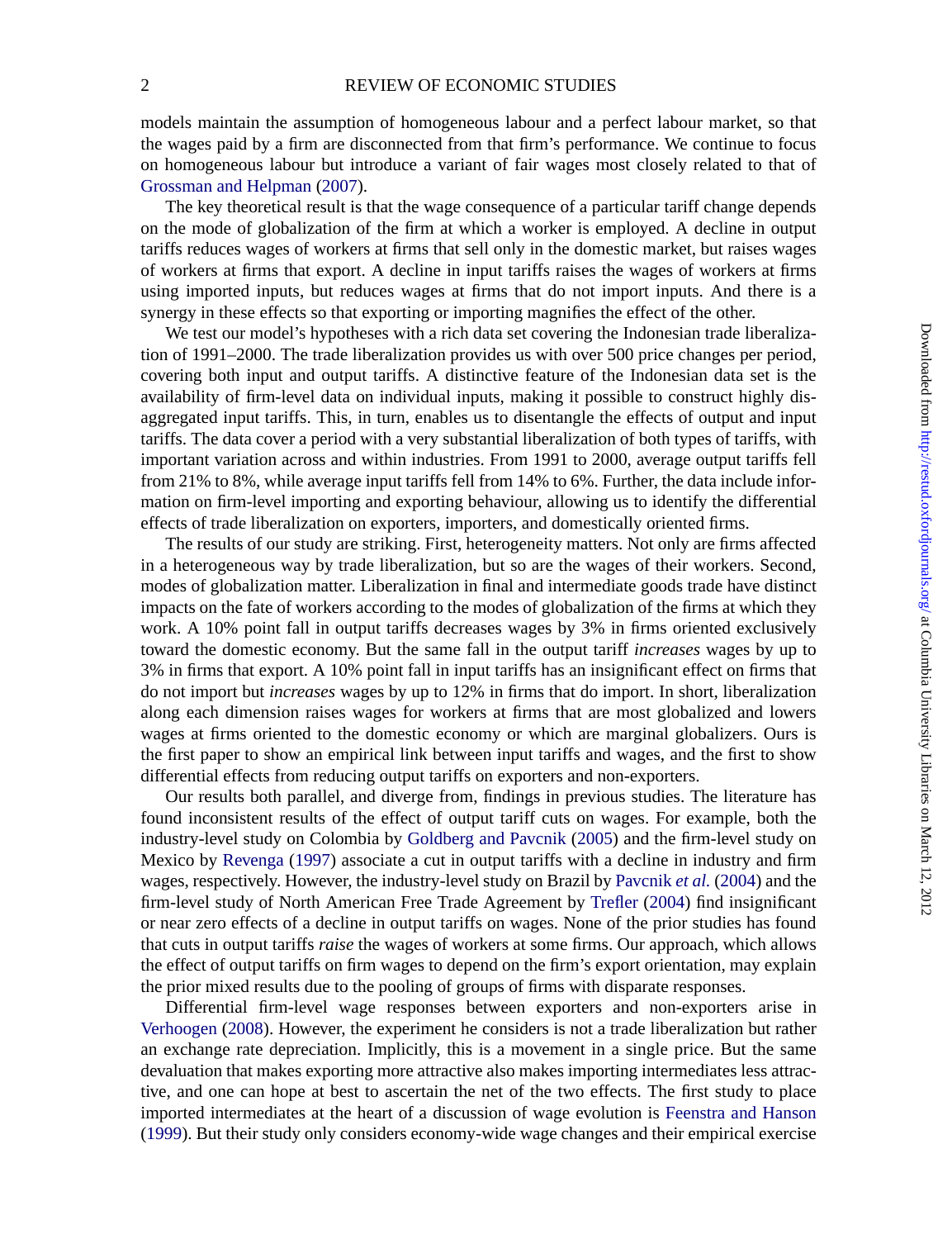includes no explicit measures of changes in the costs of importing intermediates (tariff reductions or otherwise). Indeed, no prior study has used explicit measures of liberalization in intermediate tariffs to estimate wage effects.

Our empirical results directly address the effect of tariff liberalization on firm-level wages, but the results have broader implications. The theoretical results encompass any element of globalization in which there is a change in the relative marginal cost of serving final goods markets or sourcing inputs from foreign vs. domestic markets. This includes changes in transport costs, regulation, or other barriers that affect these relative marginal costs. From this perspective, the advantage of our experiment in understanding the broader process of globalization is that tariff liberalization allows these changes in relative marginal costs to be measured precisely and so give us greater ability to identify the consequences for firm-level wages.

#### 2. THEORY

Our theory draws on three key elements. The first is heterogeneous firms, as in [Melitz](#page-35-0) [\(2003\)](#page-35-0). The second is costly trade in intermediates, as in [Kasahara and Lapham](#page-35-0) [\(2007](#page-35-0)). The third is imperfect factor markets that feature some form of rent sharing between firm and workers, as, *e.g.*, in [Helpman, Itskhoki and Redding](#page-35-0) ([2010](#page-35-0)).<sup>2</sup>

#### 2.1. *Consumption of final goods*

Final demand is directly from [Dixit and Stiglitz](#page-34-0) ([1977\)](#page-34-0). Consumers allocate expenditures *E* across a continuum of available final good varieties to

$$
\text{Min } E = \int p(v)q(v)dv \text{ s.t. } \left[ \int q(v)^{\frac{\sigma-1}{\sigma}} dv \right]^{\frac{\sigma}{\sigma-1}} = U. \tag{1}
$$

Here,  $\sigma > 1$  is the elasticity of substitution between final goods varieties. These deliver demand curves for final product *v* of the form  $q(v) = \left[\frac{p(v)}{P}\right]$  $\left[\frac{v}{p}\right]^{-\sigma} Q$  and revenue of the form  $r(v) =$  $R\left[\frac{p(v)}{p}\right]$  $\left[\frac{v}{P}\right]^{1-\sigma}$ , where  $Q \equiv U$ , and *P* is an aggregate price index given by  $P = \begin{bmatrix} 1 \end{bmatrix}$ ν∈*V*  $p(v)^{1-\sigma}dv$ <sup> $\frac{1}{1-\sigma}$ </sup> with  $PQ = R$ .

#### 2.2. *The fair-wage constraint and the labour market*

Our data exercise focuses on the evolution of firm specific wages, and so our theory must provide for these. We do this with two elements. The first is firm heterogeneity, both in productivity and in firm-specific costs of penetrating international markets. The second is to tie firm wages to firm performance. We introduce this via a fair-wage constraint.

Our model will feature firms, some of whose operating profits are zero and others for which these are positive. Firms earning zero profits are either in a competitive intermediates sector or marginal firms in an imperfectly competitive final goods sector in which all other firms have positive operating profits.

Workers have fair-wage demands. All workers at zero-profit firms earn the same wage, whether in the intermediate or final goods sectors. We take this wage as our numéraire. Letting the wage on offer at any other firm  $\nu$  be given as  $W_{\nu}$ . We assume that other firms pay a wage

<sup>2.</sup> Imperfect factor markets that feature firm-worker rent sharing is key. The precise form this takes is not essential to our story and, at this stage and with this data, we do not aim to distinguish them. The literature has considered search models with *ex post* bargaining, as in [Felbermayr](#page-35-0) *et al.* [\(2011](#page-35-0)) or [Helpman, Itskhoki and Redding](#page-35-0) [\(2010](#page-35-0)); efficiency wage models, as in [Davis and Harrigan](#page-34-0) [\(2011](#page-34-0)); and fair-wage models, as in [Egger and Kreickemeier](#page-34-0) ([2009](#page-34-0)) and the present paper.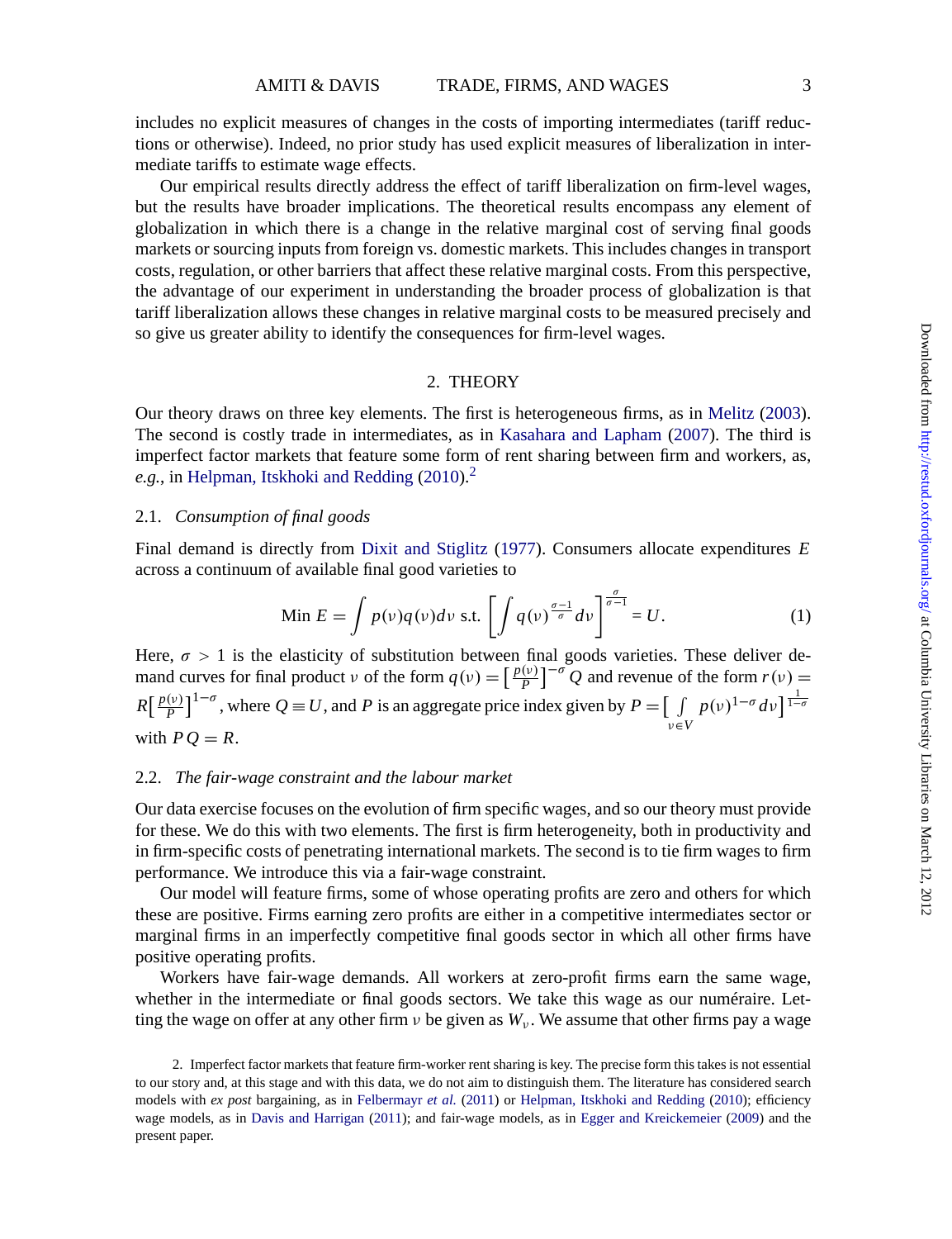

Determination of firm wage and profit for given mode of globalization

that is increasing in the profitability of the firm. Workers demand these wage premia as a condition of exerting effort because it is considered fair that a more profitable firm pay a higher wage [\(Akerlof](#page-34-0), [1982](#page-34-0)). Firms are willing to pay these wages because it is necessary to elicit effort. The wages are not bid down because all workers are identical and once hired any other worker will likewise demand the fair wage. We assume that workers need not queue for these jobs, but instead accept any job offered so long as they are not currently employed at a job paying more. In sum, we have that

$$
W(0) = 1, W_{\nu} = W(\pi_{\nu}), 0 < W'(\pi_{\nu}) < \infty, W_{\nu} \leq \overline{W}.\tag{2}
$$

The fair-wage constraint determines that the nominal wage on offer at any zero-profit firm is unity while that at any other firm  $\nu$  is an increasing function of the profitability of that firm, represented by  $W_v = W(\pi_v)$ . We assume that this is a stable behavioural relation, with 0 <  $W'(\pi) < \infty$ , and that there are limits to the demands of fairness, so wages have a finite-upper bound. This relationship is illustrated in Figure 1.

**2.2.1. Firm production, profits, and modes of globalization.** We are now in a position to take a more detailed look at firm choices. The fair-wage constraint provided us with one relation in which firm wages depend on profits. To establish firm equilibrium, we need to develop the reverse relation, how the profitability of a firm depends on the wages that it pays. We will see that this relation varies according to the firm choice of a mode of globalization. Naturally, the firm chooses the mode of globalization that maximizes profits.

There are two sectors of production, intermediate, and final goods, each produced with a single homogeneous factor, labour. Intermediates are available in each country in a fixed measure of varieties on the unit interval,  $m(j)$  for  $j \in [0,1]$ . They are produced with free entry under constant returns to scale and priced at marginal cost. Units are chosen so that one unit of labour produces a unit of intermediates. Since labour employed in the intermediates sector is the numéraire, this implies that both the wage in this sector and the local price of intermediates are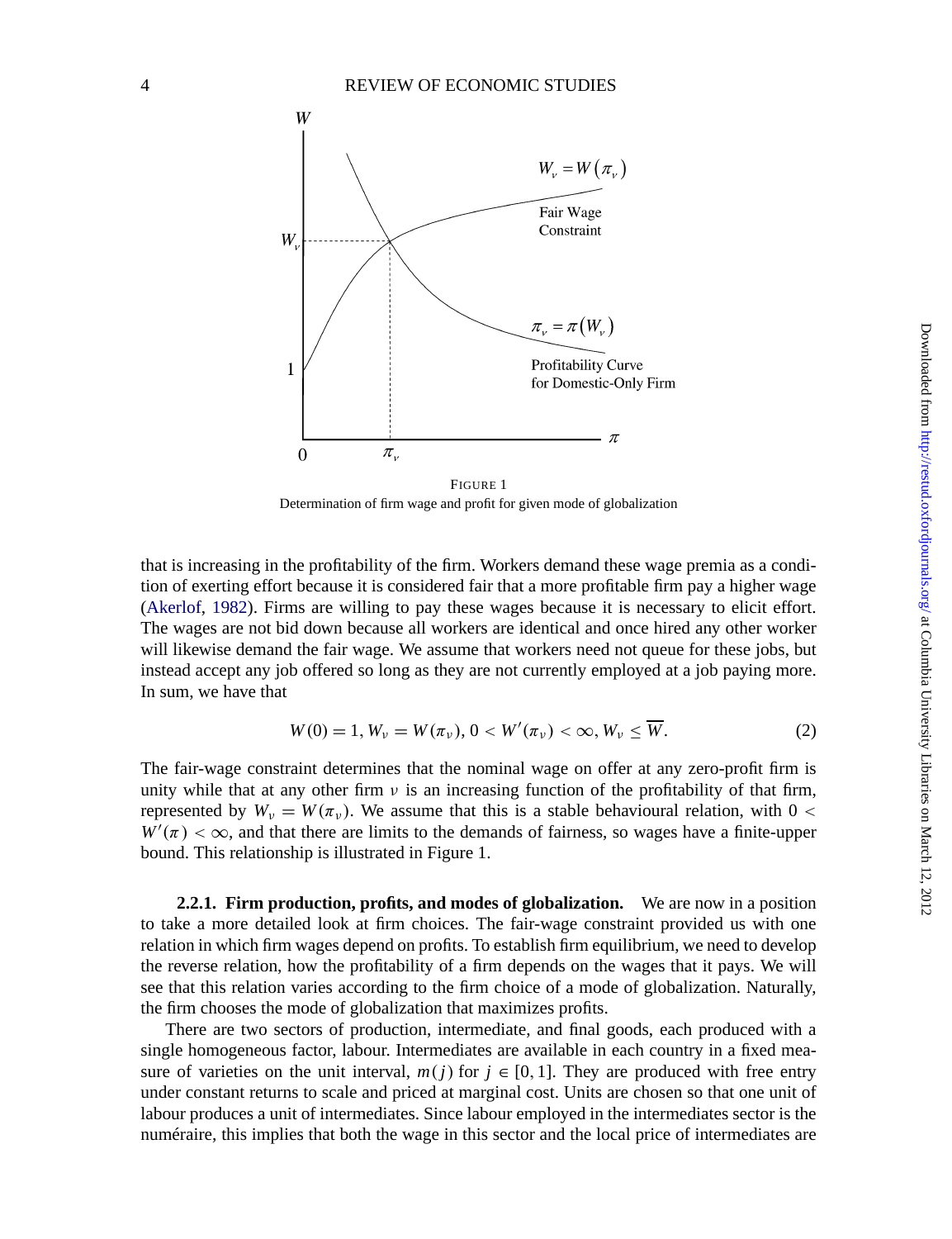unity. At this price, intermediate suppliers stand ready to meet any demand arising in the final goods sector.<sup>3</sup>

In the final goods sector, the sequence of decision problems is based on [Melitz](#page-35-0) [\(2003](#page-35-0)). From an unbounded mass of potential firms, a mass *Me* pays a fixed cost *fe* in units of labour. Having paid this fixed cost, the firm receives a random draw that reveals a triplet of information  $\lambda_{\nu}$  =  $(\phi_v, t_{Mv}, t_{Xv})$  that is distributed with the joint probability density function  $g(\lambda_v)$ . The respective elements are the firm's productivity in marginal cost activities  $\phi_v$  as well as the idiosyncratic components of marginal trade costs in imports  $t_{Mv}$  and exports  $t_{Xv}$ .

We add these additional dimensions of firm heterogeneity to match cross-sectional features of the data. If, as in Melitz, the marginal physical productivity parameter  $\varphi$  were the only dimension of firm heterogeneity, then we could have at most three of the four types of firms active (either all exporters would also import or all importers would also export rather than allowing each separately). Introduction of one additional dimension of firm heterogeneity would suffice to solve this issue. The reason for adding two additional dimensions of heterogeneity (export and import costs) is because, otherwise, all firms that export would export the same share of their output or all firms that import would import the same share of their inputs. The crosssectional data instead strongly show large variation in export and import shares, hence motivate our assumptions. While we characterize  $t_{Xv}$  and  $t_{Mv}$  as trade costs, they can also be looked on as firm-specific marginal efficiencies, respectively, of penetrating foreign markets or using foreign inputs. All experiments considered in this paper consist of varying only common components of trade costs,  $\tau_X$  and  $\tau_M$ .

For future reference, we also introduce the marginal probability density  $g_{\Phi}(\phi) \equiv \int_{t_M} \int_{t_X} g(\lambda)$  $dt_X dt_M$  and the associated cumulative density  $G_{\Phi}(\phi) \equiv \int_0^{\phi} g_{\Phi}(u) du$ . After learning their characteristics, some firms exit without producing, and the remaining mass of firms *M* will choose labour and intermediate inputs as well as final outputs destined for each market to maximize profits. There is a constant hazard rate  $\delta$  of firm death. Steady state requires that new entry matches firm exits.

At any point in time, the individual final goods producer maximizes profits, taking the demand curve as given. We assume that all fixed cost activities pay a wage in constant proportion to that available in the competitive intermediates sector, which we set at unity for convenience.<sup>4</sup> However, we will focus on firm-specific wages  $W<sub>v</sub>$  in variable cost activities that arise in equilibrium, as developed below. In order to produce in any period, a final goods firm is required to employ *f* units of labour in fixed costs. With the fixed costs incurred, production is Cobb– Douglas in labour and intermediates.

We show in the electronic appendix that firms behave as if marginal costs are constant at their equilibrium level. Thus, we must derive a functional relation between profits at the firm and the wages paid there for each mode of globalization. For given macro variables, this will allow the firm to choose the mode of globalization that maximizes profits, determining also wages and all other firm variables.

Profits for a firm in the isoelastic setting with constant marginal costs are generically given as

$$
\pi_{\nu} = \text{Max}\left[0, \frac{r_{\nu}}{\sigma} - F_{\nu}\right].\tag{3}
$$

3. We allow for love of variety in intermediates but fix the measure of varieties per market exogenously. This allows us to introduce the desired cost-saving aspect of intermediate trade without the complications, including multiple equilibria, familiar from economic geography models such as [Venables](#page-35-0) ([1996\)](#page-35-0).

<sup>4.</sup> Our assumption that fixed costs are invariant here to changes in firm wages for variable cost labour is for simplicity and parallels the assumption in [Helpman, Itskhoki and Redding](#page-35-0) [\(2010\)](#page-35-0), where firm-fixed costs are paid in a competitive outside good.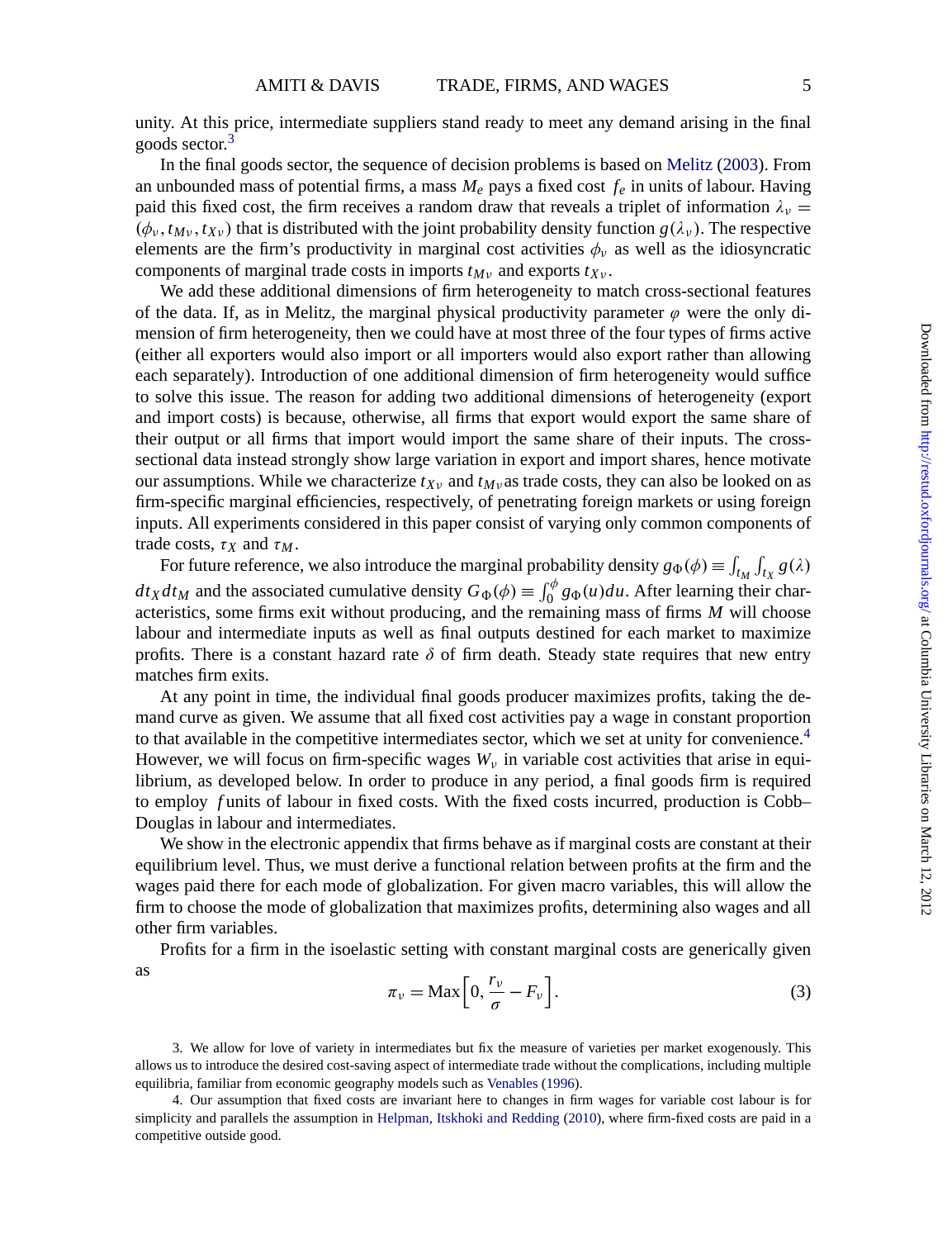#### 6 REVIEW OF ECONOMIC STUDIES

The fixed cost  $F_v$  for a firm is a function of the mode of globalization. Let *n* be the number of foreign markets,  $f_X$  be the fixed cost of penetrating an export market, and  $f_M$  be the fixed cost of importing intermediates from each foreign market, then

$$
F_v = \begin{cases} f & \text{if domestic only,} \\ f + nf_M & \text{if import intermediates,} \\ f + nf_X & \text{if export final goods,} \\ f + n(f_X + f_M) & \text{if export final goods and import intermediates.} \end{cases}
$$
(4)

In each of the *n* + 1countries, a unit measure of intermediates is produced with labour only under free entry and constant returns to scale. From above, the price of any domestic intermediate is unity, as is the free on board price of exported intermediates. The common landed cost, insurance and freight price for imported intermediates is  $\tau_M > 1$ , but we assume there is also a firm-specific iceberg component,  $t_{M\nu} \in [1, t_M]$ , that reflects a firm's own capability in using imported intermediates. Hence, the total effective price to a firm  $\nu$  is  $\tau_{M\nu} = \tau_M t_{M\nu} > 1$ . Liberalization is assumed to affect only the common marginal import cost term  $\tau_M$ . A firm with lower-idiosyncratic intermediate trade costs can more easily cover the common fixed import cost, so it will begin to import at a lower level of idiosyncratic output productivity. Because lowidiosyncratic import costs reduce the relative price of imported inputs, when such a firm imports it will also use a higher share of imported (relative to locally produced) intermediates, have higher profits and higher wages, *ceteris paribus*, than a firm with higher-idiosyncratic import costs.

Final good firms' choices about importing intermediates will affect their costs. Marginal costs  $c<sub>v</sub>$  are Cobb–Douglas in the input prices:

$$
c_{\nu} = \frac{1}{\phi_{\nu}} \left(\frac{W_{\nu}}{a}\right)^{\alpha} \left(\frac{P_{M\nu}}{1-\alpha}\right)^{1-\alpha} = \frac{\kappa W_{\nu}^{\alpha} P_{M\nu}^{1-\alpha}}{\phi_{\nu}}, \text{ where } \kappa \equiv \alpha^{-\alpha} (1-\alpha)^{-(1-\alpha)}. \tag{5}
$$

Costs feature two endogenous variables from the firm's perspective. The first is the wage. It must be kept in mind that firm costs, revenues, and profits in this section are determined *conditional on the firm wage*, which is itself determined only at the end of this section. The second is the price of the composite intermediate, which depends on whether intermediates are imported or not due to love of variety in available intermediates. A firm that imports has, in addition to a unit interval of local intermediates, access to *n* additional unit intervals of intermediates. Let  $\gamma > 1$ be the elasticity of substitution between any two varieties of intermediates. Then the price of intermediates  $P_{Mv}$  varies according to input behaviour. A firm that uses domestic inputs only has  $P_{Mv} = 1$ , while a firm that imports intermediates has  $P_{Mv} = [1 + n \tau_{Mv}^{1-\gamma}]^{\frac{1}{1-\gamma}} < 1$ .<sup>5</sup>

Hence, marginal costs depend on the choice of globalization, which affects  $P_{M_V}$  and the equilibrium firm wage  $W_v$  (determined below). For a firm that does not import intermediates, marginal cost is  $c_v = \frac{\kappa W_v^a}{\phi_v}$  and for a firm that does import intermediates, there is a lower marginal cost at any given wage of  $c_v = \frac{\kappa W_u^{\alpha}}{\phi_v} \left(1 + n \tau_{Mv}^{1-\gamma}\right)^{\frac{1-\alpha}{1-\gamma}}$ . Given isoelastic demand and monopolistic competition, as we saw earlier, the domestic price of a final good variety is the standard mark-up on marginal costs,  $p_{\nu d} = \frac{\sigma}{\sigma - 1} c_{\nu}$ .<sup>6</sup>

<sup>5.</sup> Here we abstract from the issue of whether increased imports are due to an intensive or extensive margin, since in both cases a tariff reduction reduces costs, raising profits and wages. Evidence on these margins may be found, *inter alia*, in [Goldberg](#page-35-0) *et al.* [\(2009](#page-35-0)), [Klenow and Rodriguez-Clare](#page-35-0) [\(1997](#page-35-0)) and [Arkolakis](#page-34-0) *et al.* [\(2008](#page-34-0)).

<sup>6.</sup> In an electronic appendix, we show that constant markup pricing remains optimal for the firm in spite of its knowledge that its choices affect the wage. Intuitively, since the wage depends *positively* on profitability, the firm has no incentive to manipulate the wage, so treats it as parametric at the equilibrium level.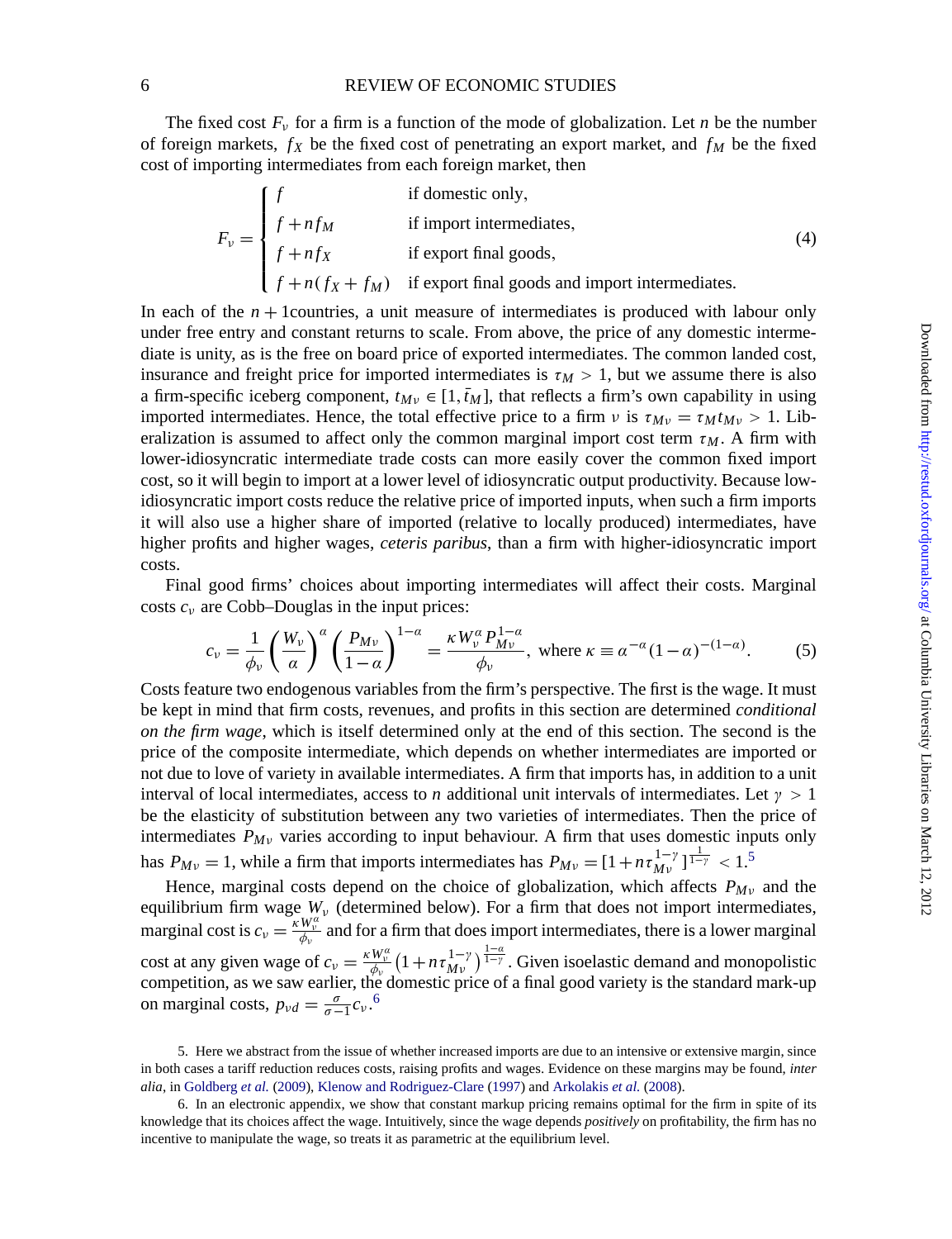Revenue in the domestic market depends on the price there, as in  $r_{\nu d} = R P^{\sigma-1} p_{\nu d}^{1-\sigma}$ . Since importing intermediates affects cost, and so price, it also affects revenues. For a firm that does not import intermediates, revenues are given as  $r_{\nu d} = R P^{\sigma-1} \left( \frac{\kappa W_{\nu}^{\alpha}}{\rho \phi_{\nu}} \right)^{1-\sigma}$ , while they are the higher  $r_{vd} = \Gamma_{Mv} R P^{\sigma-1} \left(\frac{\kappa W_v^{\alpha}}{\rho \phi_v}\right)^{1-\sigma}$  at a given wage for a firm that does import intermediates. Here,  $\Gamma_{M\nu} \equiv (1 + n \tau_{M\nu}^{1-\gamma})^{\frac{(1-\alpha)(1-\sigma)}{1-\gamma}} > 1$  is an "import globalization" factor, reflecting the reduced marginal costs due to the use of imported intermediates, which lowers prices and raises revenues. The markup is  $\frac{1}{\rho}$ , where  $\sigma = \frac{1}{1-\rho}$ .

Total revenues  $r_v$  depend not only on the degree of penetration of any one market but also on the effective number of markets served and the firm's efficiency in serving those markets. We assume that there are idiosyncratic iceberg costs for a firm to serve a foreign market, given by  $\tau_{Xv}$ . These can be decomposed into a common export cost  $\tau_X > 1$  and an idiosyncratic component  $t_{Xv} \in [1, \bar{t}_{Xv}]$ , where  $\tau_{Xv} = \tau_X t_{Xv}$ . Revenues in a foreign market are reduced proportionally to those in the domestic market, reflecting the higher price faced by consumers in that market due to iceberg costs  $\tau_{Xv}$  on final goods exports. All else equal, a firm with idiosyncratically low-export costs will enter exporting at a lower level of productivity than other firms and will export a higher share of its total output.

Letting  $r_{\nu d}$  be the revenues of a firm that serves the domestic market only, a firm that exports will have revenues  $\Gamma_{Xv}r_{vd}$ . Here,  $\Gamma_{Xv} \equiv (1 + n\tau_{Xv}^{1-\sigma}) > 1$  is an "export globalization" factor, reflecting the fact that in addition to the domestic market, exporting gives access to *n* additional markets, each of which is  $\tau_{\text{Yv}}^{1-\sigma}$  < 1 times the size of the domestic market.

This gives us the complete set of dimensions of globalization, depending on whether intermediates are imported or final goods exported. Note that so long as profits are non-negative, these are related to revenues by  $\pi_v = \frac{r_v}{\sigma} - F_v$ . Let variable profits for a firm that is purely domestic be  $\pi_{\nu d}v_{\rm ar} = \left(\frac{R P^{\sigma-1}}{\sigma}\right) \left(\frac{\kappa W_{\nu}^{\alpha}}{\rho \phi_{\nu}}\right)^{1-\sigma}$ . Then the profits, conditional on wages, are

|                                                                                                                                                                                                              | if a firm exits without producing, |     |
|--------------------------------------------------------------------------------------------------------------------------------------------------------------------------------------------------------------|------------------------------------|-----|
| $\tau_{\nu}(W_{\nu}) = \begin{cases} \pi_{\nu} d_{\text{Var}} - f \\ \Gamma_{M\nu} \pi_{\nu} d_{\text{Var}} - (f + nf_M) \\ - \pi_{\text{Var}} - (f + nf_X) \end{cases}$ inp'd interm's & exp'd final goods. |                                    |     |
|                                                                                                                                                                                                              |                                    | (6) |
|                                                                                                                                                                                                              |                                    |     |
|                                                                                                                                                                                                              |                                    |     |

Here, we emphasize the dependence, for each mode of globalization, of profits on wages, which we can label  $\pi_v(W_v)$ , where  $\pi'_v(W_v) < 0$ . The negative slope reflects the simple point that, all else equal, higher wages reduce profits. We can refer to these as profitability curves (see Figure 1 for a profitability curve if a firm serves only the domestic market).

For given macro variables (determined in the next section), we are now in a position to determine the firm wage. The fair-wage constraint provides one relation in which wages and profits are positively related. If we fix a mode of globalization, we now also have a second, decreasing, relation between profits and wages. Combining these two relations, as we do in Figure 1 for a purely domestic firm, determines the wage and profit *for that mode of globalization*. The firm then chooses the mode of globalization that maximizes profits (or exits if this maximum is negative). Notably, among these choices and due to the fair-wage constraint, the firm chooses the mode of globalization that also maximizes equilibrium wages. Thus, we have determined wages, profits, and all other firm level variables conditional on macro variables.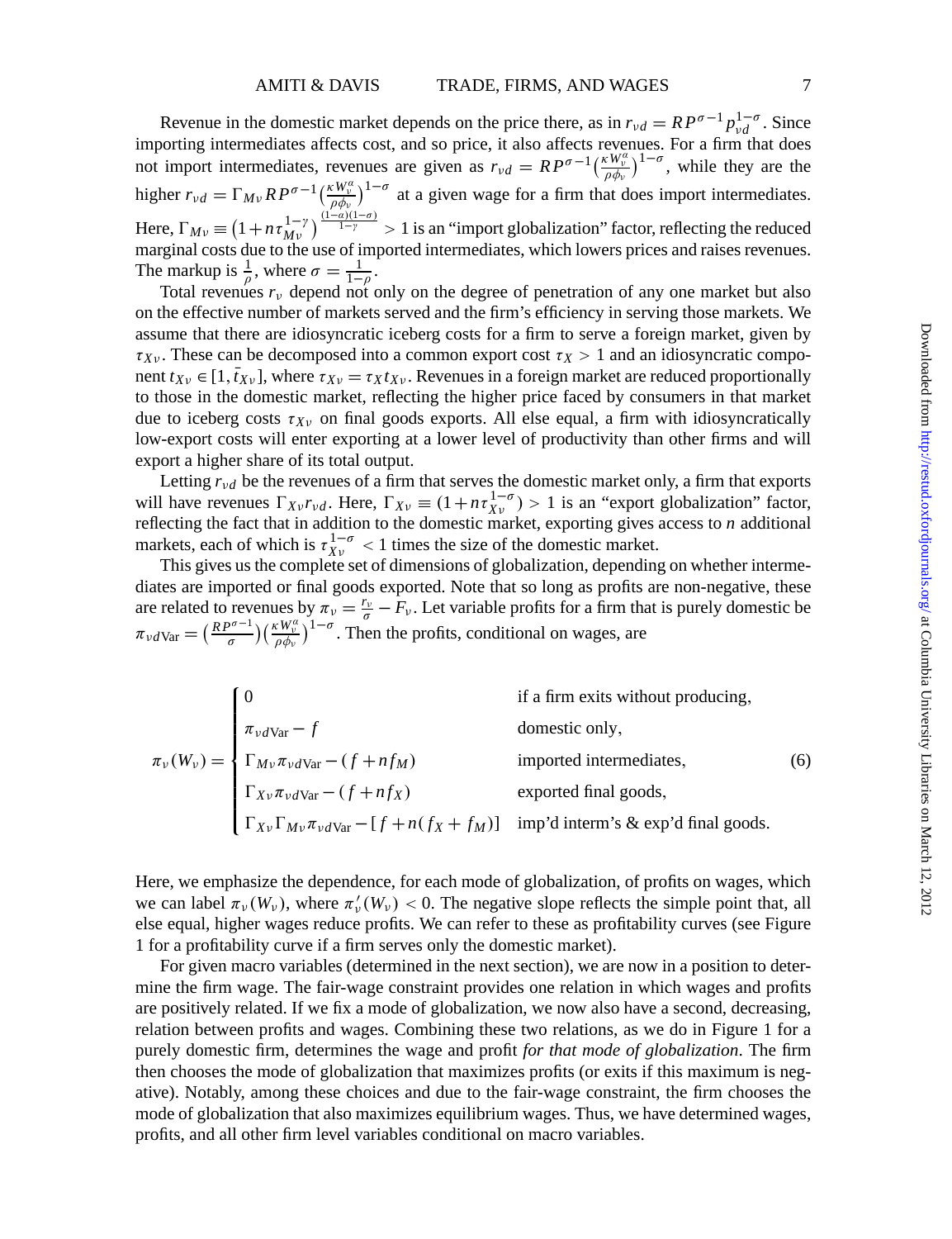#### 2.3. *Market equilibrium*

To determine the full general equilibrium, we make two simplifying assumptions.

#### **Assumptions 1.**

- *A.*  $f_X \geq f$ . This insures that zero-profit firms do not export because with strictly positive *costs of trade*  $\tau_X > 1$ , *the variable profits earned in each foreign market are smaller than in the domestic market, hence cannot cover the fixed costs of exporting.*
- *B.*  $f_M > \frac{f}{n}(\Gamma_{M \max} 1)$ , where  $\Gamma_{M \max} \equiv (1 + n \tau_M^{1-\gamma})^{\frac{(1-\alpha)(1-\sigma)}{1-\gamma}}$ , *i.e.*  $t_{M\nu} = 1$ *. This condition insures that a firm earning zero profits when it fails to import intermediates will not find it advantageous to import intermediates. To see this, note that, the net gains from importing intermediates are*  $(\Gamma_{Mv} - 1)\pi_{v}d_{\text{Var}} - nf_M$ ; *that for a zero-profit firm*,  $\pi_{\nu d\text{Var}} = f$ ; set  $t_{M\nu} = 1$ , which raises  $\Gamma_{M\nu}$  to its maximum; and then impose the condi*tion that the net gain from importing intermediates is such that*  $(\Gamma_M_{\text{max}} - 1)f - nf_M < 0$ .

Together these two assumptions insure that zero-profit firms neither export nor import. Given that more than 70% of the firms neither export nor import, these assumptions seem reasonable. Together they imply that the equilibrium cutoff will have the characteristic that a firm survives if and only if  $\phi > \phi$ \*.

Under these assumptions, the profits of a firm conditional on the cutoff can be written as  $\pi_v = \pi(\lambda_v, \hat{\phi}_*)$ , where  $\hat{\phi}_*$  is the notional cutoff productivity. This is easily demonstrated as follows. Zero-profit firms have wages equal to unity by the fair-wage constraint. Hence,

$$
\pi(\hat{\phi}*, W(0)) = \left(\frac{RP^{\sigma-1}}{\sigma}\right) \left(\frac{\kappa}{\rho \hat{\phi} *}\right)^{1-\sigma} - f = 0. \tag{7}
$$

This yields precisely the macro values consistent with the notional cutoff  $\hat{\phi}$ \*.

$$
RP^{\sigma - 1} = \sigma f \left(\frac{\kappa}{\rho \hat{\phi}^*}\right)^{\sigma - 1}.
$$
 (8)

With these macro values in hand, we need only return to the firm's problem in the last section to determine the profits  $\pi_v = \pi(\lambda_v, \phi^*)$  consistent with this notional cutoff. This allows us to develop five propositions. The proofs are in an electronic appendix.

**Proposition 1.** *An autarky fair-wage equilibrium exists and is unique.*

**Proposition 2.** *The fair-wage equilibrium with trade in final and intermediate goods exists and is unique.*

**Proposition 3.** *A move to costly trade from autarky raises the equilibrium cutoff, i.e.,*  $\phi^*$  >  $\phi^{*A}$ .

**Proposition 4.** *A move to costly trade from autarky leads to*

- A. Exit of the least productive firms,  $\phi_v \in (\phi^{*A}, \phi^*)$ .
- B. A decline in wages at all firms that serve only the domestic market.
- C. A decline in wages at marginal importers and marginal exporters.
- D. A rise in wages for sufficiently large exporters or importers.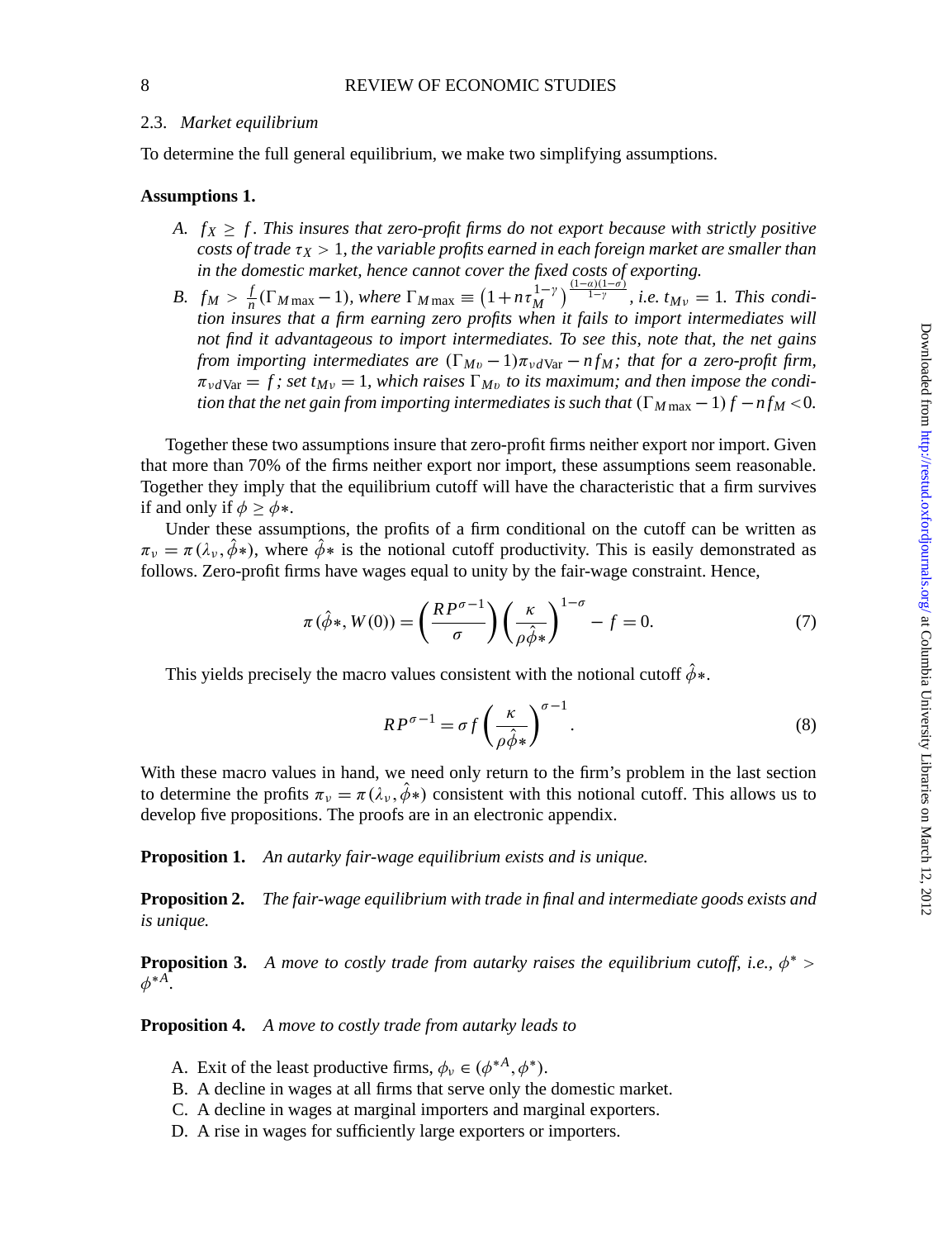**Proposition 5.** *All else equal, a firm that exports a larger share of its output or imports a higher share of its inputs will have higher profits and wages.*

#### 3. INDONESIA: LABOUR MARKETS AND DATA DESCRIPTION

We will apply our theory to the case of Indonesia, so it is important that our posited labour market institutions make sense in that context. For much of the period that we examine (through mid-1998), Indonesia was ruled by the authoritarian President Suharto. Independent unions were proscribed, which would be problematic for a simple union bargaining model (see [Hadiz](#page-35-0), [1997\)](#page-35-0). The Stole–Zweibel bargaining approach focuses on bargaining in light of individual workers' potential defection from an agreement, which seems more relevant for a case in which workers are highly differentiated rather than the Indonesian case that is dominated by very low-skilled labour. Even non-production workers in Indonesia are not highly skilled, with only 10% having attained education above high school. The role of government is important, both because it provides an official sanction for labour organizations and it provides avenues for appeals if workers feel a firm's offer is unfair. [Yildiz](#page-35-0) [\(2011](#page-35-0)) provides an example of how third-party (here, government) influences may matter even when not directly involved. For this reason, it is important to consider closely the government approach to labour relations. The official ideology was summarized in so-called "Pancasila labour relations," that emphasized collaborative relations among employers, workers, and the government, as discussed in [Shamad](#page-35-0) ([1997\)](#page-35-0). The perspective of Shamad is helpful, as he spent several decades in the Indonesian bureacracy, including stints as the Director for Wages and Social Security (1988–1992) and the Chairman of Central Committee for Industrial Disputes Settlement (1992 to at least 1997). In a section titled "The Principles Used to Achieve the Aim [of Pancasila labour Relations]," he writes:

The workers and employers are partners in enjoying the proceeds of the company; this means that *the proceeds of the company have to be mutually enjoyed, fairly and harmoniously*. (p. 8) [emphasis added]

Of course, one should not take this entirely at face value. But it does provide a foundation for believing in a norm such that workers share in the success of the firm, so have higher wages where there are higher profits. Notably, it is consistent with the observation by government critic Dan la Botz (2001, p. 137) that worker appeals to government councils about wage offers have a much better chance of an outcome attractive to workers when the workers group is large and the associated firm likely more profitable.

#### 3.1. *Data description*

To take the theory to the data, we need three key ingredients. First, to establish a link between tariff cuts and firm-level wages, we need firm-level data. For this, we rely on the manufacturing survey of large and medium-sized firms (Survei Industri, SI) for 1991–2000 in 290 five-digit ISIC industry categories.<sup>7</sup> The data set has wide coverage, including all firms with 20 or more employees, and accounting for 60% of manufacturing employment.<sup>8</sup>

Second, we highlight that the effect of tariff cuts on wages depends on whether employment is at a firm that is domestically or internationally oriented. To establish this, we draw on the

<sup>7.</sup> Data are at the plant level and it is not possible to identify multiple plants pertaining to a common firm. For convenience in referring to the theory, we will use the terms "plant" and "firm" interchangeably. We begin our analysis in 1991 to avoid the reclassification of industry codes between 1990 and 1991.

<sup>8.</sup> The data were cleaned by dropping the top and bottom one percentiles of the firm average wage level, and the top and bottom one percentiles of the year-to-year growth in firm average wages. We are left with a total of 185,866 observations. Summary statistics are provided in the appendix.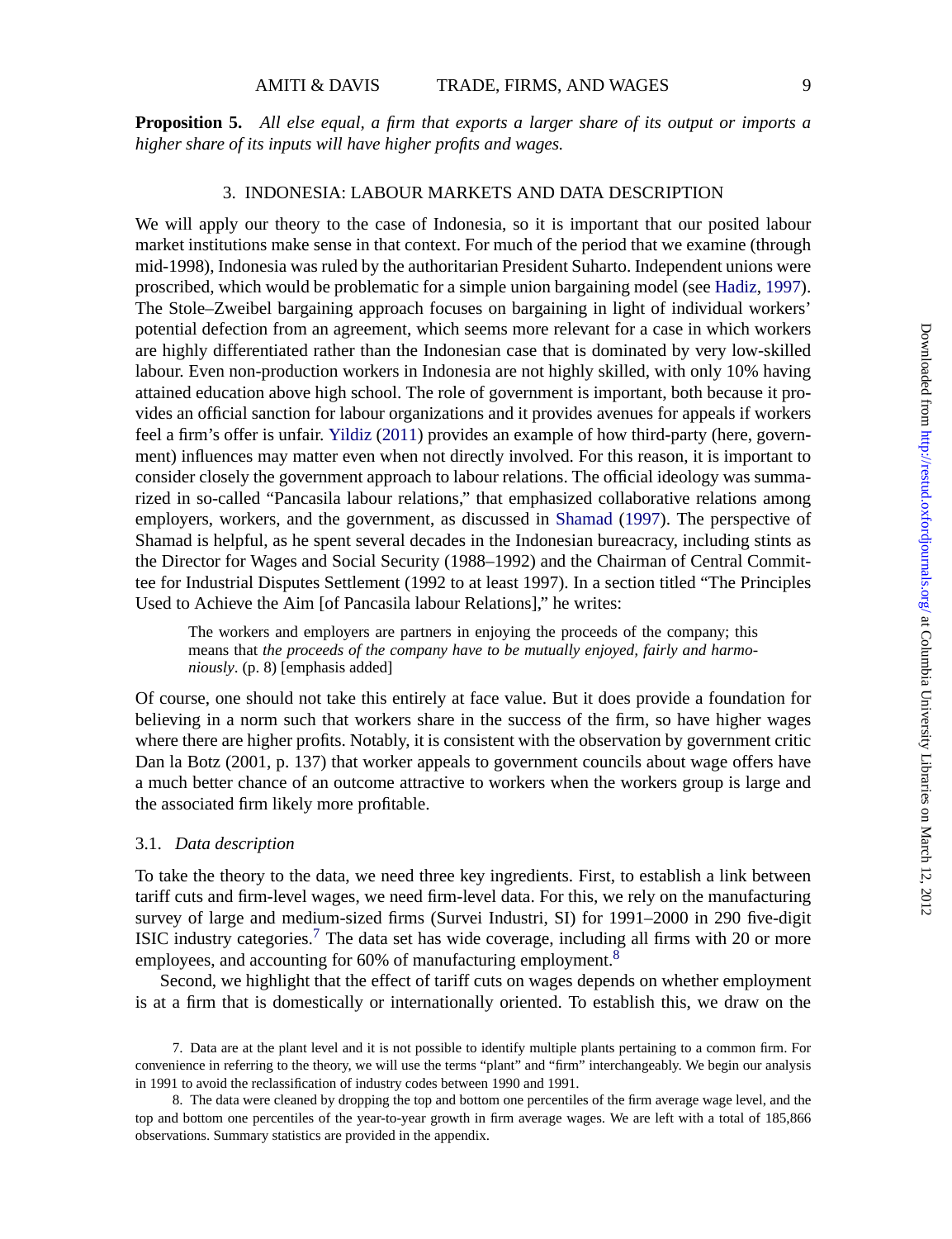firm-level information provided in the census on importers and exporters. For each plant in each year, the data set reports on the value of a firm's exports and the value of imported and domestically purchased intermediate inputs.<sup>9</sup>

Third, we identify separate effects on wages from cutting input tariffs to those from cutting output tariffs. This requires that the tariff data are sufficiently disaggregated to disentangle the two effects. A key ingredient in calculating disaggregated input tariffs is information on the type of inputs that firms use. A unique feature of this data is that the SI questionnaire asks each firm to list all its individual intermediate inputs and the amount spent on each input. This information was coded up and made available to us by the Indonesian Statistical Agency (Badan Pusat Statistic, BPS) for the year 1998.

Before going to the estimation, we preview the data and highlight some stylized facts on wages, importers, and exporters that are consistent with features of our model. Next, we explain how the tariff data are constructed, show the large variation in tariffs across industries and within industries and, most importantly, that input and output tariffs move differently.

#### 3.2. *Importers, exporters and wages*

Consistent with our model and patterns in other countries, only a small fraction of firms in Indonesia are engaged internationally. Only 5% of all firms both export and import; an additional 10% of firms export some of their output but do not import; and only 14% of firms import some of their inputs but do not export. While the globally engaged firms account for less than 30% of all firms, they are powerhouses, accounting for more than 60% of manufacturing employment and nearly 80% of the value added in the sample. Similar patterns are evident in advanced countries, such as France (Eaton, Kortum and Kramarz, 2008) and the U.S. [\(Bernard](#page-34-0) *et al.* [2007](#page-34-0)) as well as in developing countries such as Mexico ([Verhoogen,](#page-35-0) [2008\)](#page-35-0).<sup>10</sup>

Most striking is the large variation in the wages paid by firms within the same industry. Looking at the data on a firm's wage relative to the industry average in 1991, we find there is considerable wage heterogeneity across firms, with a standard deviation equal to 0.73. Around 14% of firms pay more than 50% of the industry mean and 16% pay less than 50% of the industry mean.

Our theory implies that firm wages increase with firm profits. Unfortunately, reliable measures of profits are not available. However, theory also suggests that profits increase in revenues. So, a rough gauge of the plausibility of the link between wages and profits is to look at the corresponding link between wages and revenues, both in levels and in changes. Using 1991 data, we find there is a positive and significant relationship between the log of firm wages and log of firm revenues, with a coefficient equal to 0.2. This positive relationship also holds over time, between the change in log wages and the change in log revenues over the sample period, with a significant coefficient of 0.14.

Closer inspection of the data reveals that wages vary greatly by type of firm. Comparing internationally engaged firms to domestically oriented firms in Table [1A](#page-34-0), we see from Column 1 that exporters pay 28% higher wages, importers pay 47% higher wages and firms that both import and export pay 66% higher wages. These wage differentials persist when we include industry fixed effects and control for the share of non-production workers and total employment, although the magnitudes fall. With these controls, and compared to domestically oriented firms, exporters pay 8% higher wages, importers pay 15% higher wages, and firms that import and

<sup>9.</sup> These imported inputs include inputs that are directly imported by the firm as well as imported inputs purchased from local distributors.

<sup>10.</sup> See electronic Appendix B for graphs of the information in this section.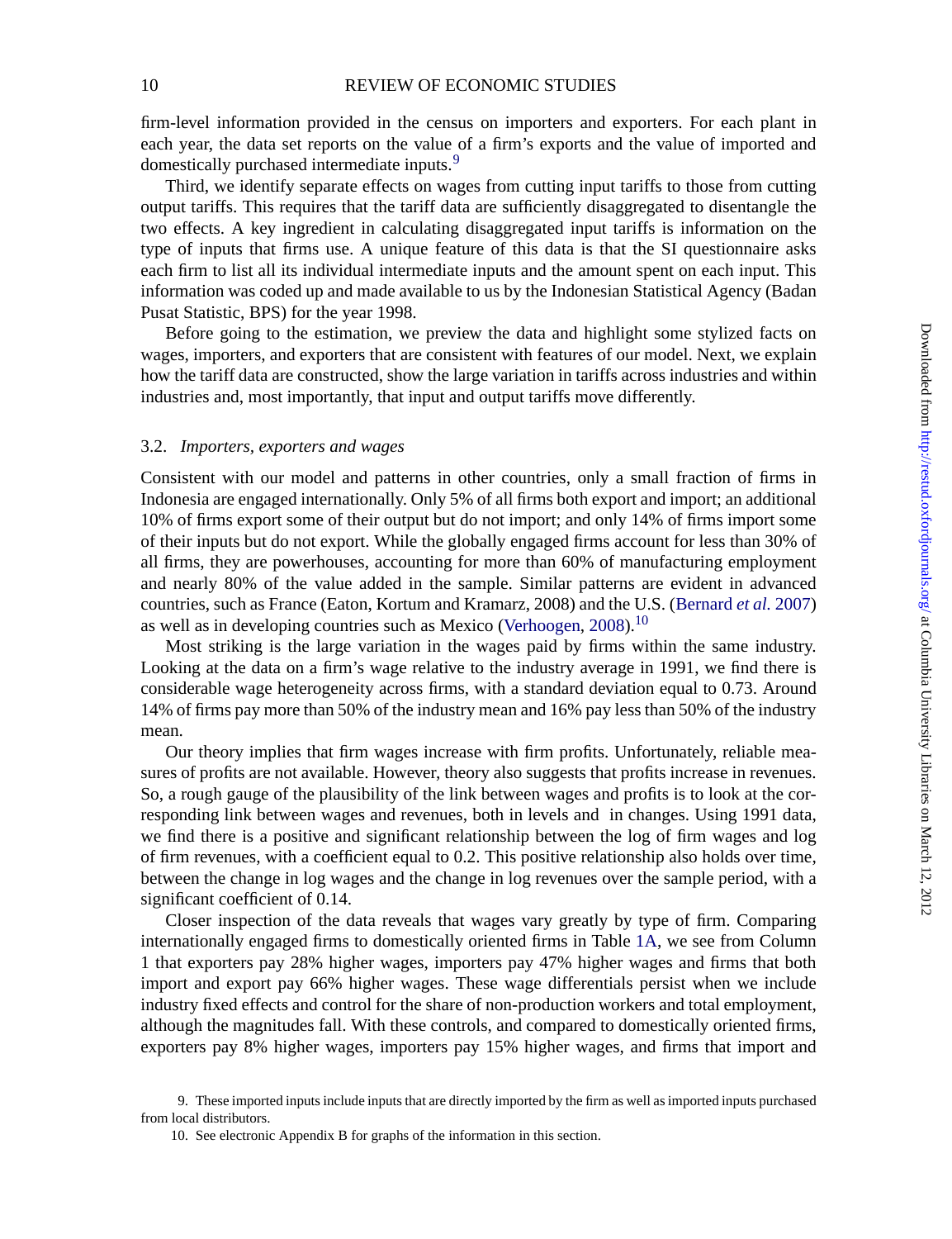| Dependent variable                    | $ln(wage)_{f,i,t}$    | $ln(wage)_{f,i,t}$    | $ln(wage)_{f,i,t}$    | $ln(wage)_{f,i,t}$    | $ln(wage)_{f,i,t}$    | $ln(wage)_{f,i,t}$    |
|---------------------------------------|-----------------------|-----------------------|-----------------------|-----------------------|-----------------------|-----------------------|
|                                       | (1)                   | (2)                   | (3)                   | (4)                   | (5)                   | (6)                   |
| <b>Exporters</b>                      | $0.275***$<br>(0.005) | $0.176***$<br>(0.005) | $0.251***$<br>(0.005) | $0.161***$<br>(0.005) | $0.133***$<br>(0.005) | $0.076***$<br>(0.005) |
| Importers                             | $0.468***$<br>(0.005) | $0.245***$<br>(0.005) | $0.381***$<br>(0.004) | $0.214***$<br>(0.004) | $0.287***$<br>(0.004) | $0.146***$<br>(0.004) |
| Importers and exporters               | $0.664***$<br>(0.007) | $0.445***$<br>(0.006) | $0.618***$<br>(0.006) | $0.422***$<br>(0.006) | $0.389***$<br>(0.007) | $0.254***$<br>(0.007) |
| skillshare                            |                       |                       | $1.367***$<br>(0.013) | $0.897***$<br>(0.012) | $1.279***$<br>(0.013) | $0.833***$<br>(0.012) |
| ln(labour)                            |                       |                       |                       |                       | $0.111***$<br>(0.001) | $0.097***$<br>(0.001) |
| Year effects                          | Yes                   | Yes                   | Yes                   | Yes                   | Yes                   | Yes                   |
| Industry effects                      | N <sub>0</sub>        | Yes                   | N <sub>0</sub>        | Yes                   | N <sub>0</sub>        | Yes                   |
| Firm effects                          | No                    | N <sub>0</sub>        | N <sub>0</sub>        | No                    | N <sub>0</sub>        | No                    |
| <b>Observations</b><br>Adjusted $R^2$ | 185,866<br>0.30       | 185,866<br>0.52       | 185,866<br>0.37       | 185,866<br>0.54       | 185,866<br>0.39       | 185,866<br>0.55       |

TABLE 1A *Importers, exporters and wages*

TABLE 1B *Importers, exporters and size*

| Dependent variable      | $ln(labour)_{f,i,t}$  | $ln(labour)_{f,i,t}$  | $ln(VA)_{f,i,t}$      | $ln(VA)_{f,i,t}$      | $ln(TFP)_{f,i,t}$     | $ln(TFP)_{f,i,t}$     |
|-------------------------|-----------------------|-----------------------|-----------------------|-----------------------|-----------------------|-----------------------|
|                         | (1)                   | (2)                   | (3)                   | (4)                   | (5)                   | (6)                   |
| Exporters               | $1.074***$<br>(0.009) | $0.889***$<br>(0.009) | $1.604***$<br>(0.014) | $1.297***$<br>(0.014) | $0.120***$<br>(0.005) | $0.107***$<br>(0.005) |
| Importers               | $0.893***$<br>(0.009) | $0.731***$<br>(0.009) | $1.746***$<br>(0.015) | $1.261***$<br>(0.014) | $0.107***$<br>(0.005) | $0.116***$<br>(0.004) |
| Importers and exporters | $2.085***$<br>(0.013) | $1.749***$<br>(0.012) | $3.318***$<br>(0.018) | $2.692***$<br>(0.018) | $0.203***$<br>(0.008) | $0.202***$<br>(0.006) |
| Year effects            | Yes                   | Yes                   | Yes                   | Yes                   | Yes                   | Yes                   |
| Industry effects        | N <sub>0</sub>        | Yes                   | N <sub>o</sub>        | Yes                   | No                    | Yes                   |
| Firm effects            | N <sub>0</sub>        | N <sub>0</sub>        | N <sub>o</sub>        | No                    | No                    | No.                   |
| <b>Observations</b>     | 185,866               | 185,866               | 172,235               | 172,235               | 153,018               | 153,018               |
| Adjusted $R^2$          | 0.24                  | 0.39                  | 0.27                  | 0.45                  | 0.02                  | 0.47                  |

*Notes:* Robust standard errors in parentheses; \* significant at 10%; \*\* significant at 5%; \*\*\* significant at 1%.

export pay 25% higher wages. In short, even with these controls, wages vary systematically and substantially by the mode of firms' global engagement.

As per theory, the larger and more efficient firms are globally engaged. As can be seen from Table [1B,](#page-34-0) domestically oriented firms rank lowest in terms of employment (Columns 1 and 2), value added (Columns 3 and 4), and total factor productivity (Columns 5 and 6). The ranking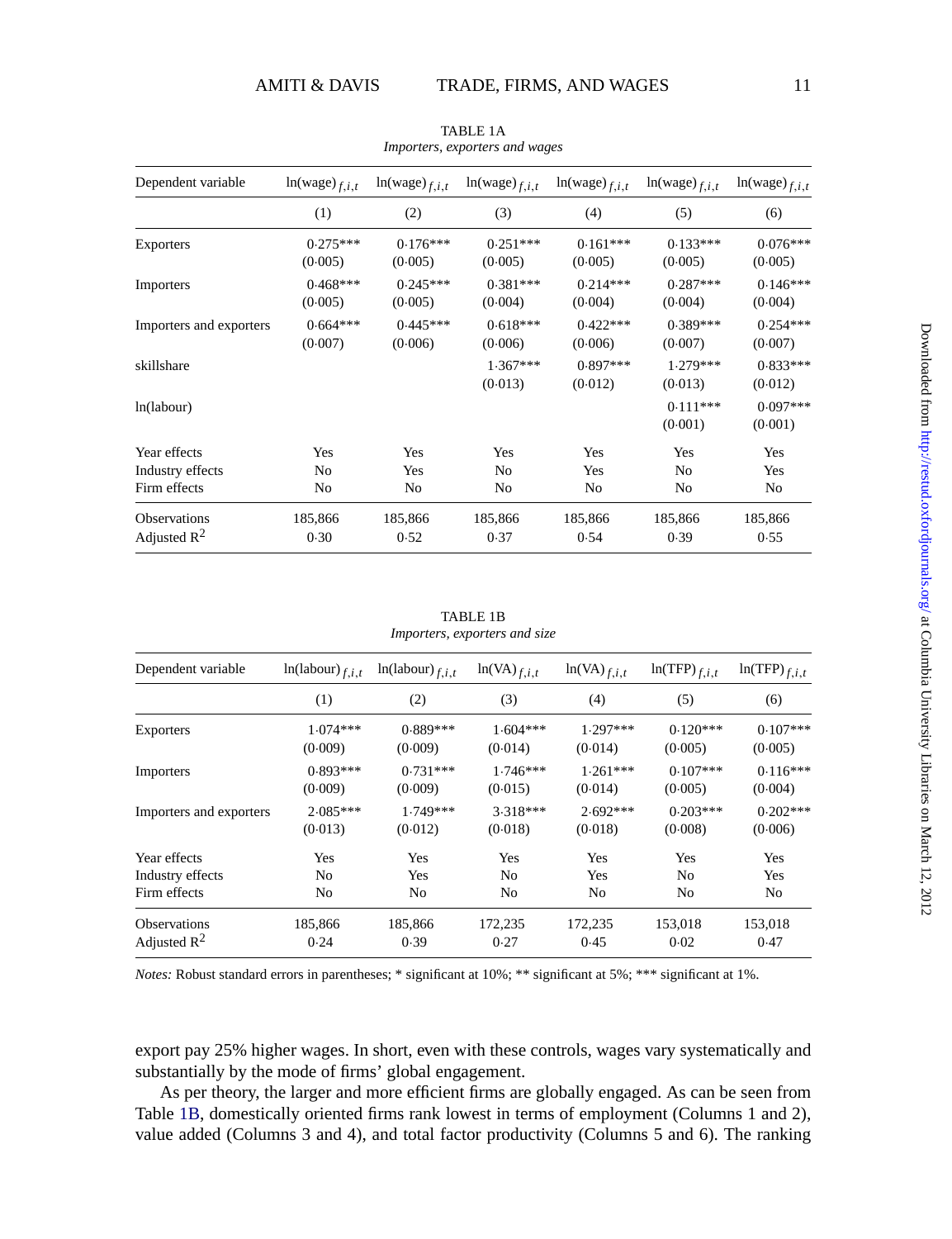#### 12 REVIEW OF ECONOMIC STUDIES

between firms that import or export only is not tied down by theory and indeed varies by metric. However, in line with theory, in each case, those firms that both import and export are the largest and most productive. For example, from the last two columns, we see that firms that import and export are on average  $20\%$  more productive than domestically oriented firms.<sup>11</sup>

#### 3.3. *Tariffs*

To construct the *output* tariffs, we map harmonized system (HS) nine-digit tariffs from the Indonesia Industry and Trade Department into production data at the five-digit ISIC level from the BPS based on an unpublished concordance.<sup>12</sup> Our five-digit output tariff, then, is the simple average of the tariffs in the HS nine-digit codes within each five-digit industry code.<sup>13</sup>

To compute a five-digit *input* tariff, we use an input-cost weighted average of these five-digit *output* tariffs, where

input tariff<sub>it</sub> = 
$$
\sum_j w_{ij,1998} *
$$
output tariff<sub>j,t</sub>  
and  $w_{ij,1998} = \frac{\sum_j input_{f,ij,1998}}{\sum_{f,j} input_{f,ij,1998}}$ . (9)

The weights, $w_{ij}$   $_{1998}$ , are computed by aggregating the firm-level 1998 input data within 5-digit industry categories to create a 290 manufacturing input/output table. Thus, if industry  $i$  incurs 70% of its cost in steel and 30% in rubber, steel tariffs receive a 70% weight, while rubber tariffs receive a 30% weight. We assume that the distribution of spending across inputs by industry is fixed in our sample period, hence assume a Cobb–Douglas technology.

Importantly, these input tariffs are constructed at the industry level and not at the firm level. Further, the cost shares are based on total input purchases, both domestic and imported. If the weights only included a firm's own input choices or only imported inputs, this would introduce an endogeneity bias.<sup>14</sup> Conditional on these concerns, we assign the most relevant input tariff to each industry. Thus, if an industry is intensive in rubber usage, the relevant tariff is that on rubber irrespective of whether the rubber is imported. There may be concern that the weights are based on a year during the Asian crisis. To address this, we also construct input tariffs using cost shares from the 1995 input/output table, but these are at a more aggregate level.

There is considerable variation in both input tariffs and output tariffs. In general, output tariffs exceed input tariffs. Output tariffs were as high as 80% for the five-digit motorcycle and motor vehicle industries, while the highest input tariff was 36% in the footwear industry in 1991. The correlation between output tariffs and input tariffs in 1991 is only 0.41.<sup>15</sup>

11. Interestingly, all three sources of heterogeneity we highlight in the model contribute to the variation in the size of firms. After controlling for plant-level productivity and year effects, we found that adding in export status increases the R-squared by 10 percentage points, and then adding in import status increases the R-squared by a further 10 percentage points. The increments are smaller when we also add in industry effects but they remain significant.

12. These tariffs are from [Amiti and Konings](#page-34-0) ([2007\)](#page-34-0).

13. We also present results with import-weighted average tariffs as a robustness check.

14. It is possible to construct firm-level input tariffs only for those firms that exist in 1998, but this would cause problems relating to sample selection bias and introduce an endogeneity problem. The shares used to weight the firm input tariffs would differ due to price difference provided the elasticity of substitution were not equal to one. For example, if importers pay different prices for their inputs than domestic-oriented firm (*e.g.*, [Kugler and Verhoogen](#page-35-0), [2009](#page-35-0) show imported input prices are higher than domestic inputs), their weighted tariff would differ from firms that purchase domestic inputs even if they used the same type of inputs. This could cause a bias on the input tariff coefficient, with the direction of the bias depending on whether input tariffs were higher or lower on the inputs with a higher input share. To avoid this potential pitfall, all tariffs are constructed at the industry level, however, we also present a robustness check using firm-level tariffs.

15. Over the whole period, the correlation is equal to 0.46. Note that this is the correlation at the industry level. However, once the tariff data has been merged with the firm data, the correlation increases to 0.67 since each industry tariff is repeated for every firm in that industry.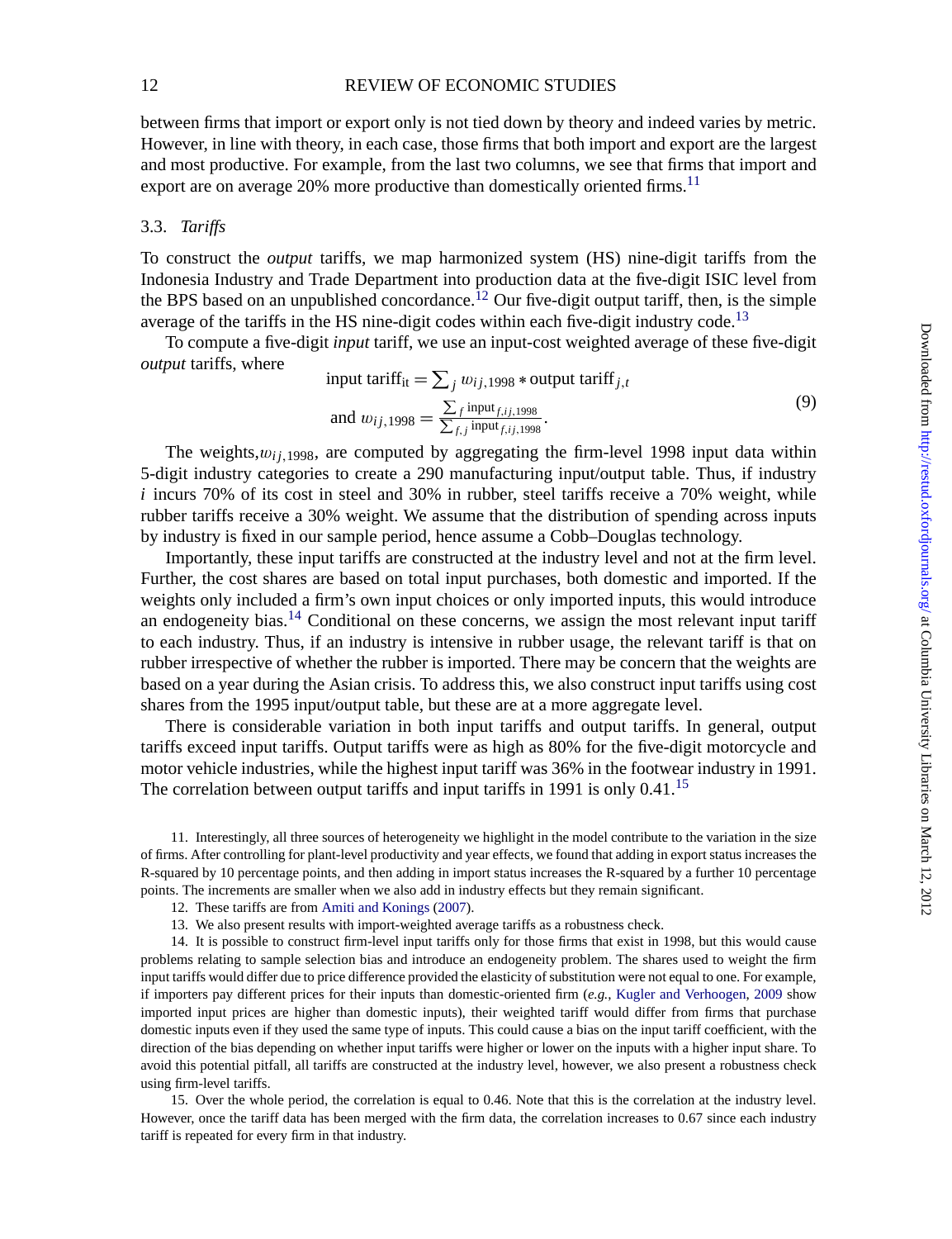The highly detailed nature of the tariff data is also critical. For example, the three-digit transport equipment industry (ISIC 384) comprises ten five-digit ISIC codes, where the output tariffs within this grouping ranged from 77% on motor vehicles and 32% for motor vehicle components to only 3% on railroad equipment in 1991. Prior studies often rely on the more aggregate three-digit industry-level tariffs, which mask this heterogeneity.

Both input and output tariffs decline over the sample period, with the biggest reductions after 1995. Large reductions took place in most tariffs, with only four industries (in the rice milling and liquor industries) experiencing an increase in output tariffs. There are independent movements between changes in the two types of tariffs, with a correlation between the changes in input tariffs and output tariffs at 0.38. It is this independent variation that helps to identify the separate effects of the input and output tariff on wages over this period.

#### 4. ESTIMATION

The model generates a number of hypotheses on how tariff cuts will affect wages. In particular, reducing output tariffs has differential effects on exporters and non-exporters, and reducing input tariffs has differential effects on importers and non-importers. To test these predictions, we estimate the following reduced form equation using ordinary least squares (OLS) with firmfixed effects, α *<sup>f</sup>* , to control for unobserved firm-level heterogeneity and interactive location-year fixed effects, α*l*,*<sup>t</sup>* , to control for shocks over time that affect wages across all sectors but may vary across different parts of Indonesia.<sup>16</sup>

$$
\ln(\text{wage})_{f,i,t} = \alpha_f + \alpha_{l,t} + \beta_1^* \text{ output } \text{tariff}_{i,t} + \beta_2^* \text{ output } \text{tariff}_{i,t}^* FX_{f,i,t} +
$$

$$
+ \beta_3^* \text{ input } \text{tariff}_{i,t} + \beta_4^* \text{ input } \text{tariff}_{i,t}^* FM_{f,i,t} + \mathbf{Z}_{f,i,t} \Gamma + \varepsilon_{f,i,t}. \quad (10)
$$

The dependent variable is the log of the average firm-level wage, defined as the total wage bill divided by the number of workers.<sup>17</sup> The key variables of interest are the five-digit industry-level *output tariff* and the five-digit industry-level *input tariff*. To allow for the differential effects of tariff cuts on wages predicted by the model, we interact output tariffs with an export dummy, *FX*=1, for firms that export any of their output. And we interact the input tariff with an import dummy, *FM*=1, for firms that import any of their intermediate inputs.

We hypothesize that a fall in output tariffs reduces wages of non-exporters,  $\beta_1 > 0$  and will increase wages of exporting firms,  $\beta_2$ <0. The coefficient on the interactive term gives the differential effect between exporters and other firms. Thus, the net effect for exporters is equal to  $\beta_1$  $+ \beta_2$ . Recall that the theory predicts that some marginal firms that switch from domestic orientation to exporting following tariff cuts will experience a loss in profits and hence lower wages. These marginal firms will need to export a sufficiently large share of their output for the benefits of exporting to outweigh the loss in profits due to increased import competition. To capture this effect, we interact output tariffs with the export share rather than an export dummy in some of the specifications, enabling us to calculate the critical export share that makes  $\beta_1 + \beta_2$  \* export share negative, indicating a rise in wages following tariff cuts.

Similarly, the theory predicts that a cut in input tariffs reduces wages of non-importers,  $\beta_3$ >0 and increases wages of sufficiently large importers,  $\beta_4<0$ , with the net effect on importers equal

<sup>16.</sup> There are five island dummies: Sumatra, Java, Kalimantan, Sulawesi, and the outer islands; and a Jakarta dummy.

<sup>17.</sup> We exclude overtime and bonus payments from the total wage bill so that variations in average wages reflect changes in the standard hourly wages rather than changes in the hours worked. As a robustness check, we include all the wage components and find the results are robust. Further, all the equations are robust to redefining the dependent variable as the average production wage.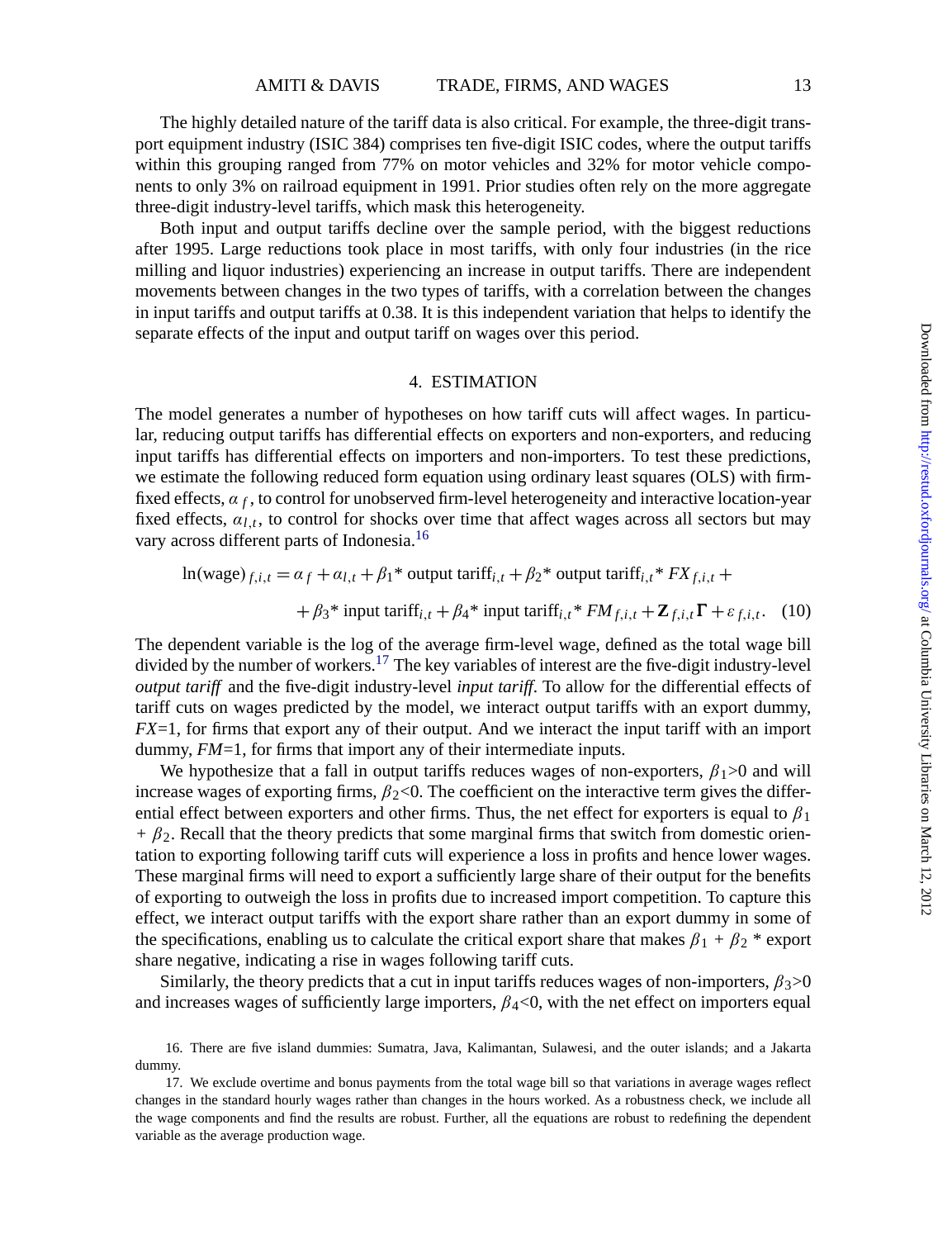#### 14 REVIEW OF ECONOMIC STUDIES

to  $\beta_3 + \beta_4$ . Again, marginal firms that switch from domestic orientation to importing following tariff cuts may experience a loss in profits and lower wages if the gains from importing do not outweigh the loss due to heightened competition from importing firms that experience a cut in their input costs. We expect that  $\beta_3 + \beta_4$ <sup>\*</sup> import share is negative for firms that import a sufficiently large share of inputs, indicating a rise in their wages following tariff cuts.

The vector  $\mathbf{Z}_{f,i,t}$  includes a firm's export orientation and import orientation. In some robustness specifications, we will include additional firm-specific characteristics. These will include ownership variables such as foreign ownership (the share of capital owned by foreigners) and government ownership (the share of capital owned by local or central government), skill share (the ratio of non-production workers to total employment), and the firm size (the number of employees).

In order to identify the effects of tariff reductions on wages, an important question is whether the trade reform pattern is endogenous, as this would lead to biased estimates. It could be argued that firms in low-wage growth industries lobby for protection, which would lead to reverse causality and a negative bias on the output tariff coefficient.<sup>18</sup> In panel estimation, the potential bias due to the endogeneity of tariffs is reduced because all the estimates include firm fixed effects, so if political economy factors are time invariant, this is already accounted for (see [Goldberg and Pavcnik](#page-35-0), [2005\)](#page-35-0). However, time-varying industry characteristics could simultaneously influence wages and tariffs. To address this, [Trefler](#page-35-0) ([2004](#page-35-0)) proposes using initial industry-level characteristics as instruments in a differenced equation. We follow his approach. Given that it is easier to find instruments for changes in tariffs rather than levels, we first take five-period differences of equation (10) and then estimate using instrumental variables (IV).

$$
\ln(wage)_{f,i,t} - \ln(wage)_{f,i,t-5} = \alpha_{l,t} - \alpha_{l,t-1} + \delta_1^*
$$
 (output  $tariff_{i,t}$  – output  $tariff_{i,t-5}$ )  
+  $\delta_2^*$  (output  $tariff_{i,t} * FX_{f,i,t}$  – output  $tariff_{i,t-5} * FX_{f,i,t-5}$ )  
+  $\delta_3^*$  (input  $tariff_{i,t}$  – input  $tariff_{i,t-5}$ )  
+  $\delta_4^*$  (input  $tariff_{i,t} * FM_{f,i,t}$  – input  $tariff_{i,t-5} * FM_{f,i,t-5}$ )  
+  $(Z_{f,i,t} - Z_{f,i,t-5})\Lambda + \eta_{f,i,t}$ . (11)

The long differencing helps wash out measurement error and any concern of unit roots that may be prevalent in a levels equation. After differencing equation (10), any time-invariant controls, such as the firm-fixed effects, drop out, thus, the only fixed effects that remain are the differenced location-year fixed effects, α*l*,*t-*α*l*,*t*−1.

Following [Trefler](#page-35-0) ([2004\)](#page-35-0), the instrument set includes initial industry-level characteristics, as these are unlikely to be correlated with the five-period differenced residuals. In addition, the instruments must be correlated with tariff changes. For output tariffs, likely candidates include the 1991 share of production workers in total industry employment to reflect an industry's propensity to get organized, and this variable interacted with the five-period lagged export status dummy indicator. We add an exclusion dummy that equals one if a five-digit industry contained ten or more HS nine-digit products that were excluded from Indonesia's World Trade Organization (WTO) commitment to reduce all bound tariffs to 40% or less; and we include a non-tariff

<sup>18.</sup> The political economy literature argues that certain industries have more political power to lobby governments for protection (see [Grossman and Helpman](#page-35-0), [1994](#page-35-0)).Interestingly, [Mobarak and Purbasari](#page-35-0) ([2006\)](#page-35-0) find that political connections in Indonesia do not affect tariff rates.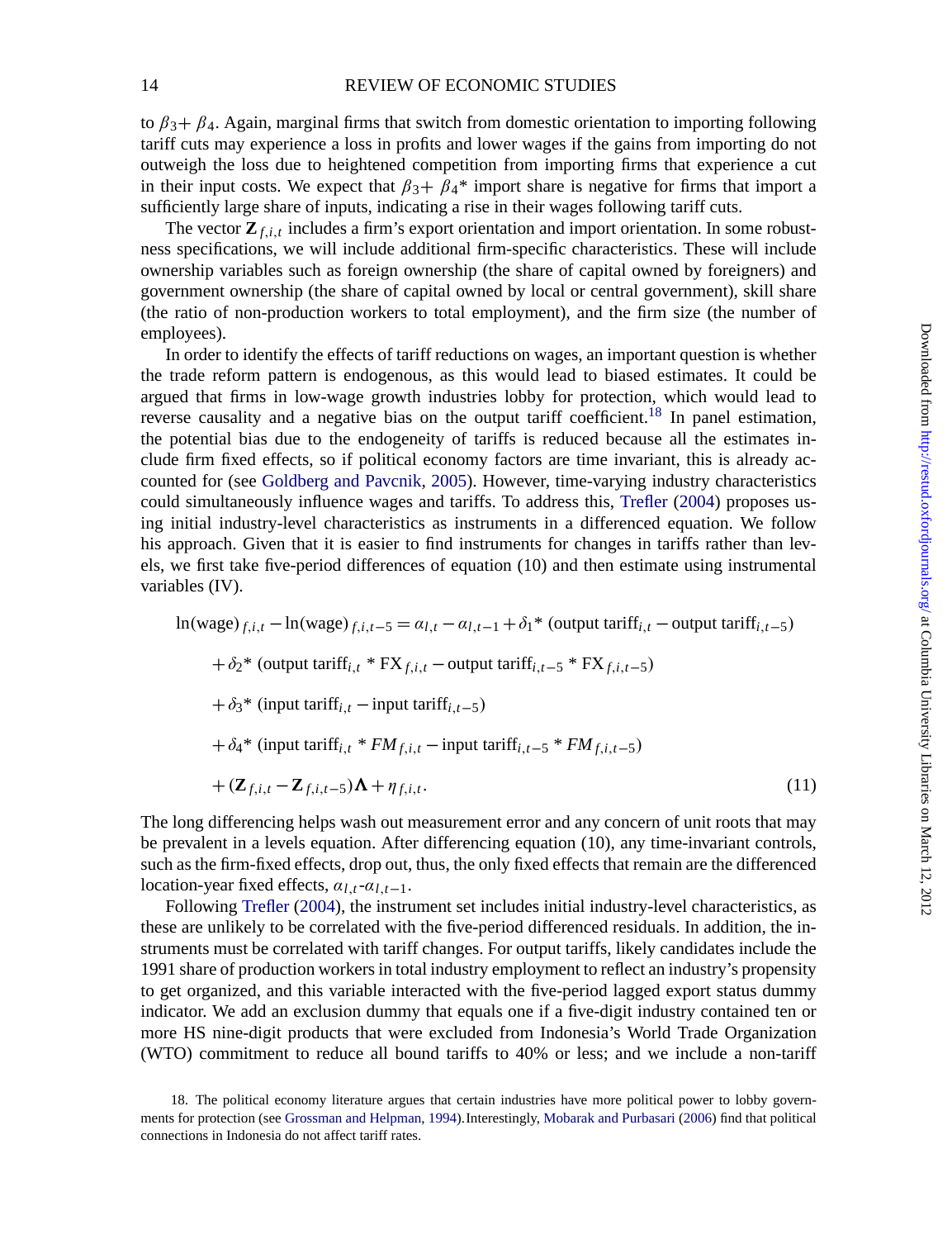barrier dummy.<sup>19</sup> The political economy of reducing output tariffs may differ from that of reducing input tariffs. For example, car workers may have lobbying power to reduce tariffs on motor vehicles but limited power to affect tariffs on intermediate inputs like steel. Thus, we include the 1991 input tariff level and its interaction with the five-period lagged import status indicator.

#### 5. RESULTS

We estimate equation (11) as an unbalanced panel in five-period differences for the years 1991– 2000 using IV estimation. We then perform a number of robustness checks, showing the results also hold using OLS in changes as well as in levels equation with plant fixed effects (as in equation (10)). The errors have been clustered at the industry-year level.<sup>20</sup>

#### 5.1. *Tariff cuts and wages*

The data support the model's predictions. In Table 2A, we estimate equation (11) in five-period differences using IV estimation. To highlight the importance of the differential qualitative effects predicted for exporters and non-exporters, first, we regress the change in the log of average firm wage only on the change in output tariffs and find an insignificant positive coefficient in Column 1. When we interact the output tariff with the export dummy in Column 2, we find that the coefficient on output tariffs remains positive, but now we see the coefficient on the output tariff interacted with exporter status is negative and significant. Thus, the wage in exporting firms increases relative to non-exporting firms following cuts in output tariffs since  $\delta_1 + \delta_2 < 0$ .

Next, we consider the effects of reducing input tariffs. When we include the input tariff on its own (Column 3 of Table 2A), we see that the coefficient is negative and significant. Yet when we interact input tariffs with an import dummy in Column 4, the coefficient on the interaction term is negative and significant, and the coefficient on input tariffs becomes insignificant. This indicates that a cut in input tariffs leads to higher wages for importing firms relative to nonimporters, as predicted by our model. However, although the coefficient on input tariffs becomes insignificant, it remains negative, which contrasts with the model's prediction that non-importers become less profitable following a cut in input tariffs because of the relative advantage importers derive from access to a greater variety of inputs. Of course, there are other possible offsetting effects beyond the purview of the present model that might explain the negative coefficient. For example, sharper competition from imports following a cut in tariffs might force domestic intermediate producers to cut prices. This would then also reduce the costs for firms that purchase their inputs domestically.

The same conclusions emerge when we include both input and output tariffs within one specification in Column 5, with the magnitudes and significance levels close to the specification where the input and output tariffs were included individually. This is reassuring, as it indicates that there is sufficient variation in each tariff type to enable us to disentangle the two effects.

19. The WTO commitment was made at the beginning of 1995 to reduce bound tariffs over a ten-year period. The tariff lines are at the HS nine-digit level, comprising thousands of product codes. For the exclusion list, see http://www.wto.org/english/tratop\_e/schedules\_e/goods\_schedules\_e.htm. There were nine industries that contained ten or more excluded HS nine-digit codes. The industries with the highest number of exclusions were motor vehicles and components, and iron and steel basic industries. For the non-tariff barrier dummy, there were 36 five-digit industries that contained ten or more HS nine-digit codes subject to non-tariff barriers.

20. We cluster the errors at the industry/year level to take account of the tariffs being at the industry level and the dependent variable at the plant level [\(Moulton,](#page-35-0) [1990\)](#page-35-0). Alternatively, we could cluster at the plant level to take account of heteroskedasticity. The plant-level clustering produces the same conclusions with smaller standard errors.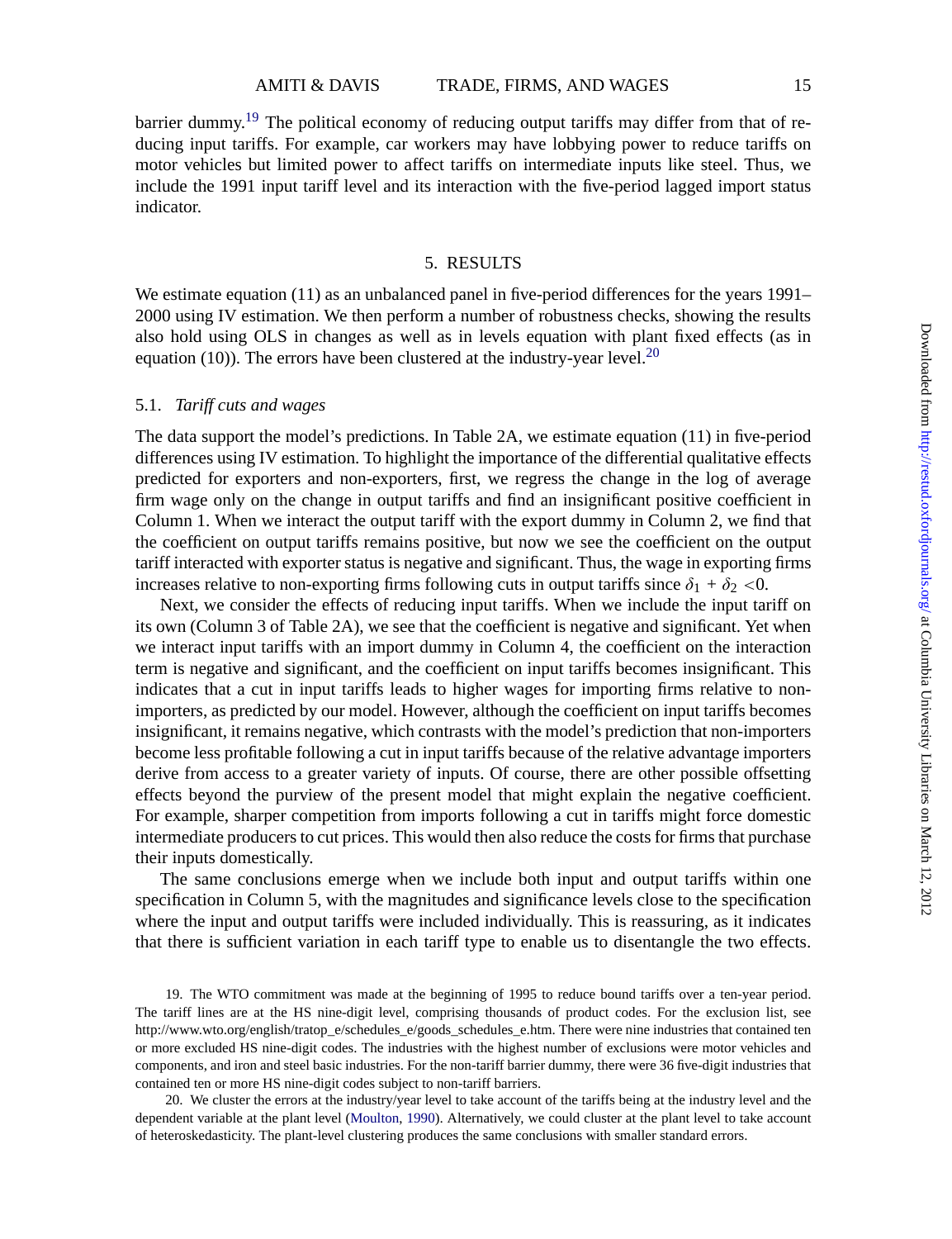Further, the instruments provide a good fit in the first stage and pass the overidentifiction tests with *p*-values greater than  $0.05^{21}$ 

Our theory does not address the issue of foreign ownership, so we want to ensure that the coefficients on tariffs are being driven by importers and exporters rather than just foreign firms. Thus, in Column 1 of Table 2B, we drop all firms with any foreign ownership. The coefficients on all the tariff terms are quite close to those in Column 5 of Table 2A except the coefficient on output tariffs is now a little higher and significant, indicating a stronger negative effect on

|                                                                                  |                       | Dependent variable: $ln(wage)_{f,i,t} - ln(wage)_{f,i,t-5}$ |                                   |                        |                        |
|----------------------------------------------------------------------------------|-----------------------|-------------------------------------------------------------|-----------------------------------|------------------------|------------------------|
|                                                                                  |                       |                                                             | Instrumental variables estimation |                        |                        |
|                                                                                  | Output tariff<br>(1)  | With exporters<br>(2)                                       | Input tariffs<br>(3)              | With importers<br>(4)  | Both tariffs<br>(5)    |
| $\Delta$ Output tariff <sub>i.t</sub>                                            | 0.158<br>(0.184)      | 0.271<br>(0.186)                                            |                                   |                        | 0.244<br>(0.187)       |
| $\Delta$ (Output tariff <sub>i,t</sub> x FX $_{f,i,t}$ )                         |                       | $-0.583***$<br>(0.098)                                      |                                   |                        | $-0.482***$<br>(0.096) |
| $\Delta$ Input tariff <sub>i.t</sub>                                             |                       |                                                             | $-0.333*$<br>(0.190)              | $-0.209$<br>(0.188)    | $-0.227$<br>(0.196)    |
| $\Delta$ (Input tariff <sub>i,t</sub> x FM <sub>f,i,t</sub> )                    |                       |                                                             |                                   | $-0.694***$<br>(0.131) | $-0.520***$<br>(0.124) |
| $\Delta$ FX $_{f,i,t}$                                                           | $0.019***$<br>(0.007) | $0.129***$<br>(0.019)                                       | $0.019***$<br>(0.007)             | $0.022***$<br>(0.007)  | $0.112***$<br>(0.018)  |
| $\Delta FM_{f,i,t}$                                                              | $0.033***$<br>(0.008) | $0.031***$<br>(0.008)                                       | $0.033***$<br>(0.008)             | $0.112***$<br>(0.016)  | $0.090***$<br>(0.015)  |
| Joint Significance tests Ho: sum of coefficients on tariff variables equals zero |                       |                                                             |                                   |                        |                        |
| Output tariffs                                                                   |                       | $-0.312**$<br>(0.154)                                       |                                   |                        | $-0.238$<br>(0.168)    |
| Input tariffs                                                                    |                       |                                                             |                                   | $-0.903***$<br>(0.217) | $-0.748***$<br>(0.222) |
| Weak instruments (F-stat)<br>Overidentification                                  | 2,501                 | 1,818                                                       | 22,000                            | 8,515                  | 1,273                  |
| Hansen J statistic<br>$p$ -value                                                 | 5.97<br>0.05          | 5.51<br>0.06                                                | 0.28<br>0.60                      | 5.82<br>0.12           | 4.90<br>0.09           |
| Observations                                                                     | 55,393                | 55,393                                                      | 55,393                            | 55,393                 | 55,393                 |

TABLE 2A *Tariffs and wages—baseline regressions*

*Notes:* Robust standard errors in parentheses; \* significant at 10%; \*\* significant at 5%; \*\*\* significant at 1%. Instruments include 1991 industry skill share, 1991 industry skill share interacted with five-period lagged export dummy, 1991 input tariff level, 1991 input tariff level interacted with five-period lagged import dummy, exclusion dummy = 1 if ten or more HS nine-digit products excluded within a five-digit industry code from commitment to reduce bound tariffs to 40%, and non-tariff dummy = 1 if ten or more HS nine-digit product codes were subject to non-tariff barriers. All of the estimations include location x year fixed effects.

21. When the IV specification includes more than one endogenous variable, we include the Cragg–Donald statistic, to check for weak instruments. The Cragg–Donald statistic is well above the critical values listed in Table 1 of [Stock](#page-35-0) [and Yogo](#page-35-0) [\(2005](#page-35-0)).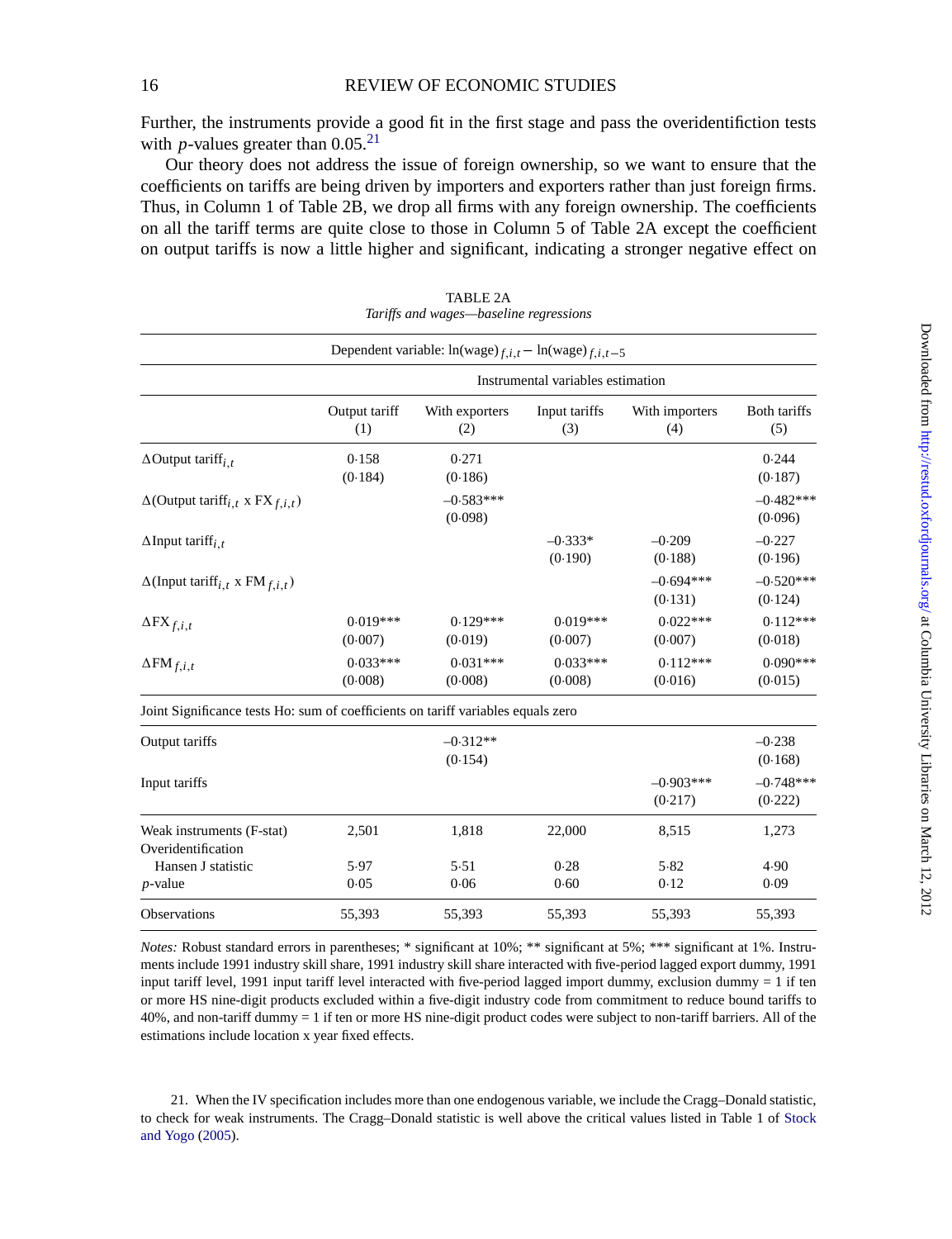|                                                               |                        |                                             | <b>AMITI &amp; DAVIS</b>              |                                                                    |                                                                            |                                |                                                               | TRADE, FIRMS, AND WAGES                                                   |                            |                            |                                 |                                     |                          |                                | 17          |
|---------------------------------------------------------------|------------------------|---------------------------------------------|---------------------------------------|--------------------------------------------------------------------|----------------------------------------------------------------------------|--------------------------------|---------------------------------------------------------------|---------------------------------------------------------------------------|----------------------------|----------------------------|---------------------------------|-------------------------------------|--------------------------|--------------------------------|-------------|
|                                                               | STO                    | With trade shares<br>$\widehat{\in}$        | $0.144*$<br>(0.082)                   | $-0.338***$<br>(0.080)                                             |                                                                            | (0.137)<br>$-0.074$            | $-0.790$<br>(0.184)                                           |                                                                           | $0.085***$<br>(0.017)      | $0.137***$<br>(0.025)      | $0.286***$<br>(0.028)           | $-0.062$ ***<br>(0.007)             | $0.130***$<br>(0.028)    | $0.064***$<br>(0.014)          | (continued) |
|                                                               |                        | With trade bins<br>$\widehat{\mathbf{e}}$   | $0.341*$<br>(0.186)                   | $-0.427$ ***<br>(0.113)                                            | $-0.250*$<br>(0.128)                                                       | (0.196)<br>$-0.230$            | (0.242)<br>$-0.194$                                           | $-0.452*$<br>(0.244)                                                      | $0.107***$<br>(0.021)      | $0.053*$<br>(0.029)        | $0.285***$<br>(0.028)           | $-0.065***$<br>(0.007)              | $0.126***$<br>(0.028)    | $0.066***$<br>(0.014)          |             |
|                                                               |                        | With trade shares<br>$\widehat{c}$          | $0.334*$<br>(0.187)                   | $-0.646***$<br>(0.138)                                             |                                                                            | (0.196)<br>$-0.254$            | $-1.148***$<br>(0.307)                                        |                                                                           | $0.147***$<br>(0.027)      | $0.179***$<br>(0.041)      | $0.286***$<br>(0.028)           | $-0.061$ ***<br>(0.007)             | $0.127***$<br>(0.028)    | $0.067***$<br>(0.014)          |             |
|                                                               |                        | With size<br>E                              | $0.336*$<br>(0.186)                   | $-0.553***$<br>(0.097)                                             |                                                                            | (0.196)<br>$-0.232$            | $-0.598***$<br>(0.129)                                        |                                                                           | $0.127***$<br>(0.018)      | $0.104***$<br>(0.016)      | $0.284***$<br>(0.028)           | $-0.065***$<br>$(0.007)$            | $0.126***$<br>(0.027)    | $0.065***$<br>(0.014)          |             |
| Dependent variable: $\ln(wage)_{f,i,t} - \ln(wage)_{f,i,t-5}$ | Instrumental variables | With skill share<br>$\widehat{\mathcal{E}}$ | $0.329*$<br>(0.185)                   | $-0.492***$<br>(0.096)                                             |                                                                            | $-0.244$<br>(0.194)            | $-0.531***$<br>(0.125)                                        |                                                                           | $0.110***$<br>(0.018)      | $0.091***$<br>(0.015)      | $0.293***$<br>(0.029)           |                                     | $0.116***$<br>$(0.027)$  | $0.066***$<br>(0.014)          |             |
|                                                               |                        | With ownership<br>$\widehat{c}$             | (0.187)<br>0.278                      | $-0.485***$<br>(0.096)                                             |                                                                            | (0.197)<br>$-0.242$            | $-0.540$<br>(0.125)                                           |                                                                           | $0.110***$<br>(0.019)      | $0.092***$<br>(0.015)      |                                 |                                     | $0.111***$<br>(0.027)    | $0.067***$<br>(0.014)          |             |
|                                                               |                        | Without foreign firms<br>$\ominus$          | $0.411***$<br>(0.185)                 | $-0.440***$<br>(0.102)                                             |                                                                            | (0.197)<br>$-0.261$            | $-0.528***$<br>(0.134)                                        |                                                                           | $0.104***$<br>(0.020)      | $0.082***$<br>(0.016)      |                                 |                                     |                          |                                |             |
|                                                               |                        |                                             | $\Delta$ Output tariff <sub>i,t</sub> | $\Delta(\mbox{Output } \mbox{tariff}_{i,t} \ge \mbox{FX}_{f,i,t})$ | $\Delta(\mbox{Output } \mbox{tarif} f_{i,t} \times \mbox{highFX}_{f,i,t})$ | $\Delta$ Input tariff $_{i,t}$ | $\Delta$ (Input tariff <sub>i,t</sub> x FM <sub>f,i,t</sub> ) | $\Delta(\text{Input } \text{tariff}_{i,t} \times \text{higherM}_{f,i,t})$ | $\Delta \text{FX}_{f,i,t}$ | $\Delta \text{FM}_{f,i,t}$ | $\Delta$ Skill share $_{f,i,t}$ | $\Delta \ln(\mbox{labour})_{f,i,t}$ | Aforeign share $f, i, t$ | $\Delta$ Govt share $_{f,i,t}$ |             |

Tariffs and wages-additional controls *Tariffs and wages—additional controls* TABLE 2B

Downloaded from http://restud.oxfordjournals.org/ at Columbia University Libraries on March 12, 2012 Downloaded from <http://restud.oxfordjournals.org/> at Columbia University Libraries on March 12, 2012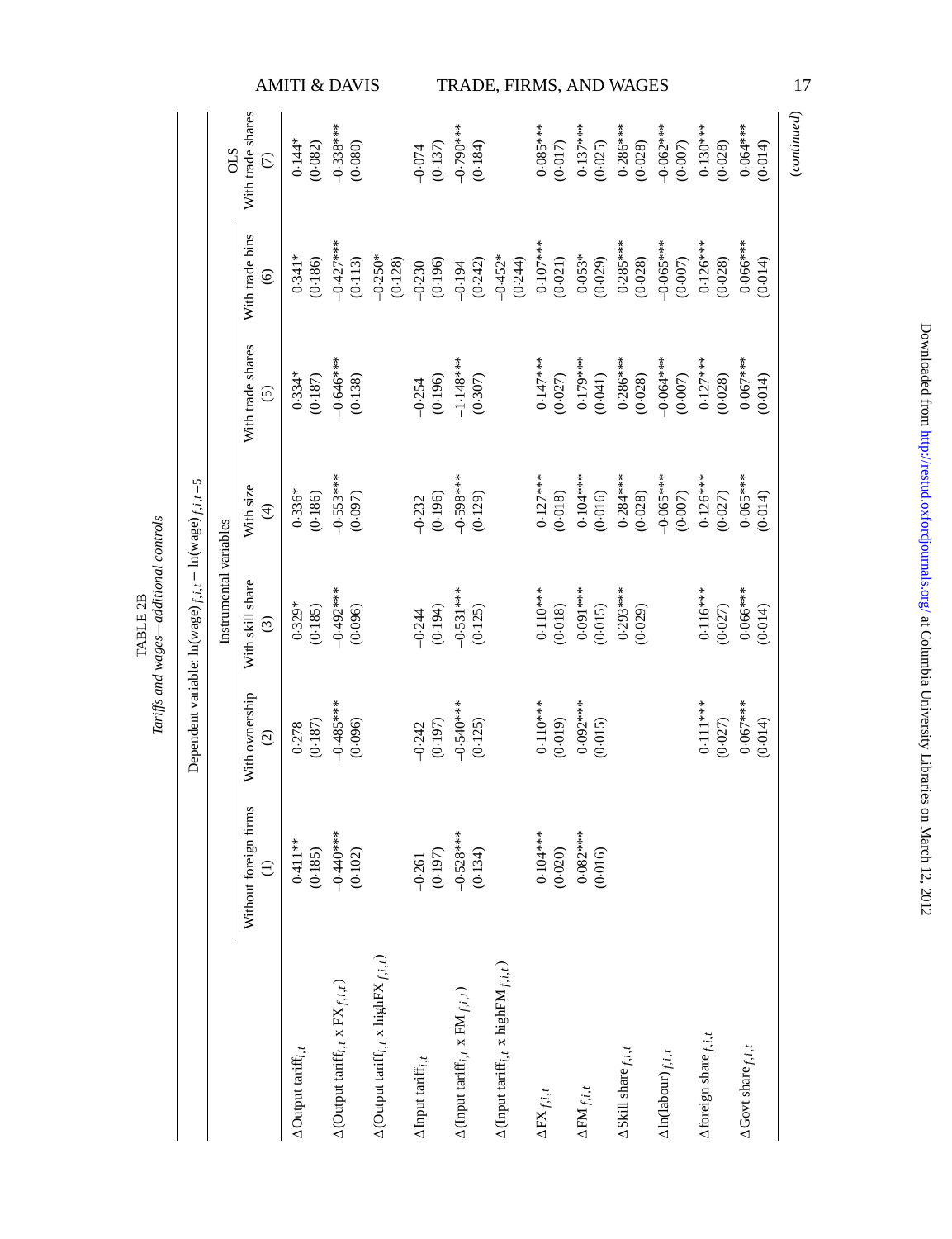|                                         |                                                                                                                                                                                                                                                                                                                                                                                                                                                                                                                                                                                                                                                                                 |                                 | Dependent variable: $\ln(wage)_{f,i,t} - \ln(wage)_{f,i,t-5}$<br>Continued |                                      |                                                                                                                                          |                                           |                                    |
|-----------------------------------------|---------------------------------------------------------------------------------------------------------------------------------------------------------------------------------------------------------------------------------------------------------------------------------------------------------------------------------------------------------------------------------------------------------------------------------------------------------------------------------------------------------------------------------------------------------------------------------------------------------------------------------------------------------------------------------|---------------------------------|----------------------------------------------------------------------------|--------------------------------------|------------------------------------------------------------------------------------------------------------------------------------------|-------------------------------------------|------------------------------------|
|                                         |                                                                                                                                                                                                                                                                                                                                                                                                                                                                                                                                                                                                                                                                                 |                                 | Instrumental variables                                                     |                                      |                                                                                                                                          |                                           | <b>CTO</b>                         |
|                                         | Without foreign firms                                                                                                                                                                                                                                                                                                                                                                                                                                                                                                                                                                                                                                                           | With ownership<br>$\widehat{c}$ | With skill share<br>$\odot$                                                | With size<br>$\widehat{\mathcal{F}}$ | With trade shares<br>$\widehat{c}$                                                                                                       | With trade bins<br>$\widehat{\mathbf{e}}$ | With trade shares<br>$\widehat{c}$ |
|                                         | Joint significance tests Ho: sum of coefficients on tariff variables equals zero                                                                                                                                                                                                                                                                                                                                                                                                                                                                                                                                                                                                |                                 |                                                                            |                                      |                                                                                                                                          |                                           |                                    |
| Output tariffs                          | (0.168)<br>$-0.029$                                                                                                                                                                                                                                                                                                                                                                                                                                                                                                                                                                                                                                                             | (0.168)<br>$-0.207$             | (0.168)<br>$-0.163$                                                        | (0.169)<br>$-0.217$                  | $-0.312*$<br>(0.182)                                                                                                                     | $-0.336*$<br>(0.179)                      | $-0.194*$<br>(0.101)               |
| Input tariffs                           | $-0.789***$<br>(0.224)                                                                                                                                                                                                                                                                                                                                                                                                                                                                                                                                                                                                                                                          | $-0.783***$<br>(0.223)          | $-0.775***$<br>(0.221)                                                     | $-0.830***$<br>(0.224)               | $-1.402**$<br>(0.350)                                                                                                                    | $-0.877***$<br>(0.229)                    | $-0.864**$<br>(0.218)              |
| Hansen J statistic<br>$p$ -value        | 1.94<br>0.38                                                                                                                                                                                                                                                                                                                                                                                                                                                                                                                                                                                                                                                                    | 4.69<br>0.10                    | 4.16<br>0.12                                                               | 0.12<br>4.21                         | 3.43<br>0.18                                                                                                                             | 4.50<br>$\overline{11}$                   |                                    |
| Observations<br>Adjusted R <sup>2</sup> | 52,383                                                                                                                                                                                                                                                                                                                                                                                                                                                                                                                                                                                                                                                                          | 55,393                          | 55,393                                                                     | 55,393                               | 55,393                                                                                                                                   | 55,393                                    | 55,393<br>0.04                     |
| HS nine-digit products excluded within  | Notes: Robust standard errors in parentheses; * significant at 10%; ** significant at 5%; *** significant at 1%. Instruments include 1991 industry skill share, 1991 industry skill share<br>interacted with five-period lagged export dumny, 1991 input tariff level, 1991 input tariff level interacted with five-period lagged import dumny, exclusion dummy = 1 if ten or more<br>codes were subject to non-tariff barriers. All specifications pass the weak instrument test with F-stats over 1,000; and Column 6 also includes AhighFX $_{f,i,f}$ and AhighFM $_{f,i,f}$ but are<br>not reported to save space. All the estimations include location-year fixed effects. |                                 |                                                                            |                                      | a five-digit industry code from commitment to reduce bound tariffs to 40%, and non-tariff dummy = 1 if ten or more HS nine-digit product |                                           |                                    |

## 18 REVIEW OF ECONOMIC STUDIES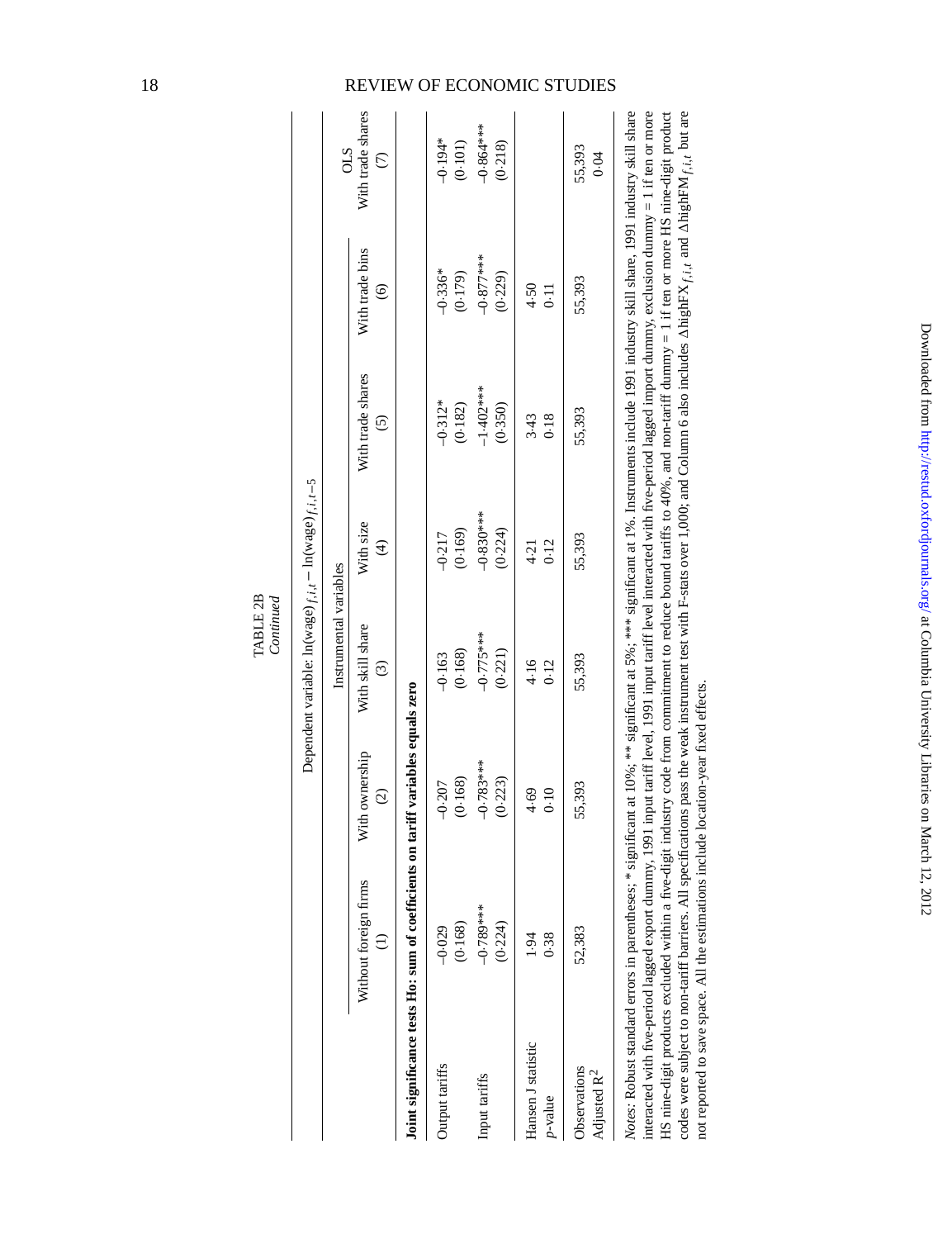non-exporting firms without foreign ownership. In Column 2, we return to the full sample and include controls for foreign ownership as well as government ownership, and we see that the coefficients on these ownership variables are positive and significant.

Table 2B shows that our results are robust to adding in more firm-level controls. Although the differencing has taken account of unchanging differences in skill composition, this leaves open the possibility that the results are driven by changes in the skill composition of the firms' work force. For example, if firms respond to changes in tariffs by upgrading their workforce quality, this could bias the coefficients on tariffs. To check this, we include the change in the firm-level skill share in Column 3 and see that its coefficient is positive and significant. Thus, firms that employ relatively more skilled workers do indeed, on average, pay higher wages. But, more importantly, the inclusion of the skill share leaves the coefficients on tariffs unchanged. We will address this issue in more detail below. Here, we also include the number of workers at the firm level in Column 4, and see that it has a negative effect on the average wage bill but does not affect the coefficients on the tariff variables.

So far, all the specifications include dummy variables to indicate global status, leaving aside variation among globalizers of each type. In these specifications, the sum of the main tariff effect and the interaction effect is always significantly different from zero for importers in both Tables 2A and 2B, but it is insignificantly different from zero for exporters, except in Column 2 in Table 2A where we had not controlled for input tariffs. These results imply that the total effect from cutting output tariffs for the average exporter is zero. This average includes marginal exporters, for whom theory says the wage effect should be negative as well as exporters sufficiently large that the total wage effect should be positive. This pattern continues throughout the rest of the robustness tests, where the effect from cutting input tariffs on importers is significantly different from zero in all but one specification; and the effect from cutting output tariffs is not significantly different from zero in almost all the specifications when we interact with a single dummy indicator for exporters but is significantly different from zero when we interact with export shares.

These joint significance tests suggest the value of looking to see whether we can in fact identify this within-exporter heterogeneity and determine a critical share of exports necessary for a firm to experience increasing wages following lower output tariffs. To do this, we re-estimate equation (11) with share variables. In Column 5, where we interact output tariffs with the export shares, the sum of the output tariff and output tariff interacted with export share is significantly different from zero at the 10% level. The results in Column 5 show that a 10 percentage point cut in output tariffs reduces wages in non-exporting firms by 3%. Firms that export at least 50% of their output experience a wage increase following tariff cuts, with a 3% wage increase in firms that export all their output.<sup>22</sup> Reducing input tariffs by 10 percentage points increases wages by 12% in firms that import all of their inputs. To calculate the average effect on wages in importing firms, the coefficient on the interactive input tariff in Column 5, equal to  $-1.1$ , must be multiplied by the mean import share for importers equal to 0.47 (see Appendix Table A1), indicating an average effect of around 0.5, which is very close to the result in Column 4 with the dummy variables.

An alternative way to approach this is to create bins comprising subgroups of "high" exporters and "high" importers. While theory does predict a difference for high and low, it does not tell us exactly where the threshold will be nor that the threshold should be the same for exporters and importers. Here, we define high exporters to be those whose export share exceeds that of the 40th percentile and high importers as those whose share exceeds the 10th percentile within each

<sup>22.</sup> This critical value is calculated as  $\delta_1/\delta_2$  =0.33/0.66=0.5. Seventy-two percent of exporters export more than 50% of their output.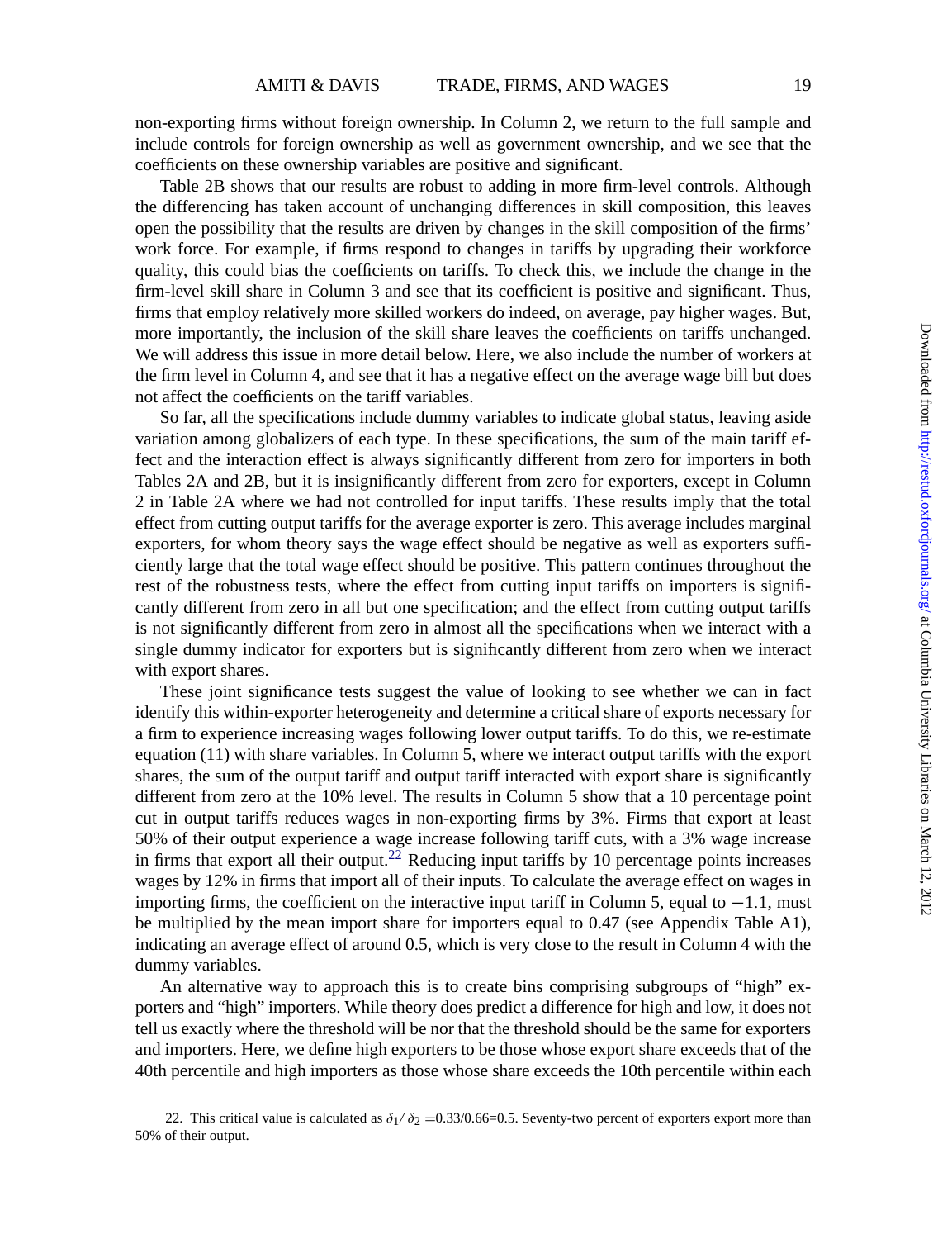#### 20 REVIEW OF ECONOMIC STUDIES

industry. In Column 6, we see that there is an additional differential effect between these highglobalized groups and the rest of the globalized firms. Note that the sum of these coefficients is significantly different from zero in this more flexible specification. Finally, in Column 7, we re-estimate equation (11) using OLS instead of IV estimation and see that the magnitudes on the tariff coefficients in the OLS specification in Column 7 are only slightly smaller than those in the IV specification in Column 5, indicating that the potential endogeneity of tariffs is only resulting in a slight under-estimation of the effects and is therefore not driving the key results.

These findings highlight the importance of firm heterogeneity in the choice of mode of globalization. If as in prior work we neglect export status we would be able to identify only the average effect of changes in output tariffs on wages rather than the distinct and opposite effects we actually find in the data.<sup>23</sup> Past research has neglected entirely the examination of input tariffs, which we remedy here. Moreover, it is again crucial to separate firms that import intermediates to see that there is a differential effect on wages of tariff cuts on inputs for workers at firms that import. The heterogeneous firm model provides a path from tariff cuts to profit gains for sufficiently large exporters and sufficiently large importers, while our hypothesis that firm wages are increasing in firm profits then links this to wages at the firm.

#### 5.2. *Robustness*

**5.2.1. Heterogeneity and selection.** A potential concern with the results is that the firm's decision to globalize is endogenous, which could lead to biased coefficients. We address this concern in a number of different ways in Table 3A, where we estimate the equations in five-period differences using IV estimation, as in Table 2. First, we consider that changes in productivity could affect the decision to import and export and its omission could bias the estimates, thus, we include value added per worker in Column 1 of Table 3A. As expected, labour productivity has a significant positive effect on wages, but the coefficients on the tariff terms are very close to those in our baseline regressions (see Column 4 of Table 2B).

Next, we fix the set of firms used to calculate the interaction terms according to three different criteria and show the results are robust. $^{24}$  By fixing the set of exporters and importers, we ensure that the coefficient on the interactive terms are not driven by compositional changes into and out of exporting or importing. In Column 2, we define an exporter as a firm that exported at any time during the sample period, and an importer as a firm that imported at any time during the sample. In Column 3, we fix the global status as reported in 1991, and in Column 4, we fix the global status at the point the firm enters the sample. The results are robust to all of these alternative specifications. Although we keep the set of firms interacted with tariffs fixed, we need to control for the fact that all firms may actually have changes in import and export status over the sample period, otherwise, we would suffer omitted variable bias. In Column 5, as well as fixing the firm's global status at entry, we also drop any firm that changes its global status, so the change in FX and change in FM terms now drop out. Again, we see that the results are robust to this specification. In Column 6, we show that the results are also robust to fixing the import and export *shares* at entry.

Even after accounting for the changing global status, there is a potential concern that exit out of production could be biasing the results given that low-productivity firms are more likely to exit. To address this potential concern, we use a two-stage Heckman correction, which requires a variable to affect the exit decision but not the level of wages. Given that our model assumes an

<sup>23.</sup> For example, [Revenga](#page-35-0) ([1997\)](#page-35-0) finds that on average, a fall in output tariffs reduced wages in Mexico but does not allow for an interaction effect for exporters.

<sup>24.</sup> We would like to thank an anonymous referee for suggesting this approach.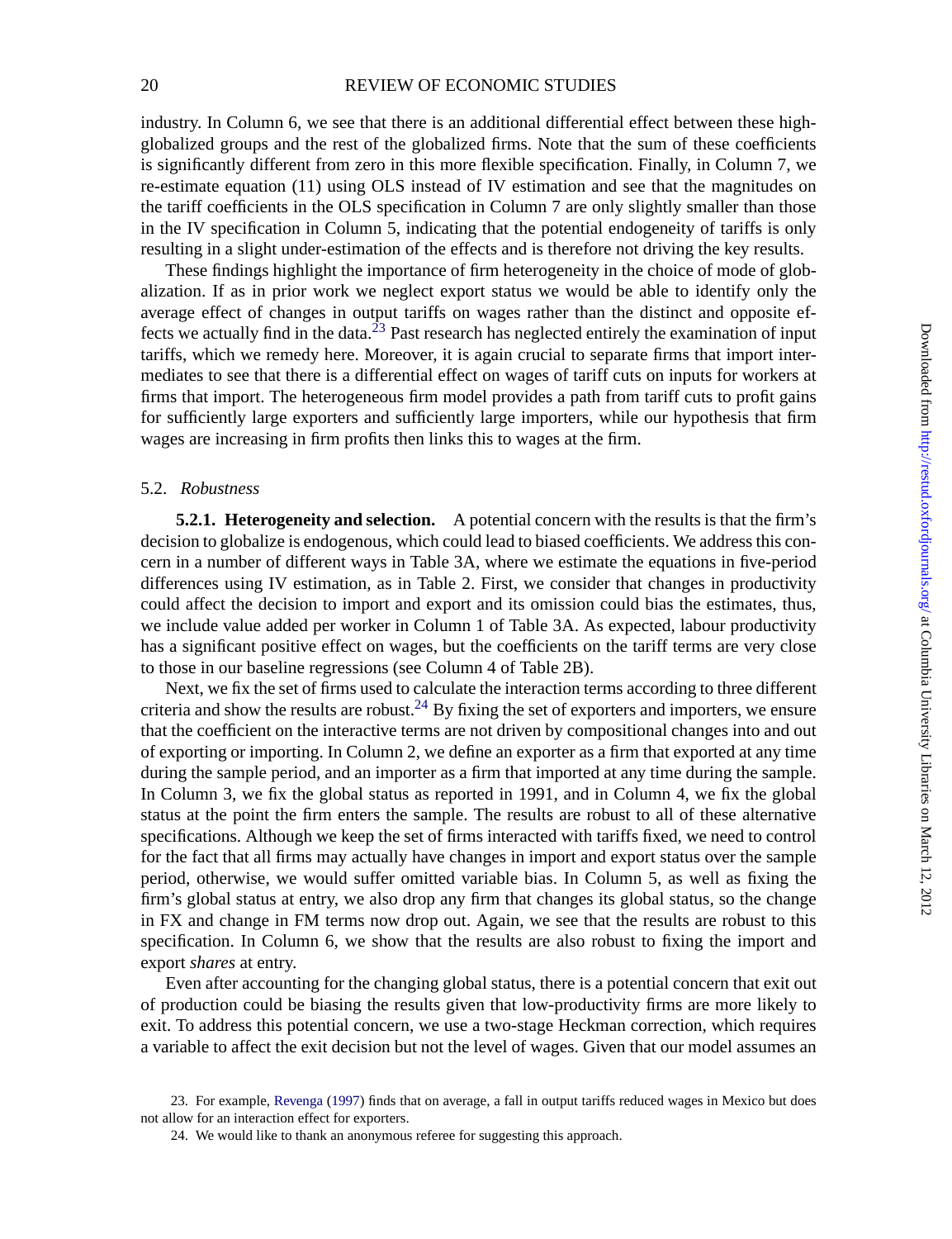|                                                               |                                   |                                          | AMITI & DAVIS<br>At entry; with shares<br>$\widehat{\circ}$ | $0.400***$<br>(0.159)                 | $-0.691$ ***<br>(0.163)                                  | (0.172)<br>$-0.135$                                   | $-1.039***$<br>(0.327)                                            | $0.037***$<br>(0.012)      | $0.032*$<br>(0.018)        | TRADE, FIRMS, AND WAGES<br>$0.282***$<br>(0.025) | $+8$<br>(0.006)                      | $0.086***$<br>(0.027)    | $0.082***$<br>(0.014)          | $0.180***$<br>(0.005)                                |
|---------------------------------------------------------------|-----------------------------------|------------------------------------------|-------------------------------------------------------------|---------------------------------------|----------------------------------------------------------|-------------------------------------------------------|-------------------------------------------------------------------|----------------------------|----------------------------|--------------------------------------------------|--------------------------------------|--------------------------|--------------------------------|------------------------------------------------------|
|                                                               |                                   |                                          | At entry; drop switchers<br>$\widehat{c}$                   | $0.513***$<br>(0.170)                 | $-0.500.5$<br>(0.127)                                    | (0.181)<br>$-0.185$                                   | $-0.354**$<br>(0.159)                                             |                            |                            | $0.257***$<br>(0.029)                            | $-0.046***$<br>(0.007)               | (0.032)<br>0.010         | $0.084***$<br>(0.017)          | $0.190***$<br>(0.006)                                |
|                                                               |                                   | Alternative definitions of global status | At entry<br>$\widehat{\mathcal{F}}$                         | $0.401***$<br>(0.157)                 | $-0.574***$<br>(0.115)                                   | (0.171)<br>$-0.111$                                   | $-0.563***$<br>(0.151)                                            | $0.030***$<br>(0.008)      | $0.028***$<br>(0.008)      | $0.282***$<br>(0.025)                            | $-0.042$<br>(0.006)                  | $0.085***$<br>(0.026)    | $0.081***$<br>(0.014)          | $0.180***$<br>(0.005)                                |
| Dependent variable: $\ln(wage)_{f,i,t} - \ln(wage)_{f,i,t-5}$ | Instrumental variables estimation |                                          | As in $199$<br>$\odot$                                      | $0.316*$<br>(0.172)                   | $-0.407$ ***<br>(0.130)                                  | (0.189)<br>$-0.025$                                   | $-0.613***$<br>(0.173)                                            | $0.019**$<br>(0.009)       | $0.019**$<br>(0.008)       | $0.253***$<br>(0.028)                            | $-0.050$<br>(0.007)                  | (0.031)<br>0.044         | $0.076***$<br>(0.015)          | $0.172***$<br>(0.006)                                |
|                                                               |                                   |                                          | Any time in sample<br>$\odot$                               | $0.405***$<br>(0.156)                 | $-0.424***$<br>(0.086)                                   | (0.170)<br>$-0.055$                                   | $-0.448***$<br>(0.136)                                            | $0.018**$<br>(0.007)       | $0.018**$<br>(0.007)       | $0.282***$<br>(0.025)                            | $-0.044**$<br>(0.006)                | $0.082***$<br>(0.026)    | $0.082***$<br>(0.014)          | $0.179***$<br>(0.005)                                |
|                                                               |                                   | With                                     | productivity<br>$\widehat{\Xi}$                             | $0.374**$<br>(0.157)                  | $-0.435***$<br>(0.087)                                   | $-0.141$<br>(0.171)                                   | $-0.514***$<br>(0.129)                                            | $0.039***$<br>(0.009)      | $0.032***$<br>(0.008)      | $0.281***$<br>(0.025)                            | $-0.042***$<br>(0.006)               | $0.083***$<br>(0.026)    | $0.080***$<br>(0.014)          | $0.179***$<br>(0.005)                                |
|                                                               |                                   |                                          |                                                             | $\Delta$ Output tariff <sub>i,t</sub> | $\Delta$ (Output tariff <sub>i,t</sub> x FX $_{f,i,t}$ ) | $\Delta\,\mathrm{Input}\,\,\mathrm{tar\,iff}_{i,\,t}$ | $\Delta(\text{Input } \text{tariff}_{i,t} \ge \text{FM}_{f,i,t})$ | $\Delta \text{FX}_{f,i,t}$ | $\Delta \text{FM}_{f,i,t}$ | $\Delta$ Skill share $_{f,i,t}$                  | $\Delta \ln (\mbox{labour})_{f,i,t}$ | Aforeign share $f, i, t$ | $\Delta$ Govt share $_{f,i,t}$ | $\Delta \ln(\text{VA} \text{ per worker})_{f, i, t}$ |

Tariffs and wages-heterogeneity and selection *Tariffs and wages—heterogeneity and selection* TABLE 3A TABLE 3A

Downloaded from http://restud.oxfordjournals.org/ at Columbia University Libraries on March 12, 2012 Downloaded from <http://restud.oxfordjournals.org/> at Columbia University Libraries on March 12, 2012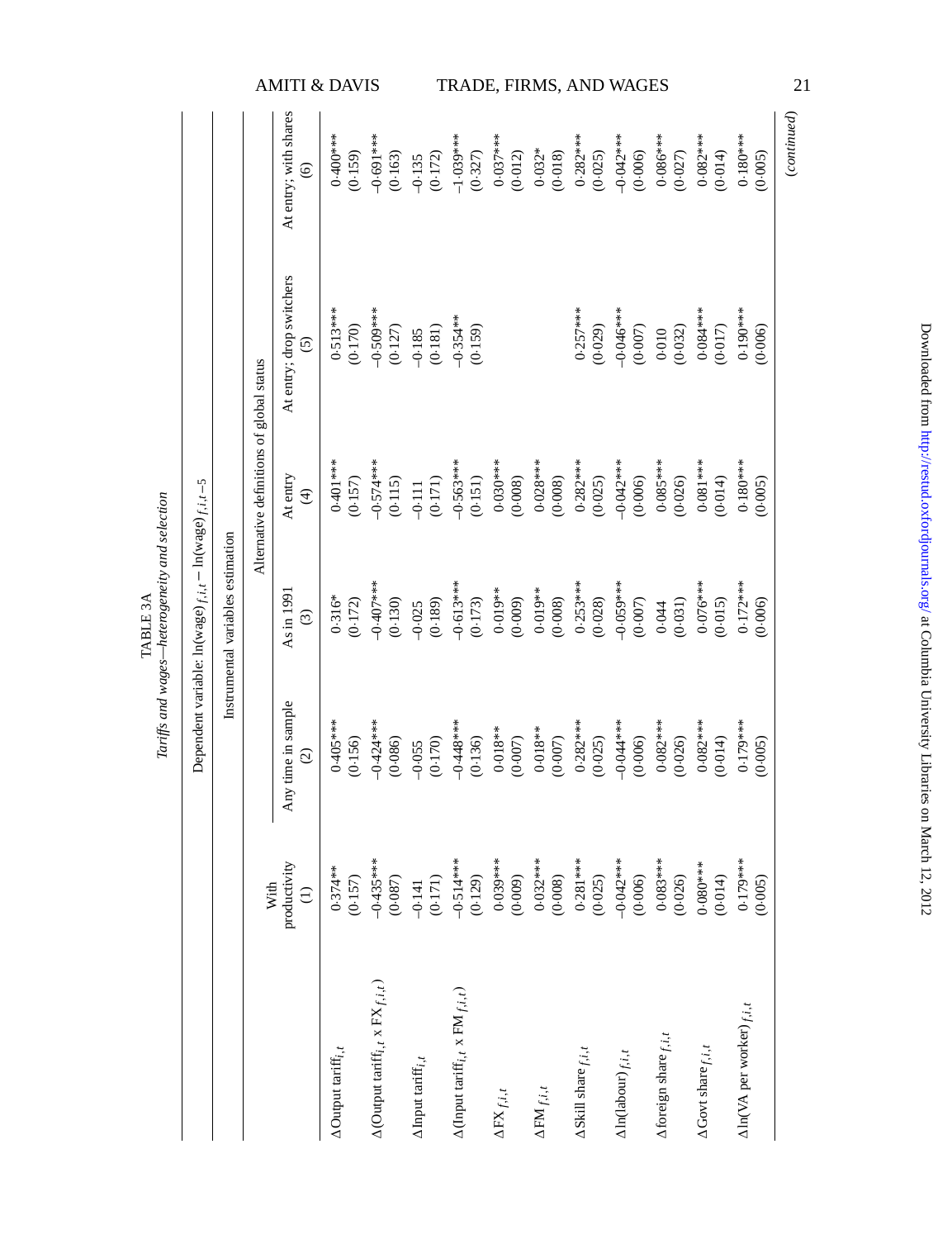|                                           |              |                                           | TABLE 3A<br>Continued                                         |                                          |                                                                                                                                                                                                                                                                                                                                          |                                         |
|-------------------------------------------|--------------|-------------------------------------------|---------------------------------------------------------------|------------------------------------------|------------------------------------------------------------------------------------------------------------------------------------------------------------------------------------------------------------------------------------------------------------------------------------------------------------------------------------------|-----------------------------------------|
|                                           |              |                                           | Dependent variable: $\ln(wage)_{f,i,t} - \ln(wage)_{f,i,t-5}$ |                                          |                                                                                                                                                                                                                                                                                                                                          |                                         |
|                                           |              |                                           | Instrumental variables estimation                             |                                          |                                                                                                                                                                                                                                                                                                                                          |                                         |
|                                           | With         |                                           |                                                               | Alternative definitions of global status |                                                                                                                                                                                                                                                                                                                                          |                                         |
|                                           | productivity | Any time in sample<br>$\widehat{c}$       | As in 1991<br>$\odot$                                         | At entry<br>$\widehat{\mathcal{F}}$      | At entry; drop switchers<br>$\widehat{c}$                                                                                                                                                                                                                                                                                                | At entry; with shares<br>$\circledcirc$ |
| Joint Significance tests Ho: sum of coef  |              | fficients on tariff variables equals zero |                                                               |                                          |                                                                                                                                                                                                                                                                                                                                          |                                         |
| Output tariffs                            | $-0.060$     | $-0.019$                                  | $-0.092$                                                      | $-0.173$                                 | 0.004                                                                                                                                                                                                                                                                                                                                    | $-0.292*$                               |
|                                           | (0.148)      | (0.143)                                   | (0.158)                                                       | (0.153)                                  | (0.176)                                                                                                                                                                                                                                                                                                                                  | (0.178)                                 |
| Input tariffs                             | $-0.655***$  | $-0.504***$                               | $-0.637***$                                                   | $-0.674***$                              | $-0.539***$                                                                                                                                                                                                                                                                                                                              | $-1.175***$                             |
|                                           | (0.205)      | (0.120)                                   | (0.237)                                                       | (0.215)                                  | (0.221)                                                                                                                                                                                                                                                                                                                                  | (0.355)                                 |
| Hansen J statistic                        | 3.19         | 3.08                                      | 1.89                                                          | 2.82                                     | 0.57                                                                                                                                                                                                                                                                                                                                     | 2.36                                    |
| p-value                                   | 0.20         | 0.21                                      | 0.39                                                          | 0.24                                     | 0.75                                                                                                                                                                                                                                                                                                                                     | 0.31                                    |
| Observations                              | 50,484       | 50,484                                    | 38,335                                                        | 50,484                                   | 38,275                                                                                                                                                                                                                                                                                                                                   | 50,484                                  |
| interacted with five-period lagged export |              |                                           |                                                               |                                          | Notes: Robust standard errors in parentheses; * significant at 10%; ** significant at 5%; *** significant at 1%. Instruments include 1991 industry skill share, 1991 industry skill share<br>dummy, 1991 input tariff level, 1991 input tariff level interacted with five-period lagged import dummy, exclusion dummy = 1 if ten or more |                                         |

HS nine-digit products excluded within a five-digit industry code from commitment to reduce bound tariffs to 40%, and non-tariff dummy = 1 if ten or more HS nine-digit product HS nine-digit products excluded within a five-digit industry code from commitment to reduce bound tariffs to 40%, and non-tariff dummy = 1 if ten or more HS nine-digit product codes were subject to non-tariff barriers. All specifications pass the weak instrument test with F-stats over 800. All the estimations include location-year fixed effects. codes were subject to non-tariff barriers. All specifications pass the weak instrument test with F-stats over 800. All the estimations include location-year fixed effects.

## 22 REVIEW OF ECONOMIC STUDIES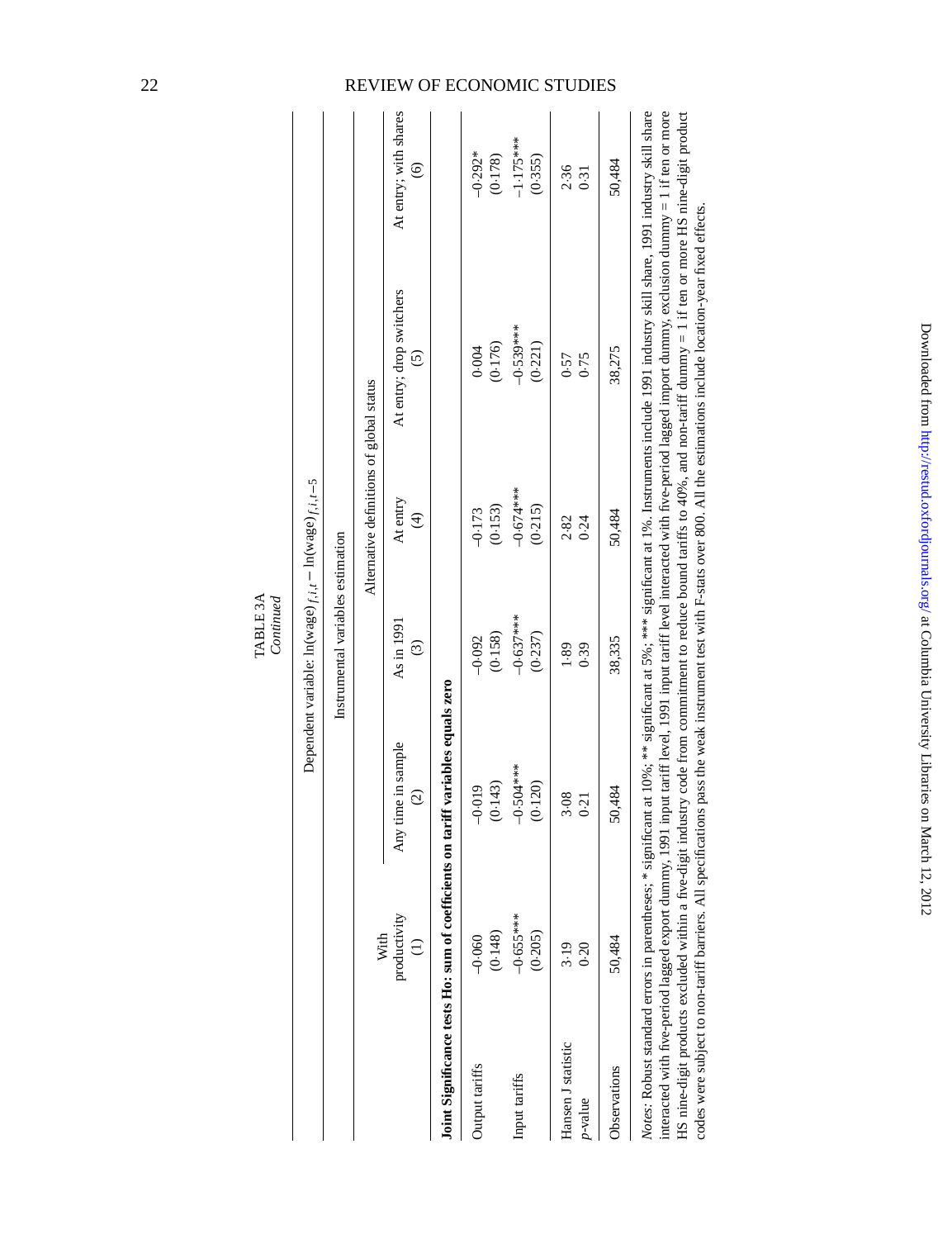|                                        |                                  |               | <b>AMITI &amp; DAVIS</b> |                                                     |                                    |                                                         |                        |                         | TRADE, FIRMS, AND WAGES                     |                       |                                         | 23          |
|----------------------------------------|----------------------------------|---------------|--------------------------|-----------------------------------------------------|------------------------------------|---------------------------------------------------------|------------------------|-------------------------|---------------------------------------------|-----------------------|-----------------------------------------|-------------|
|                                        | With exit                        | $\widehat{C}$ | (0.045)<br>0.015         | $-0.091***$<br>(0.043)                              | (0.098)<br>0.124                   | $-0.370$ **<br>(0.083)                                  | $0.296***$<br>(0.021)  | (0.006)                 | $0.142***$<br>(0.004)                       |                       |                                         | (continued) |
|                                        | $2^{nd}$ stage                   | $\odot$       | (0.048)<br>0.016         | $-0.100**$<br>(0.049)                               | (0.132)<br>$0.177$                 | $-0.412***$<br>(0.010)                                  | $0.304***$<br>(0.021)  | $-0.000$<br>(0.007)     | $0.142***$<br>(0.004)                       | (0.0004)<br>$-0.0002$ | $-0.00004$<br>(0.0008)                  |             |
|                                        | non-parametric<br>$1^{st}$ stage | $\odot$       | $0.462***$<br>(0.170)    |                                                     | $-1.372***$<br>(0.454)             |                                                         | (0.102)<br>$-0.139$    |                         |                                             |                       | $-0.003**$<br>(0.001)                   |             |
|                                        | heterogeneity                    | $\widehat{f}$ | (0.049)<br>0.006         | $-0.089**$<br>(0.043)                               | (0.123)<br>0.174                   | $-0.368***$<br>(0.082)                                  | $0.301***$<br>(0.022)  | $+$<br>(0.007)          | $0.142***$<br>(0.004)                       | (0.0004)<br>$-0.0004$ | (0.0007)<br>0.0003                      |             |
| Dependent variable: $ln(wage)_{f,i,t}$ | Heckman                          | $\odot$       | (0.049)<br>0.011         | $-0.095**$<br>(0.044)                               | (0.123)<br>0.159                   | $-0.382***$<br>(0.081)                                  | $0.300***$<br>(0.022)  | $-0.072$ ***<br>(0.007) | $0.142***$<br>(0.004)                       | (0.0004)<br>$-0.0002$ | (0.0007)<br>0.0001                      |             |
|                                        | $1^{st}$ stage probit            | $\odot$       | $0.355***$<br>(0.169)    |                                                     | $-1.332***$<br>(0.463)             |                                                         | $-0.202***$<br>(0.044) | $0.125***$<br>(0.007)   | $0.028***$<br>(0.006)                       | $0.004***$<br>(0.001) | $-0.001$ **<br>(0.001)                  |             |
|                                        | baseline                         | $\ominus$     | (0.045)<br>0.021         | $-0.000 - 0.00$<br>(0.043)                          | (0.099)<br>0.120                   | $-0.385***$<br>(0.083)                                  | $0.297***$<br>(0.021)  | $-0.068***$<br>(0.006)  | $0.143***$<br>(0.004)                       |                       |                                         |             |
|                                        |                                  |               | Output tariff $_{i,t}$   | Output tariff <sub>i, t</sub> x $\text{FX}_{f,i,t}$ | Input tariff; $\boldsymbol{f}_{t}$ | Input tariff; , $\boldsymbol{\mathsf{x}}$ FM $_{f,i,t}$ | Skill share $f, i, t$  | $ln(labour)_{f,i,t}$    | $\ln(\text{VA} \text{ per worker})_{f,i,t}$ | Age $f, i, t$         | Age $f, i, t$ x Finance dependence; $t$ |             |

TABLE 3B *Tariffs and wages—heterogeneity and selection*

TABLE 3B<br>Tariffs and wages—heterogeneity and selection

Downloaded from http://restud.oxfordjournals.org/ at Columbia University Libraries on March 12, 2012 Downloaded from <http://restud.oxfordjournals.org/> at Columbia University Libraries on March 12, 2012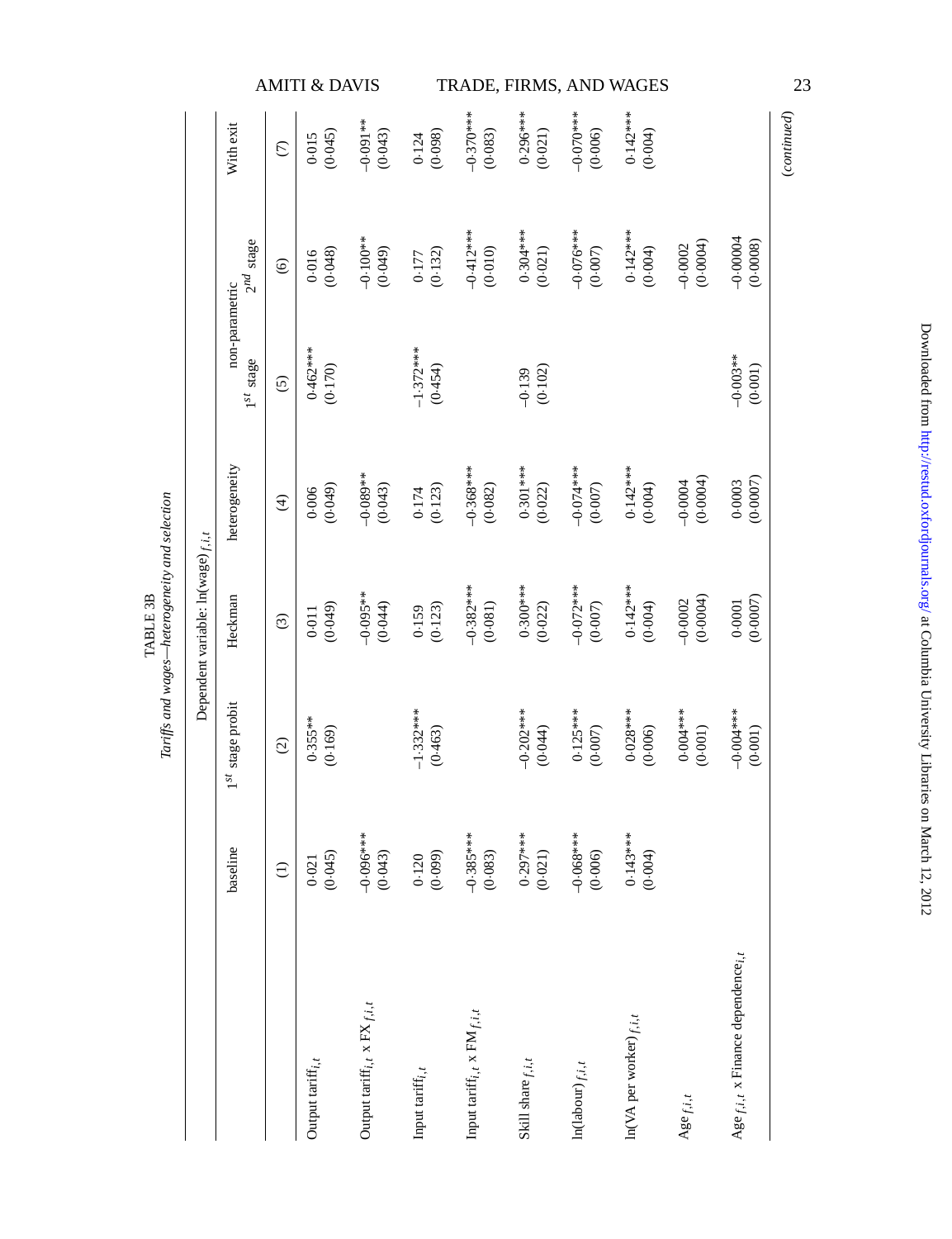|                                                                                                                                                                                                                                                                                                                                                                                          |                        |                       | TABLE 3B<br>Continued                  |                     |                                                  |                                 |                        |
|------------------------------------------------------------------------------------------------------------------------------------------------------------------------------------------------------------------------------------------------------------------------------------------------------------------------------------------------------------------------------------------|------------------------|-----------------------|----------------------------------------|---------------------|--------------------------------------------------|---------------------------------|------------------------|
|                                                                                                                                                                                                                                                                                                                                                                                          |                        |                       | Dependent variable: $ln(wage)_{f,i,t}$ |                     |                                                  |                                 |                        |
|                                                                                                                                                                                                                                                                                                                                                                                          | baseline               | $1^{st}$ stage probit | Heckman                                | heterogeneity       | $1^{st}$ stage                                   | $2^{nd}$ stage<br>nonparametric | With exit              |
|                                                                                                                                                                                                                                                                                                                                                                                          | $\ominus$              | $\odot$               | $\widehat{c}$                          | $\bigoplus$         | $\overline{6}$                                   | $\odot$                         | $\widehat{C}$          |
| Exit $f, i, i = 1$ if<br>$exit in t+1$                                                                                                                                                                                                                                                                                                                                                   |                        |                       |                                        |                     |                                                  |                                 | $-0.043***$<br>(0.006) |
| $\text{IMR}_{f,i,t}$                                                                                                                                                                                                                                                                                                                                                                     |                        |                       | $-0.934***$<br>(0.256)                 |                     |                                                  |                                 |                        |
| Series terms: p-values from F-tests                                                                                                                                                                                                                                                                                                                                                      |                        |                       |                                        |                     |                                                  |                                 |                        |
| $\ln(\text{VA} \text{ per worker})_{f, i, t}$ (3 <sup>rd</sup> order)<br>$\mathrm{zhat}_{f,i,t}$ $(3^{rd}$ order)<br>$\mathsf{Age}_{f,i,t}$ (4th order)<br>Interaction terms<br>$\ln(\mbox{labour})_{f,i,t}$                                                                                                                                                                             |                        |                       |                                        | $0.000***$          | $0.004***$<br>$0.000**$<br>$0.000**$<br>$0.000*$ |                                 |                        |
| Propensity $f, i, t$ (3 <sup>rd</sup> order)                                                                                                                                                                                                                                                                                                                                             |                        |                       |                                        |                     |                                                  | $0.000**$                       |                        |
| Joint significance tests Ho: sum of coefficients on tariff variables equals zero                                                                                                                                                                                                                                                                                                         |                        |                       |                                        |                     |                                                  |                                 |                        |
| Output tariff                                                                                                                                                                                                                                                                                                                                                                            | (0.056)<br>$-0.074$    |                       | (0.063)<br>$-0.084$                    | (0.062)<br>$-0.083$ |                                                  | (0.061)<br>$-0.084$             | (0.056)<br>$-0.075$    |
| Input tariff                                                                                                                                                                                                                                                                                                                                                                             | $-0.264***$<br>(0.116) |                       | $-0.223*$<br>(0.132)                   | (0.134)<br>$-0.194$ |                                                  | $-0.235*$<br>0.142              | $-0.246***$<br>(0.115) |
| Observations<br>Adjusted R <sup>2</sup>                                                                                                                                                                                                                                                                                                                                                  | 109,302<br>0.86        | 125,962<br>0.03       | 109,302<br>0.86                        | 109,302<br>0.86     | 125,962<br>0.05                                  | 107,270<br>0.85                 | 109,302<br>0.86        |
| 200 repetitions $\Delta \parallel$ the estimations also include FX FM foreign share and covernment share hurthe coefficients are suppressed to save space. The top and bottom one perceptiles of<br>Notes: Robust standard errors in parentheses; * significant at 10%; *** significant at 5%; *** significant at 1%. Standard errors in Columns 3, 4, and 6 have been bootstrapped with |                        |                       |                                        |                     |                                                  |                                 |                        |

Arrese Arrese Summan extra-series the particular and the series of the series of the series and firm-fixed effects except the first-stage probits in Columns 2 and 5, which include year and industry effects.<br>The propensity 200 repetitions. All the estimations also include FX, FM, foreign share, and government share but the coefficients are suppressed to save space. The top and bottom one percentiles of the propensity measure have been trimmed. All estimations have location-year effects and firm-fixed effects except the first-stage probits in Columns 2 and 5, which include year and industry effects.

Downloaded from <http://restud.oxfordjournals.org/> at Columbia University Libraries on March 12, 2012

Downloaded from http://restud.oxfordjournals.org/ at Columbia University Libraries on March 12, 2012

## 24 REVIEW OF ECONOMIC STUDIES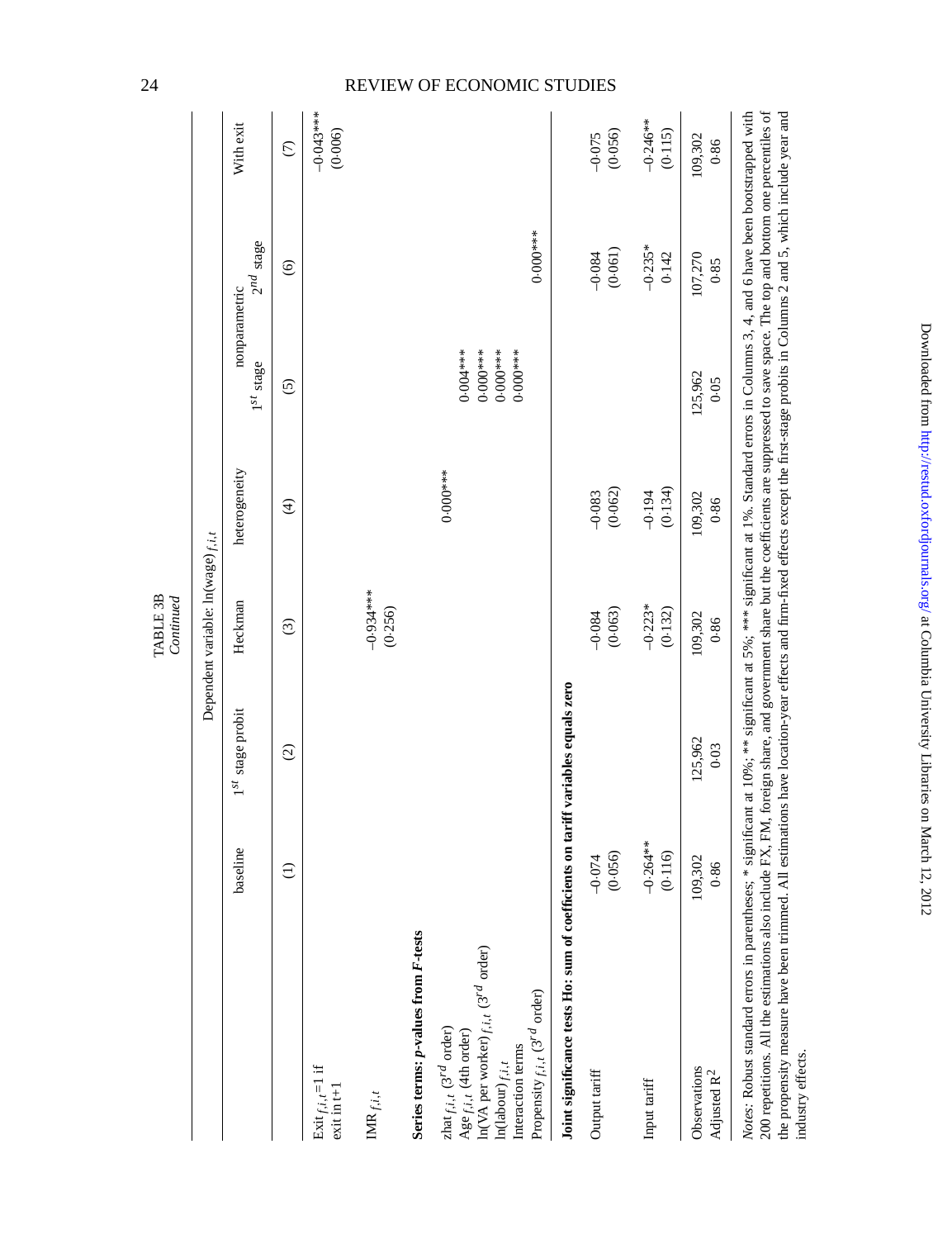exogenous rate of firm death, we draw on other related models to find an appropriate variable that meets the exclusion restriction. [Hopenhayn](#page-35-0) ([1992](#page-35-0)) shows that the rate of survival is higher for older firms. And [Chaney](#page-34-0) ([2005](#page-34-0)) shows how financial constraints can affect entry and exit into the export market. The model assumes that firms only face liquidity constraints for accessing foreign markets, but one could easily imagine that financial constraints also apply to entry and exit decisions in the domestic market. Building on this intuition, we use an industry measure of external financial dependence, defined as the share of capital expenditures not funded by cash flows for the median U.S. firm in the 1980's, from [Rajan and Zingales](#page-35-0)  $(1998)^{25}$  $(1998)^{25}$  We use these two measures in the first-stage selection equation.

The Heckman correction is more straightforward in a levels equation where exit is more easily defined than in the long-difference specification where being in the sample would have to be defined as present in period *t* and *t* −5. Thus, in Column 1 of Table 3B, we first show that our five-period differenced results also hold in a levels equation. In Column 2, we present the firststage probit results, where the dependent variable is equal to one if the firm is in the sample that year and equal to zero in the year the firm exits. We model the probability of being in the sample as a function of the variables used in the second stage, lagged one period, year-fixed effects and industry-fixed effects. The results show that the probability of being in the sample is increasing in output tariffs, as firms are protected from import competition; decreasing in input tariffs, as high input tariffs make it more costly to produce; and increasing in value added per worker. The financial dependence variable on its own would drop out because this measure is time invariant due to the industry-fixed effects. Thus, we interact it with the firm's age that is firm-specific and timevarying. That is, the age variable is constructed by subtracting the year that the firm started operations in a province from the sample year. As expected, the probability of being in the sample increases with the age of the firm but this is offset if the firm is in an industry that is relatively more dependent on external finance. We construct the inverse mills ratio (IMR) from this selection equation and include it in the second-stage Heckman correction in Column 3. As expected, the age variables are both insignificant in the second stage, thus meeting the exclusion restriction. Moreover, this Heckman correction leaves the results unchanged (compare Columns 1 and 3 of Table 3B), which implies that selection is not biasing our results. <sup>26</sup>As shown in [Helpman, Melitz and Rubinstein](#page-35-0) [\(2008\)](#page-35-0), even if there is no selection bias, there may be a heterogeneity bias, which could arise from the changing global status of firms. We address this potential concern following their methodology and include a third-order polynomial of  $\hat{\overline{z}}^* = \hat{\overline{z}}^* +$ IMR, where  $\hat{z}^*$  is defined as the inverse cumulative distribution of the fitted values from the firststage probit. Column 4 shows that while the *z* terms are significant, they leave the point estimates on the tariff terms unchanged, indicating that our results are not driven by heterogeneity bias.

In Columns 5 and 6, we re-estimate the two-stage Heckman correction using a non-parametric approach as in [Das, Newey and Vella](#page-34-0) [\(2003](#page-34-0)) to allow for the functional form of regressions and the disturbance distributions to be unknown.<sup>27</sup> We use the Akaike information criterion to query the appropriate order of the polynomial expansion in the first stage as well as to determine the appropriate order of polynomial of the propensity score variable in the second stage. From Columns 5 and 6, we see that the results are robust to this non-parametric correction.

Finally, in Column 7, we control for exit and show this has no effect on our main results. The exit dummy variable equals one if the firm exits in period  $t + 1$ . The coefficient on the

<sup>25.</sup> These data are at the three- and four-digit ISIC level and comprise 36 industries.

<sup>26.</sup> Note that we restrict the sample size in Columns 1 to be the same as the Heckman correction equation in order to assess the potential selection bias. The Heckman equation has fewer observations than the full sample because the selection equation includes firm specific one-period lagged regressors.

<sup>27.</sup> See also [Becker and Muendler](#page-34-0) [\(2010\)](#page-34-0) for an application.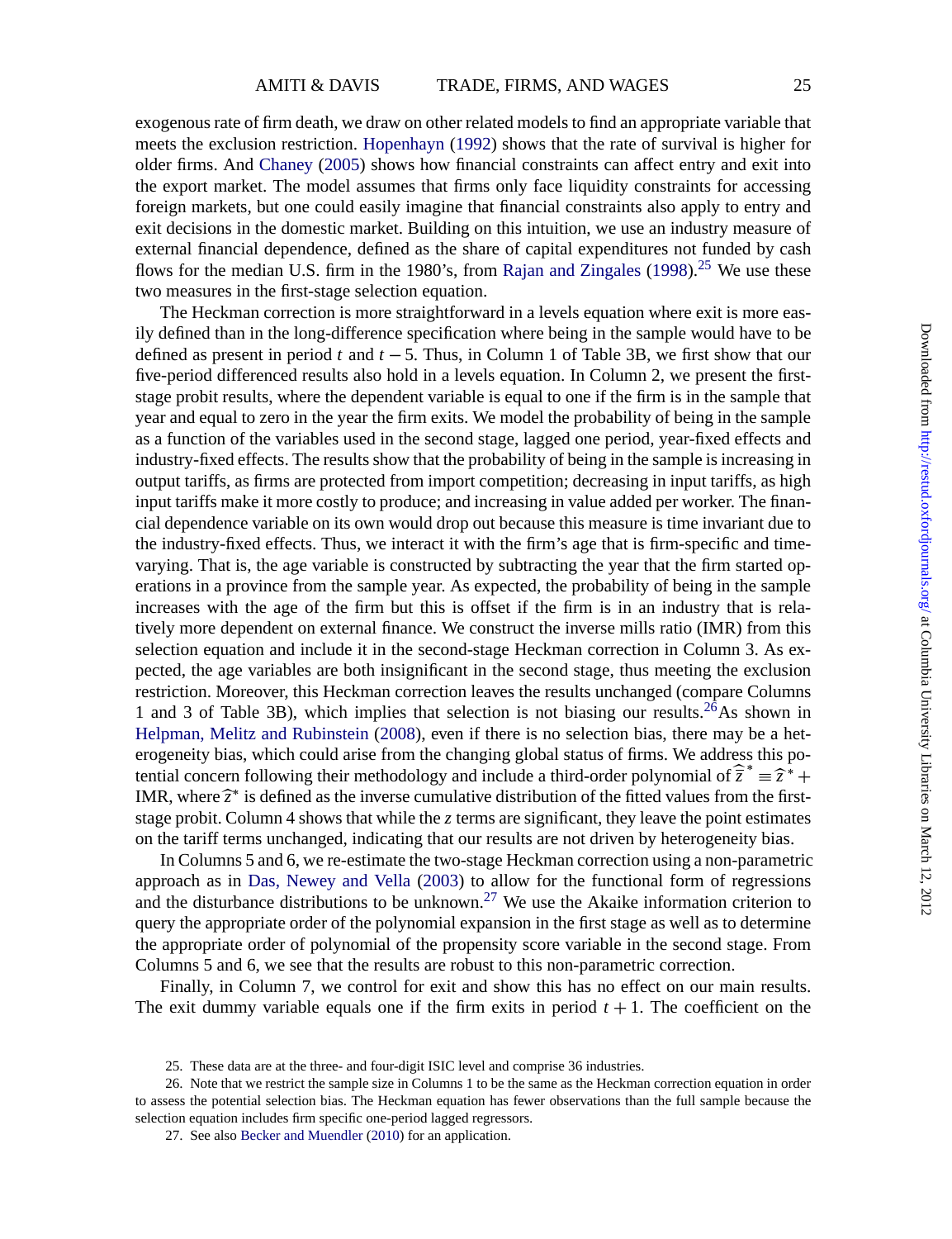#### 26 REVIEW OF ECONOMIC STUDIES

exit indicator shows that, on average, firms that will exit shortly pay 4% lower wages, which is consistent with our model where the least efficient and lower-paying firms end up exiting.

**5.2.2. Asian crisis.** Our sample period includes the Asian crisis of 1997 and 1998, during which time Indonesia experienced large depreciations, high inflation and a banking crisis. To ensure that our results are not being driven by these factors, we include trade weighted real exchange rates interacted with importer and exporter status in Column 1 of Table  $4.^{28}$  We would expect exporters to gain from a currency depreciation as the relative price of their exports becomes cheaper, and importers to lose as imported intermediate inputs become more expensive. However, all firms with domestic sales should gain from a depreciation since competing imported goods become relatively more expensive. The results show that the coefficient on the interaction of the exchange rate with exporters is negative and significant as expected, but the coefficient on the interaction of the exchange rate with importers though has the expected positive sign is statistically insignificant. While our model would predict that the coefficient on the interactive importers variable should be significant and positive, relative price changes due to exchange rate movements are not as clean an experiment as changes in import tariffs. As [Dominguez and Tesar](#page-34-0) [\(2006](#page-34-0)) show, the relationship between exchange rates and firm value varies considerably across countries and industries. Moreover, including the exchange rate interacted with importer and exporter status in Column 1 leaves our key results unaffected.

An alternative way to check that our results are not being driven by the Asian crisis is to re-estimate equation (10) for the pre-crisis period, 1991–1996. Column 2 of Table 4 shows that the coefficients are similar for this sub-sample to those for the full sample. Another potential influence of the Asian crisis on our results arises from constructing input tariffs with industry cost shares based on firm-level data in 1998, the only year such detailed data are available. If cost shares differed during the crisis years from other years this would affect the input tariff variable and could potentially affect our results. To address this issue, we re-calculate the input tariffs using 1995 weights from input/output tables in equation (9) instead of the 1998 weights. The disadvantage of using these 1995 weights is that the input tariffs are far more aggregated than our central measures. The 1995 weights from the input/output table only enable us to construct input tariffs when the 290 industries are grouped into a more aggregated set of 90 industries. As we showed in section 3B, there is tremendous heterogeneity of input tariffs across five-digit industries, thus aggregation is a serious concern.

We see from Column 3 in Table 4, where we include the 1995 weighted input tariffs, that the signs of the coefficients are the same as before but the size of the coefficient on input tariffs interacted with importers falls by about half. This is likely the result of aggregation biases. We show this in Column 4 of Table 4, where we use the same level of aggregation as the 1995 input/output tables with the 1998 data. We see that the coefficients in Columns 3 and 4 are very similar. This strongly suggests that the differences are driven by aggregation and not by the Asian crisis.

**5.2.3. Alternative tariffs.** An additional robustness check is to include firm-level tariffs instead of industry-level tariffs for intermediate inputs. Using firm-level tariffs has the advantage of providing more variation but has a number of disadvantages: it restricts the sample to only those firms that exist in 1998 since that is the only year we have firm-level data on intermediate input use, it introduces a potential endogeneity problem, and also an asymmetry with the level of aggregation on output tariffs since only the input tariffs can be constructed at the

<sup>28.</sup> Real trade weighted exchange rates are annual averages of monthly data from JP Morgan.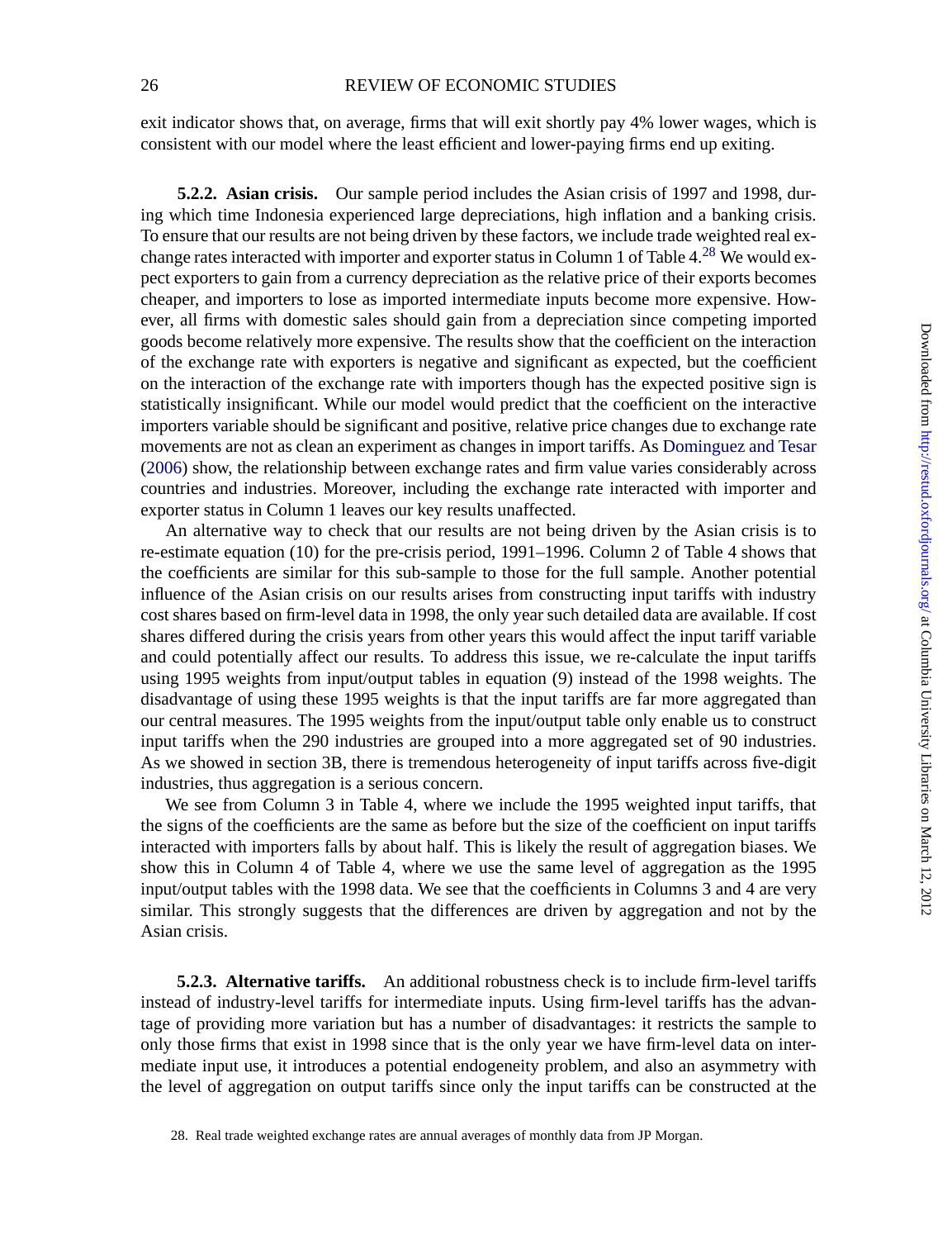|                                        |              |                                                   | <b>AMITI &amp; DAVIS</b> |                                              |                       |                                   |                       | TRADE, FIRMS, AND WAGES |                       |                                    |                                | 27          |
|----------------------------------------|--------------|---------------------------------------------------|--------------------------|----------------------------------------------|-----------------------|-----------------------------------|-----------------------|-------------------------|-----------------------|------------------------------------|--------------------------------|-------------|
|                                        |              | Duty-free zones<br>Drop firms in<br>$\widehat{C}$ | $0.098**$<br>(0.051)     | $-0.203$ **<br>(0.043)                       | (0.096)<br>$-0.034$   | $-0.454***$<br>(0.085)            | $0.057***$<br>(0.009) | $0.090***$<br>(0.011)   | $0.276***$<br>(0.020) | $0.073***$<br>(0.006)              | $0.126***$<br>(0.018)          | (continued) |
|                                        |              | Weighted<br>tariffs<br>$\odot$                    | $0.055*$<br>(0.033)      | $-0.111***$<br>(0.041)                       | $-0.071*$<br>(0.041)  | $-0.427$ ***<br>(0.082)           | $0.039***$<br>(0.008) | $0.081***$<br>(0.009)   | $0.279***$<br>(0.020) | $0.071***$<br>(0.006)              | $0.129***$<br>(0.018)          |             |
|                                        |              | Firm level<br>tariffs<br>$\odot$                  | $0.078**$<br>(0.035)     | $-0.165***$<br>(0.042)                       | $0.180***$<br>(0.062) | $-0.302***$<br>(0.065)            | $0.048***$<br>(0.009) | $0.074***$<br>(0.009)   | $0.303***$<br>(0.022) | $0.068***$<br>(0.006)              | $0.149***$<br>(0.019)          |             |
|                                        |              | Input tariffs<br>(1/01998)<br>E                   | $0.099**$<br>(0.040)     | $-0.204***$<br>(0.042)                       | $-0.127*$<br>(0.072)  | $-0.238***$<br>(0.071)            | $0.057***$<br>(0.009) | $0.059***$<br>(0.007)   | $0.278***$<br>(0.020) | $0.071***$<br>(0.006)              | $0.132***$<br>(0.018)          |             |
| Dependent variable: $ln(wage)_{f,i,t}$ |              | Input tariffs<br>(1/O1995)<br>$\odot$             | $0.090**$<br>(0.039)     | $-0.219$ **<br>(0.043)                       | (0.054)<br>$-0.069$   | $-0.159***$<br>(0.047)            | $0.060***$<br>(0.009) | $0.055***$<br>(0.007)   | $0.278***$<br>(0.020) | $0.071***$<br>(0.006)              | $0.132***$<br>(0.018)          |             |
|                                        | Asian crisis | 1991-1996<br>$\widehat{c}$                        | (0.063)<br>0.085         | $-0.132**$<br>(0.054)                        | (0.154)<br>0.086      | $-0.434***$<br>(0.123)            | $0.066***$<br>(0.014) | $0.077***$<br>(0.017)   | $0.260***$<br>(0.024) | $0.073***$<br>(0.009)              | $0.111***$<br>(0.026)          |             |
|                                        |              | With exchange<br>rates<br>$\widehat{\Xi}$         | $0.090*$<br>(0.051)      | $-0.116***$<br>(0.046)                       | (0.095)<br>$-0.029$   | $-0.492$ ***<br>(10.094)          | $0.031***$<br>(0.011) | $0.097***$<br>(0.013)   | $0.278***$<br>(0.020) | $0.072***$<br>(0.006)              | $0.130***$<br>(0.018)          |             |
|                                        |              |                                                   | Output tariff; $t$ , $t$ | Output tariff $_{i,t}$ x $\text{FX}_{f,i,t}$ | Input tariff; $t$     | Input tariff; $t$ x FM $_{f,i,t}$ | $\text{FX}_{f,i,t}$   | $\mathrm{FM}_{f,i,t}$   | Skill share $f,i,t$   | $\Delta\ln(\mbox{labour})_{f,i,t}$ | $\Delta$ foreign share $f,i,t$ |             |

TABLE 4<br>Asian crisis and alternative tariff measures *Asian crisis and alternative tariff measures* TABLE 4

Downloaded from http://restud.oxfordjournals.org/ at Columbia University Libraries on March 12, 2012 Downloaded from <http://restud.oxfordjournals.org/> at Columbia University Libraries on March 12, 2012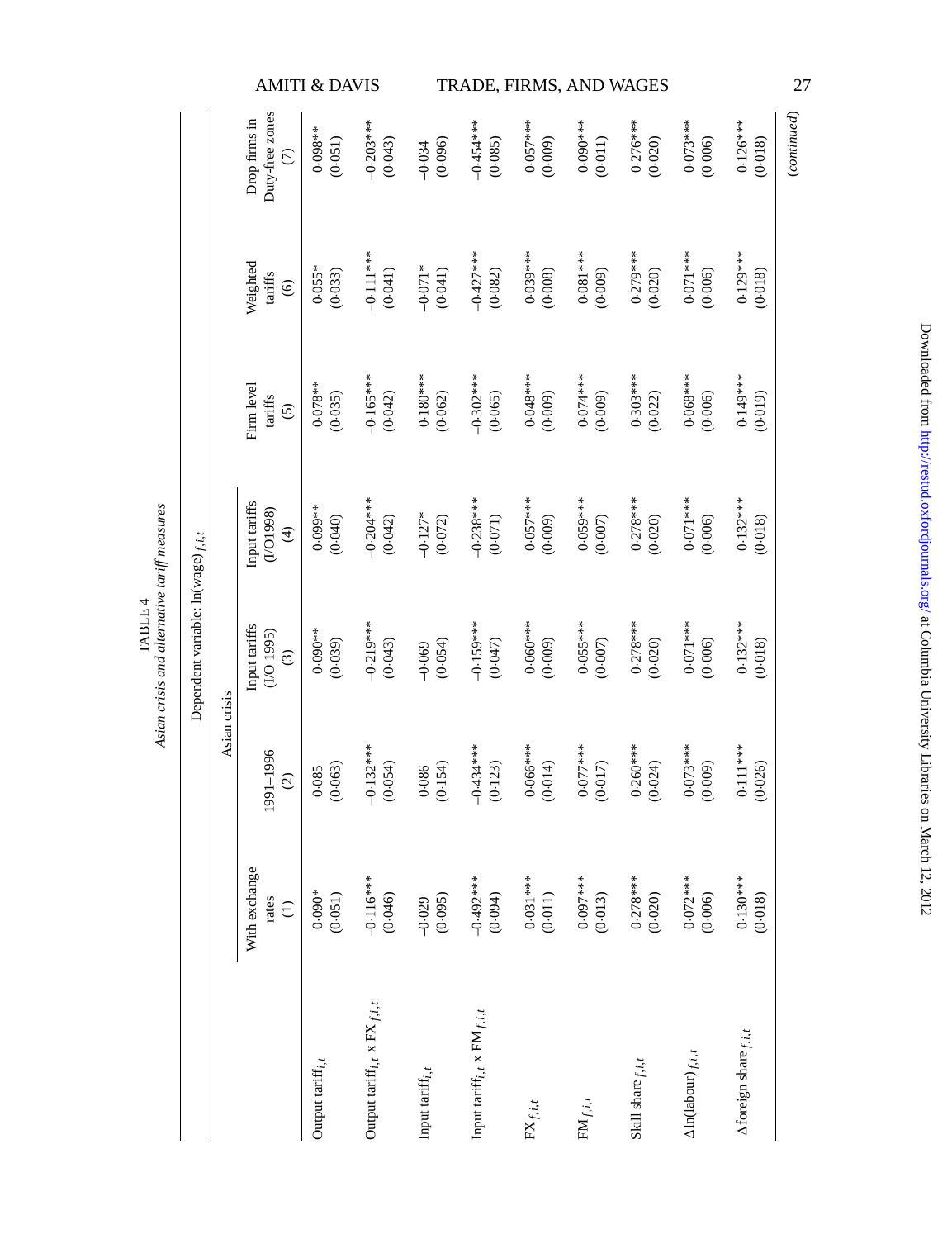|                                                                                                                                                                                        |                                     |                            | Dependent variable: $ln(wage)_{f,i,t}$<br>Continued |                                           |                                  |                                       |                                                |
|----------------------------------------------------------------------------------------------------------------------------------------------------------------------------------------|-------------------------------------|----------------------------|-----------------------------------------------------|-------------------------------------------|----------------------------------|---------------------------------------|------------------------------------------------|
|                                                                                                                                                                                        |                                     | Asian crisis               |                                                     |                                           |                                  |                                       |                                                |
|                                                                                                                                                                                        | With exchange<br>rates<br>$\ominus$ | 1991-1996<br>$\widehat{c}$ | Input tariffs<br>(1/O 1995)<br>$\odot$              | Input tariffs<br>(1/01998)<br>$\bigoplus$ | Firm level<br>tariffs<br>$\odot$ | Weighted<br>tariffs<br>$\circledcirc$ | Duty-free zones<br>Drop firms in<br>$\epsilon$ |
| $\Delta$ Govt share $f, i, t$                                                                                                                                                          | $0.059***$<br>(0.010)               | $0.034**$<br>(0.018)       | $0.057***$<br>(0.010)                               | $0.057***$<br>(0.010)                     | $0.060***$<br>(0.010)            | $0.057***$<br>(0.010)                 | $0.058***$<br>(0.010)                          |
| Exit $f, i, t$ if exit in t+1                                                                                                                                                          | $-0.01$<br>(0.006)                  | $-0.030$<br>(0.006)        | $-0.048***$<br>(0.006)                              | $-0.048$ ***<br>(0.006)                   | $* * * 60000$<br>(0.011)         | $-0.048***$<br>(0.006)                | $-0.048***$<br>(0.006)                         |
| $\text{TWER}_t$ x $\text{FX}_{f,i,t}$                                                                                                                                                  | $-0.096***$<br>(0.021)              |                            |                                                     |                                           |                                  |                                       |                                                |
| $\text{TWRER}_t$ x $\text{FM}_{f,i,t}$                                                                                                                                                 | (0.019)<br>0.012                    |                            |                                                     |                                           |                                  |                                       |                                                |
| Joint significance tests Ho: sum of coefficients on tariff variables equals zero                                                                                                       |                                     |                            |                                                     |                                           |                                  |                                       |                                                |
| Output tariffs                                                                                                                                                                         | (0.059)<br>$-0.025$                 | (0.073)<br>$-0.046$        | $-0.129***$<br>(0.049)                              | $-0.105**$<br>$(6 + 0.0)$                 | $-0.087*$<br>(0.052)             | (0.045)<br>$-0.056$                   | $-0.105*$<br>(0.058)                           |
| Input tariffs                                                                                                                                                                          | $-0.521$ **<br>(0.117)              | $-0.349**$<br>(0.166)      | $-0.228***$<br>(0.055)                              | $-0.365***$<br>(0.088)                    | $-0.123*$<br>(0.070)             | $-0.498***$<br>(0.090)                | $-0.488***$<br>(0.113)                         |
| Observations<br>Adjusted R <sup>2</sup>                                                                                                                                                | 185,866<br>0.82                     | 105,262<br>0.82            | 185,866<br>0.82                                     | 185,866<br>0.82                           | 126,576<br>0.80                  | 184,928<br>0.82                       | 184,809<br>0.82                                |
| Notes: Robust standard errors in parentheses * significant at 10%; ** significant at 5%; *** significant at 1%. All the estimations include firm-fixed effects and location-year fixed |                                     |                            |                                                     |                                           |                                  |                                       |                                                |

effects.

Downloaded from http://restud.oxfordjournals.org/ at Columbia University Libraries on March 12, 2012 Downloaded from <http://restud.oxfordjournals.org/> at Columbia University Libraries on March 12, 2012

TABLE 4 *Continued*

## 28 REVIEW OF ECONOMIC STUDIES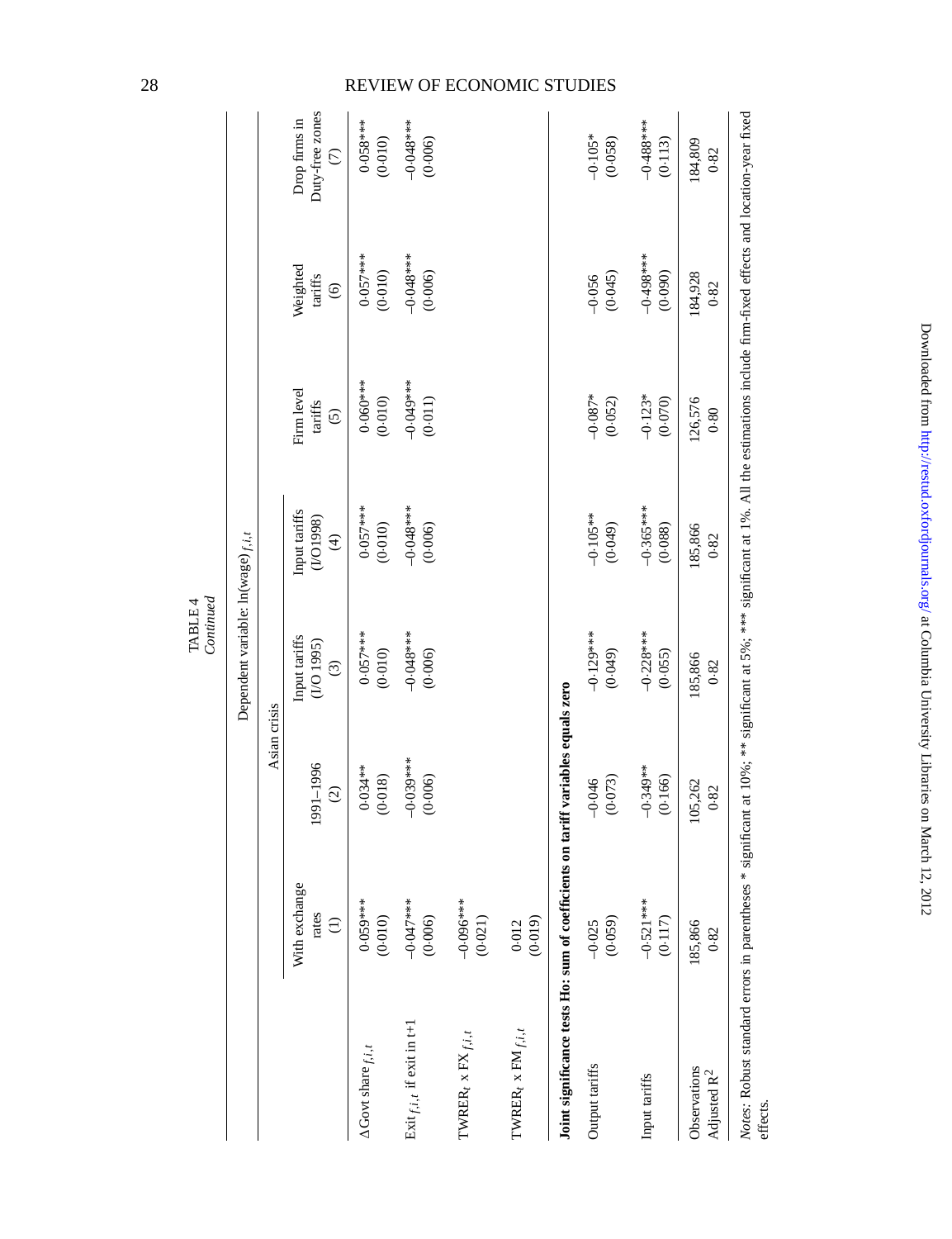firm level. Nevertheless, we check the robustness of our industry-level input tariffs by replacing it with firm-level tariffs in Column 5 of Table 4 and we see that main conclusions are unaffected.

Another concern is the choice of weights in constructing the five-digit industry tariffs from the underlying HS nine-digit tariff data. We use simple averages in our main estimations, but we present estimates of the effect of import weighted tariff cuts on wages using the Fisher index, as a robustness check in Column 6 of Table  $4<sup>29</sup>$  These results are similar to those with simple average tariffs except that the size of the coefficients on the output tariff variables is a bit smaller.

Finally, there may be a concern arising from Indonesia operating duty-free zones, which allows firms to import inputs without paying any tariffs if their output is for export. If a firm was already able to import duty-free inputs, then cuts in input tariffs should not be of benefit to them and in fact could hinder their performance due to the competition effect of other firms being able to access lower-cost imported inputs. To ensure that this does not bias our coefficients, we omit all firms that operate in a duty-free zone. Column 7 shows that the results are unaffected by dropping these observations.

#### 5.3. *Mechanisms*

The empirics establish a robust relation between tariff changes, modes of globalization and average firm-level wages. We develop this within a theoretical framework in which tariff changes, mediated by modes of globalization, lead to changes in firm profitability, and these in turn affect wages. It is worth noting, though, that the link between tariff changes and wages could be viewed through the lenses of a variety of models. Our approach has focused on firm heterogeneity and abstracted from worker heterogeneity in wage formation and changes. However, it is possible that globalized firms attract a different type of worker; respond to tariff changes by adjusting the composition of workers or adjust product quality, and hence also change either their mix of workers or their demands on workers. Examples of these alternative models include [Yeaple](#page-35-0) [\(2005](#page-35-0)) and [Verhoogen](#page-35-0) [\(2008](#page-35-0)). Any data set will have limitations, as does ours, so we will go as far as we can in demonstrating the robustness of our results to controls for these alternative interpretations.

A first question concerns the role of worker vs. firm heterogeneity in wage determination. Early studies stressed the importance of individual worker heterogeneity; however, more recent results have underscored the role of firm heterogeneity, particularly concerning changes in wages. [Abowd, Kramarz and Margolis](#page-34-0) [\(1999](#page-34-0)), shows that worker heterogeneity is more important than firm heterogeneity in determining wages in French data. However, a subsequent paper by [Abowd, Creecy and Kramarz](#page-34-0) [\(2002](#page-34-0)) shows that using an exact solution, the correlation between worker and firm effects is negative, in contrast to the earlier finding of a positive correlation. In comparing the results for France and for the State of Washington, the study finds that the worker and firm components have equal importance. Recent work by [Frias, Kaplan](#page-35-0) [and Verhoogen](#page-35-0) ([2009\)](#page-35-0) uses matched employer–employee data for Mexico. They show that twothirds of the higher level of wages can be explained by firm heterogeneity; that nearly all the within-industry wage changes can be explained by firm differences; and none of the changes reflect changes in skill composition. Since matched firm-worker data are unavailable for Indonesia, we are unable do this decomposition. Still, the literature does establish that there is potentially a

<sup>29.</sup> The results are the same using 1991 or 2000 weights. We were unable to get imports at the HS nine-digit level, so the import-weighted five-digit ISIC tariffs are constructed by first taking the simple mean of the HS nine-digit to HS six-digit, then weighting the HS six-digit tariffs by the import shares.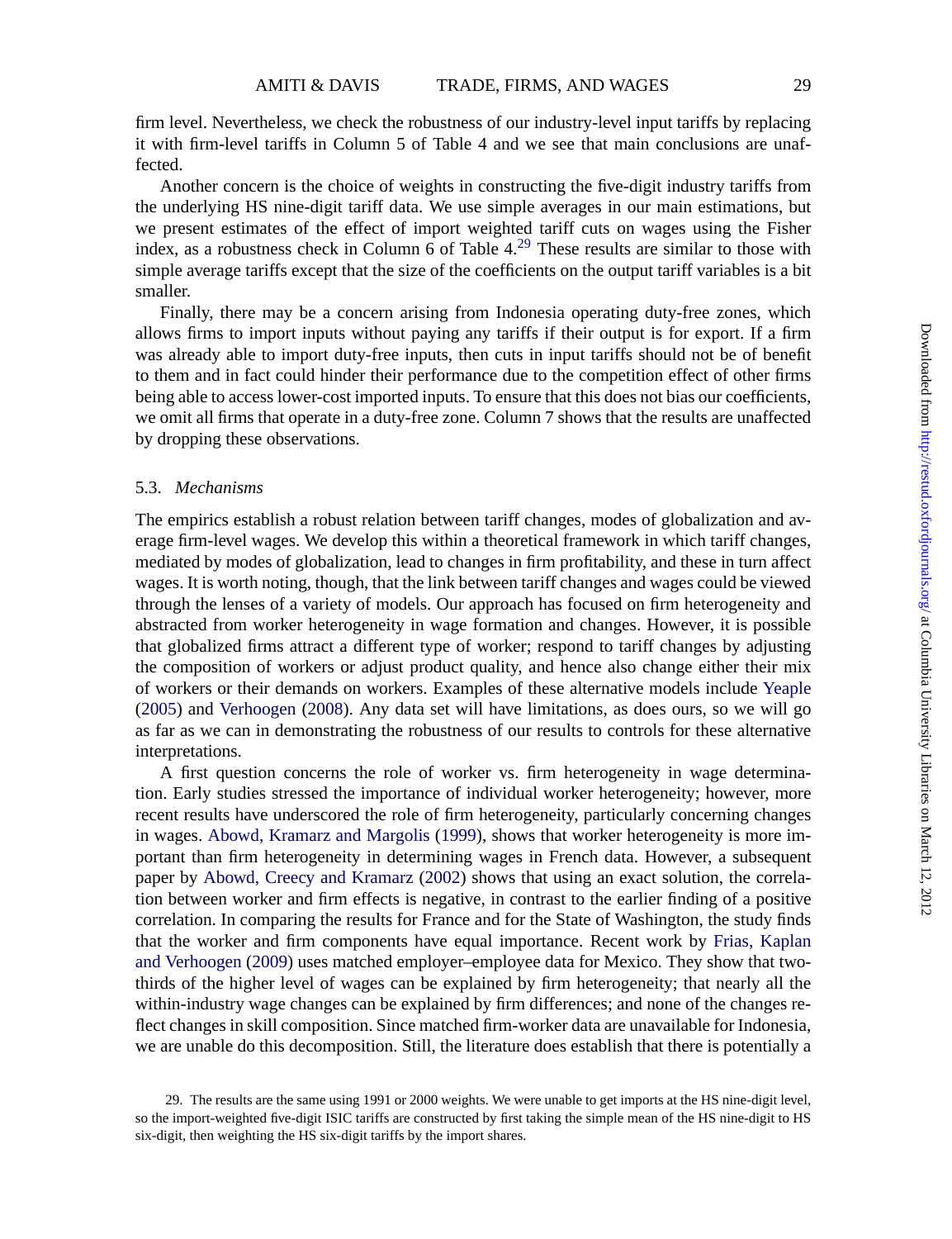large role for the heterogeneous firm mechanism in our model to account for differential changes in wages between globalized firms and domestic-oriented firms.

The classic paper linking a trade shock, via a currency depreciation, to quality upgrading is [Verhoogen](#page-35-0) ([2008\)](#page-35-0). However, Verhoogen's case concerns Mexico, and it is worth keeping in mind that the Mexican case is quite distinct from that of Indonesia. Mexico is a middle income country whose exports at the onset of the exchange rate shock were dedicated 80% to the U.S. alone,

|                                                                                                                                                                                              | Mechanisms            |                       |                        |                    |                       |                                                                                                                                     |  |
|----------------------------------------------------------------------------------------------------------------------------------------------------------------------------------------------|-----------------------|-----------------------|------------------------|--------------------|-----------------------|-------------------------------------------------------------------------------------------------------------------------------------|--|
| Dependent variable                                                                                                                                                                           | $ln(revenue)_{f,i,t}$ | $ln(wu)_{f.i.t.}$     | $ln(ws)_{f,i,t}$       | $ln(wage)_{f,i,t}$ | $ln(wage)_{f,i,t}$    | $ln(wage)_{f, I, t}$                                                                                                                |  |
|                                                                                                                                                                                              |                       |                       |                        | 1995-1997          | 1995-1997             | 1995-1997                                                                                                                           |  |
|                                                                                                                                                                                              |                       |                       |                        |                    | With skill<br>share   | With education<br>share                                                                                                             |  |
|                                                                                                                                                                                              | (1)                   | (2)                   | (3)                    | (4)                | (5)                   | (6)                                                                                                                                 |  |
| Output tariff $_{i,t}$                                                                                                                                                                       | $-0.028$              | $0.119**$             | $0.134***$             | $0.452***$         | $0.460***$            | $0.463***$                                                                                                                          |  |
|                                                                                                                                                                                              | (0.076)               | (0.051)               | (0.053)                | (0.132)            | (0.131)               | (0.130)                                                                                                                             |  |
| Output tariff <sub>i,t</sub> x $FX_{f,i,t}$                                                                                                                                                  | $-0.399***$           | $-0.202***$           | $-0.147***$            | $-0.277***$        | $-0.272***$           | $-0.264***$                                                                                                                         |  |
|                                                                                                                                                                                              | (0.072)               | (0.045)               | (0.057)                | (0.099)            | (0.098)               | (0.094)                                                                                                                             |  |
| Input tariff $_{i,t}$                                                                                                                                                                        | 0.130                 | $-0.085$              | $-0.014$               | $-0.529*$          | $-0.516*$             | $-0.524*$                                                                                                                           |  |
|                                                                                                                                                                                              | (0.168)               | (0.097)               | (0.099)                | (0.310)            | (0.306)               | (0.302)                                                                                                                             |  |
| Input tariff <sub>i,t</sub> x $FM_{f,i,t}$                                                                                                                                                   | $-0.649***$           | $-0.573***$           | $-0.225**$             | $-0.600***$        | $-0.613***$           | $-0.600***$                                                                                                                         |  |
|                                                                                                                                                                                              | (0.130)               | (0.095)               | (0.100)                | (0.215)            | (0.215)               | (0.203)                                                                                                                             |  |
| $\mathbf{FX}_{f,i,t}$                                                                                                                                                                        | $0.148***$            | $0.047***$            | $0.072***$             | $0.069***$         | $0.068***$            | $0.065***$                                                                                                                          |  |
|                                                                                                                                                                                              | (0.015)               | (0.010)               | (0.011)                | (0.018)            | (0.018)               | (0.017)                                                                                                                             |  |
| $FM_{f,i,t}$                                                                                                                                                                                 | $0.251***$            | $0.092***$            | $0.077***$             | $0.100***$         | $0.100***$            | $0.098***$                                                                                                                          |  |
|                                                                                                                                                                                              | (0.019)               | (0.012)               | (0.014)                | (0.027)            | (0.027)               | (0.026)                                                                                                                             |  |
| skillshare $f, i, t$                                                                                                                                                                         | 0.050<br>(0.034)      | $0.570***$<br>(0.020) | $-1.595***$<br>(0.033) |                    | $0.270***$<br>(0.042) |                                                                                                                                     |  |
| $\Delta$ ln(labour) $_{f,i,t}$                                                                                                                                                               | $0.794***$            | $-0.062***$           | $0.002***$             | $-0.128***$        | $-0.126***$           | $-0.121***$                                                                                                                         |  |
|                                                                                                                                                                                              | (0.016)               | (0.006)               | (0.006)                | (0.014)            | (0.014)               | (0.014)                                                                                                                             |  |
| Exit $f_{i,i,t}$ if exit in t+1                                                                                                                                                              | $-0.082***$           | $-0.052***$           | $-0.026***$            | $-0.054***$        | $-0.054***$           | $-0.053***$                                                                                                                         |  |
|                                                                                                                                                                                              | (0.009)               | (0.006)               | (0.008)                | (0.009)            | (0.009)               | (0.008)                                                                                                                             |  |
| Education shares $f_{i,i,t}$<br>Production_1<br>Production_2<br>Production_3<br>Production_4<br>Production_5<br>Non-production_1<br>Non-production_2<br>Non-production_3<br>Non-production_4 |                       |                       |                        |                    |                       | $-0.938***$<br>$-0.929***$<br>$-0.890***$<br>$-0.835***$<br>$-0.599***$<br>$-0.831***$<br>$-0.926***$<br>$-0.669***$<br>$-0.446***$ |  |

| TABLE 5    |  |  |
|------------|--|--|
| Mechanism. |  |  |

(*continued*)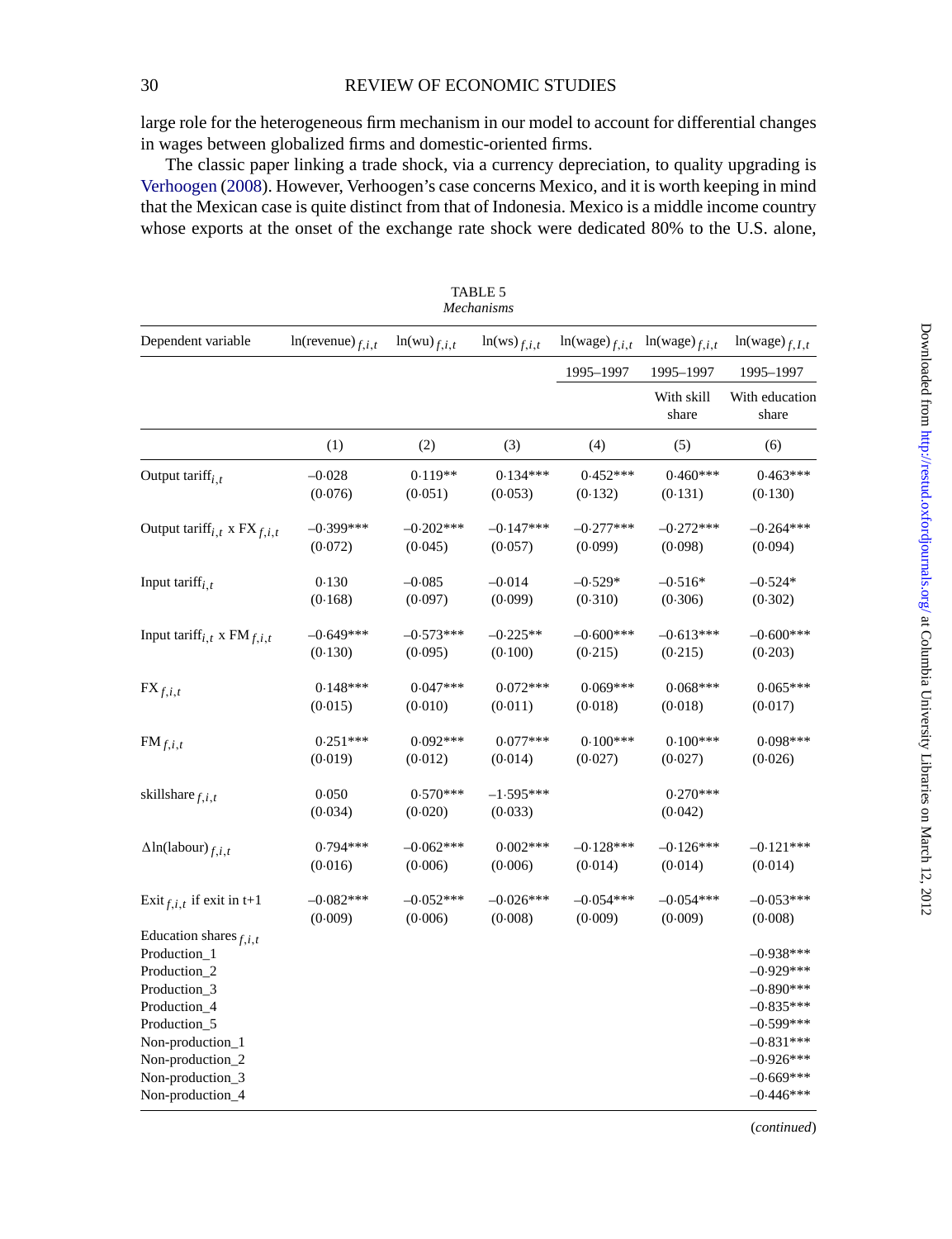| Dependent Variable                                                               | $ln(revenue)_{f,i,t}$  | $ln(wu)_{f,i,t}$       | $ln(ws)_{f,i,t}$     | $ln(wage)_{f,i,t}$     | $ln(wage)_{f,i,t}$     | $ln(wage)_{f, I, t}$    |
|----------------------------------------------------------------------------------|------------------------|------------------------|----------------------|------------------------|------------------------|-------------------------|
|                                                                                  |                        |                        |                      |                        | 1995-1997              |                         |
|                                                                                  |                        |                        |                      |                        | With skill<br>share    | With education<br>share |
|                                                                                  | (1)                    | (2)                    | (3)                  | (4)                    | (5)                    | (6)                     |
| Joint significance tests Ho: sum of coefficients on tariff variables equals zero |                        |                        |                      |                        |                        |                         |
| Output tariffs                                                                   | $-0.427***$<br>(0.095) | $-0.083$<br>(0.060)    | $-0.013$<br>(0.070)  | 0.175<br>(0.142)       | 0.188<br>(0.141)       | 0.199<br>(0.140)        |
| Input tariffs                                                                    | $-0.519***$<br>(0.192) | $-0.658***$<br>(0.118) | $-0.239*$<br>(0.132) | $-1.129***$<br>(0.311) | $-1.129***$<br>(0.308) | $-1.123***$<br>(0.304)  |
| <b>Observations</b><br>Adjusted $R^2$                                            | 173,732<br>0.93        | 185,795<br>0.79        | 149,575<br>0.71      | 61,901<br>0.85         | 61,901<br>0.85         | 61,901<br>0.85          |

*Notes:* Robust standard errors in parentheses; \* significant at 10%; \*\* significant at 5%; \*\*\* significant at 1%. Education shares are defined as the number of workers in each category divided by total employment. The categories are 1–5: 1—

TABLE 5 *Continued*

"not finished primary school"; 2—primary school; 3—junior high school; 4—senior high school; 5—diploma or higher. All the estimations also include foreign share and government share, but the coefficients are suppressed to save space. All the estimations include firm-fixed effects and location-year effects.

rising to 88% in the course of the shock. Export growth was thus very highly quality biased. The case of Indonesia is quite distinct. Indonesia is one of the least skill-abundant countries in the world. According to the Barro and Lee (2000) data set, Indonesia ranked 79th out of 105 countries in the proportion of tertiary education completed—just 1.6% of the population.<sup>30</sup> These facts at least suggest that the scope for liberalization to affect quality choices may be considerably more limited in Indonesia compared to the Mexican case.

While we cannot directly test these alternative hypotheses, we are able to indirectly assess the plausibility of the profit channel we focus on. Our model predicts that firm performance should improve in globalized firms relative to domestic-oriented firms, following trade liberalization. To check this, we regress the log of firm revenue, as our measure of firm performance, on tariffs and their interactions in Column 1 of Table 5. As expected, we do indeed see that globalized firms enjoy an increase in their revenues following liberalization, and the joint significance tests indicate that the total effect is also significantly different from zero for exporters and importers.<sup>31</sup>

We also consider whether changes in skill patterns can account for our results. As a first pass, we reproduce our results separately for skilled and unskilled. In Table 5, we rerun the regressions with the log of unskilled wage (proxied by production workers) in Column 2 and the log of skilled wage (proxied by non-production workers) in Column 3, and find that the results hold for each of these two types of workers.

30. See [http://www.cid.harvard.edu/ciddata/ciddata.html.](http://www.cid.harvard.edu/ciddata/ciddata.html)

31. Another approach to assessing the relative importance of the profit channel is to include profits in the wage equation in Column 1 of Table 5 to see how much of the effect from tariffs works through profits. In Table B1 of the electronic appendix, we do this with total revenues as a proxy for profits. Although the magnitudes of the coefficients on the tariff variables decline, it is difficult to draw conclusions from this specification because total revenue misses key components of profits, such as firm-specific fixed costs, and due to potential endogeneity bias.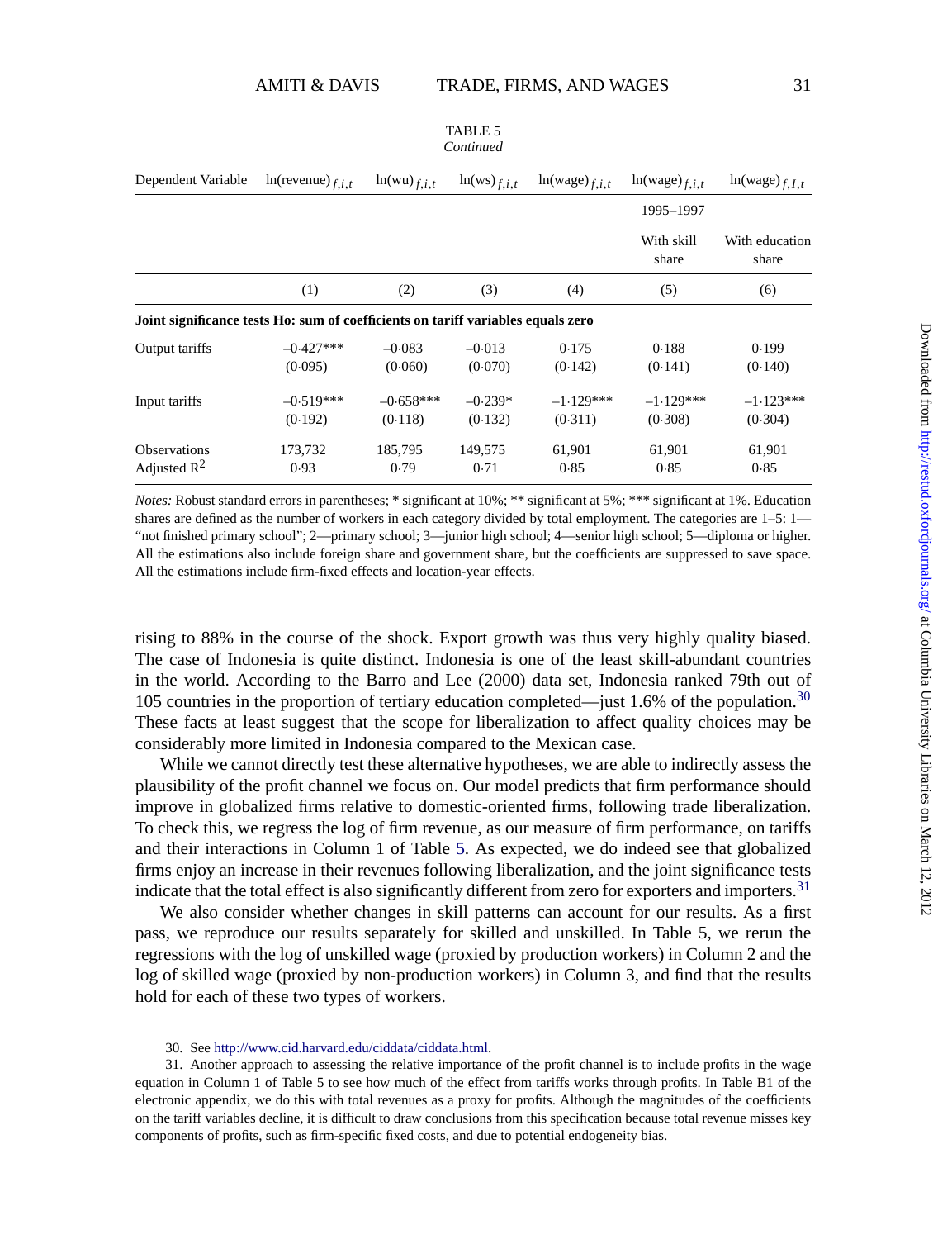### <span id="page-31-0"></span>32 REVIEW OF ECONOMIC STUDIES

While encouraging, we would like to ensure that our results are not driven just by changes in skill composition at the firm level. Although we control for the share of non-production workers in our main specifications, there may still be changes in the share of educated workers *within* the broader production and non-production categories that could be driving the changes in wages. Information on worker education is not available for the full sample but does exist for three years, between 1995 and 1997. There are five different education levels for production workers, ranging from 1 to 5 with 5 being the highest level, and similarly for non-production workers.<sup>32</sup> In Column 4 of Table 5, we show that our results hold for these three years of data without any control for skill shares. In Column 5, we show that the results are unchanged if we control for the share of production workers. And in Column 6, we include controls by education level. This includes ten categories of education in total, with the omitted category being the most educated non-production workers. We see that all the coefficients on education shares are negative and significant, but most importantly they do not change the point estimates on the tariff variables at all. These findings suggest that compositional changes in skill are not driving our results. While the mechanisms identified in our model are not necessarily the whole story, they appear to be a robust component of the link between tariff liberalization and firm wages.



FIGURE 2

Modes of globalization and firm-wage changes. The predominance of negative values near the origin indicates that non-globalizers lose from liberalization, and vice versa for those who globalize via exports or imports

32. The categories are 1–5: 1—"not finished primary school"; 2—primary school; 3—junior high school; 4 senior high school; 5—diploma or higher.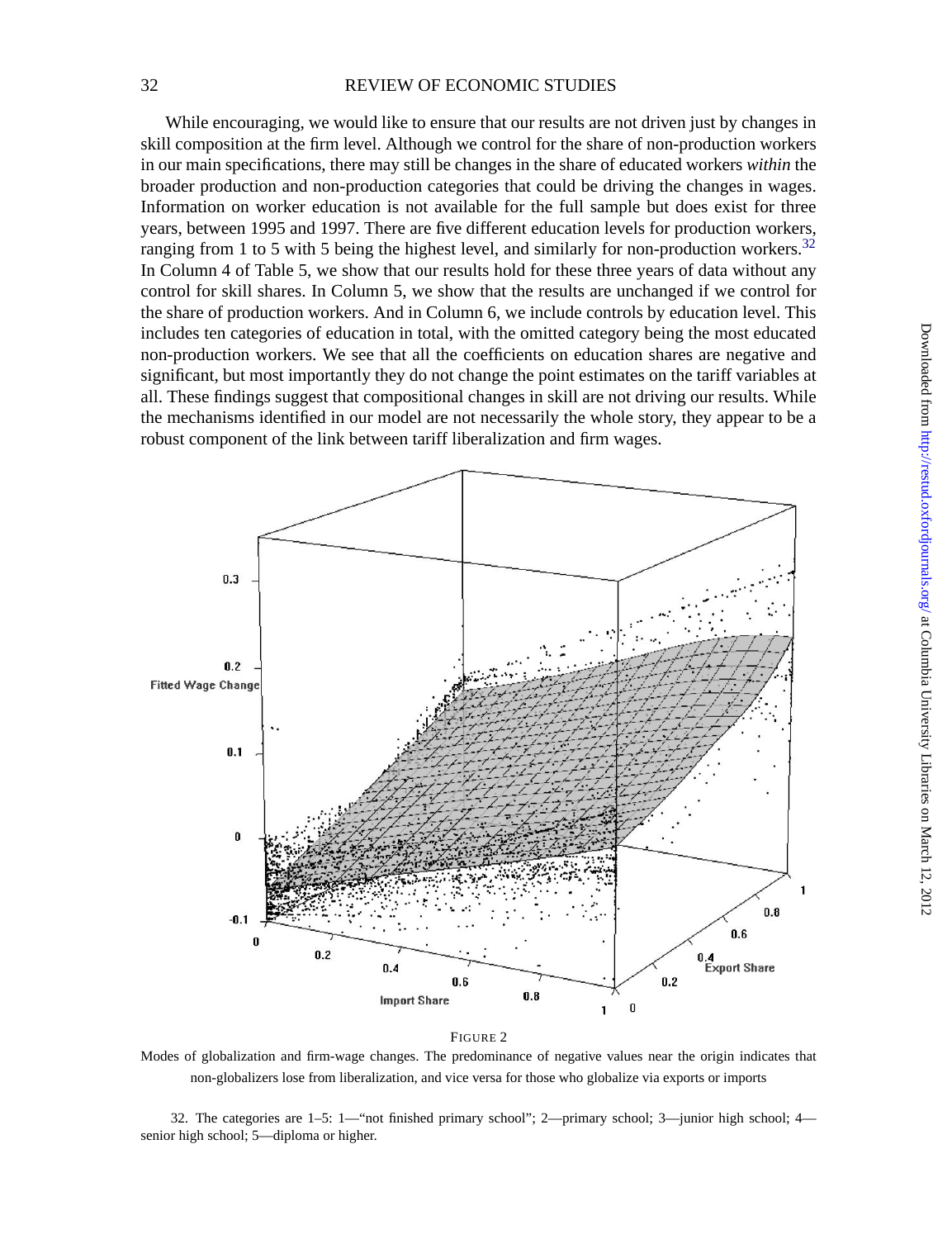#### 5.4. *Discussion of results*

Since all our estimates include year fixed effects, these will capture an average effect of trade liberalization on wages. We cannot determine the total effect of trade liberalization on wages because we cannot separately identify the role of tariff cuts on the year effects. Still, relative to the average, exporters and importers pay higher wages following tariff cuts and domestic oriented firms pay lower wages. This can be seen clearly from Figure [2](#page-31-0) where we plot the firm's predicted change in wage as a function of its import share and export share. We calculate the firm's fitted wage, resulting from the change in tariffs over the whole sample period using coefficients from Column 5 in Table 2B, for all firms in the sample in 2000 as follows:

> $\Delta \hat{w}_f = \beta_1 * \Delta$ output tariff<sub>*i*</sub> +  $\beta_2 * \Delta$ output tariff<sub>*i*</sub> \* export share *f*  $+\beta_3 * \Delta$ input tariff  $+\beta_4 * \Delta$ input tariff<sub>i</sub> \* import share *f*.

We see from Figure [2](#page-31-0) that firms with negative predicted wages are those that are predominantly domestic oriented (close to the origin), and those with the large positive predicted wages are the industries that are large globalizers either with a high-export share or a high-import share (away from the origin). There is large heterogeneity in firm-level wage responses. For example, in the motor vehicle industry, which experienced one of the biggest declines in output tariffs of 45 percentage points, the fitted wage change for firms that sell all their output in the domestic market and buy all their inputs locally is a fall of 15%. Yet, within the same industry, firms that export large shares of their output and import their inputs have a positive fitted wage change of 4%. The largest predicted wage gains following tariff cuts were 29% in the toy industry, which experienced big cuts in both input and output tariffs, and these were for firms that export all of their output and import all of their inputs.

#### 6. CONCLUSIONS

The effect of trade liberalization on wages has generated a vast literature in international economics. Yet, no prior study has simultaneously accounted for the two most salient empirical facts about international production to emerge in the last decade. The first fact is firm heterogeneity large firms are more productive, more likely to export and import, and pay higher wages. The second fact is the prominent role of intermediate trade, distinct from final goods trade. Firm heterogeneity is the very foundation of our approach to firm-level wages. And theory tells us that reductions in final and intermediate goods tariffs tend to have opposite signs, so distinguishing their impacts is crucial. We incorporate both salient facts in our analysis.

Our theory combines elements of [Melitz](#page-35-0) ([2003\)](#page-35-0) and [Kasahara and Lapham](#page-35-0) ([2007\)](#page-35-0) with a specification of fair-wage setting closely related to that of [Grossman and Helpman](#page-35-0) ([2007](#page-35-0)) . This allows us to develop a general equilibrium model with firm heterogeneity, trade in final and intermediate goods, and firm-specific wages. The model predicts that the wage consequences of liberalization vary qualitatively and quantitatively with the nature and magnitude of firms' global engagement via exports and imports.

We examine the predictions of the model with highly detailed firm-level data for the Indonesian trade liberalization in the period 1991–2000. Of particular note is that our data allow us to construct highly detailed import tariffs on inputs, hence to separate the effects of cuts in input tariffs from cuts in output tariffs.

The results are strongly supportive of the predictions arising from the theory and stable across a wide variety of robustness checks. Introducing firm heterogeneity and a separate impact for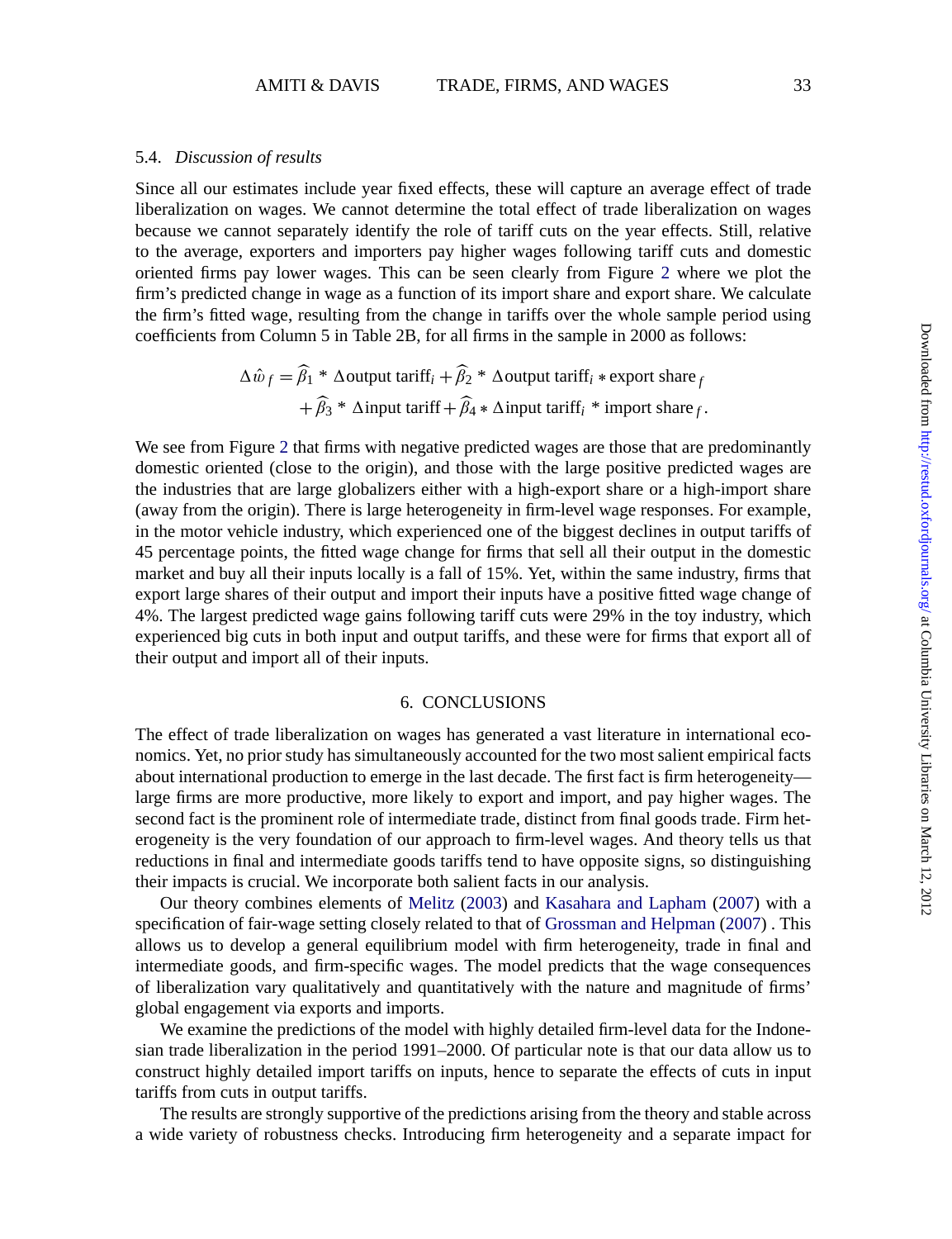input and output tariffs (and their interactions) is crucial to the results. Cuts in output tariffs reduce wages at firms oriented exclusively to the domestic market but raise wages at firms that export a sufficient share of their output. Cuts in input tariffs raise wages at firms that import inputs while having an insignificant effect on wages of workers at firms that fail to import.

We would like to highlight a few directions for future work. First, although the results are consistent with our fair-wage model, the data do not permit us to rule out some role for compositional shifts within education categories or changes in unobserved worker heterogeneity in the differential wage responses of globalized and domestically oriented firms. This remains an area for future research. Second, changes in final and intermediate output tariffs here function as international demand and cost shocks. It would be very interesting to investigate whether such shocks function differently based on domestic or international origin. Third, while we developed a specific mechanism, fair wages, through which the tariff shocks are transmitted to wages, it would be very interesting to have data with profit measures and more institutional detail that would permit a clear contrast between competing theories of the mechanism involved. Fourth, we have not modelled explicitly the role of foreign firms. Doing so and exploring in more detail any contrasts between domestic and foreign firms would be interesting.

|                                              |       | Levels             | Five-period differences |                    |  |
|----------------------------------------------|-------|--------------------|-------------------------|--------------------|--|
| Variable                                     | Mean  | Standard deviation | Mean                    | Standard deviation |  |
| $ln(wage)_{f,i,t}$                           | 7.35  | 0.80               | 0.70                    | 0.54               |  |
| $ln(ws)_{f,i,t}$                             | 7.87  | 0.92               |                         |                    |  |
| $ln(wu)_{f,i,t}$                             | 7.25  | 0.79               |                         |                    |  |
| $ln(labour)_{f,i,t}$                         | 4.18  | 1.19               | 0.01                    | 0.53               |  |
| Skill share $f, i, t$                        | 0.14  | 0.15               | 0.00                    | 0.14               |  |
| Foreign share $f, i, t$                      | 0.04  | 0.18               | 0.00                    | 0.11               |  |
| Govt share $f, i, t$                         | 0.02  | 0.14               | 0.17                    | 0.40               |  |
| Export share $f, i, t$                       | 0.11  | 0.29               | $-0.02$                 | 0.28               |  |
| Export share $f_{i,i,t}$ if FX=1             | 0.71  | 0.33               |                         |                    |  |
| $FX_{f,i,t} = 1$ if exshare > 0              | 0.15  | 0.36               | $-0.03$                 | 0.38               |  |
| Import share $f, i, t$                       | 0.09  | 0.24               | $-0.01$                 | 0.20               |  |
| Import share $f, i, t$ if FM=1               | 0.47  | 0.36               |                         |                    |  |
| FM $_{f,i,t}$ =1 if import share >0          | 0.19  | 0.39               | $-0.02$                 | 0.34               |  |
| Exit $f_{i,i,t}$ =1 if exit next period      | 0.08  | 0.28               |                         |                    |  |
| Age $f, i, t$                                | 12.67 | 12.73              |                         |                    |  |
| Output tariff <sub>i.t</sub>                 | 0.17  | 0.11               | $-0.12$                 | 0.08               |  |
| Input tariff <sub>i.t</sub>                  | 0.11  | 0.06               | $-0.03$                 | 0.08               |  |
| $ln(TFP)_{f,i,t}$                            | 1.63  | 0.66               |                         |                    |  |
| $ln(VA per worker)_{f,i,t}$                  | 8.56  | 1.25               | 0.67                    | 0.96               |  |
| $ln(revenue)_{f,i,t}$                        | 13.62 | 2.06               |                         |                    |  |
| Financial dependence                         | 0.23  | 0.35               |                         |                    |  |
| Production_1 $f_{i,i,t}$                     | 0.08  | 0.17               |                         |                    |  |
| Production <sub><math>2_{f,i,t}</math></sub> | 0.36  | 0.29               |                         |                    |  |
| Production_ $3_{f,i,t}$                      | 0.22  | 0.20               |                         |                    |  |
| Production_ $4_{f,i,t}$                      | 0.19  | 0.22               |                         |                    |  |
| Production_5 $f_{i,i,t}$                     | 0.01  | 0.03               |                         |                    |  |
| Non-production_ $1_{f,i,t}$                  | 0.00  | 0.03               |                         |                    |  |

TABLE A1 *Summary statistics*

(*continued*)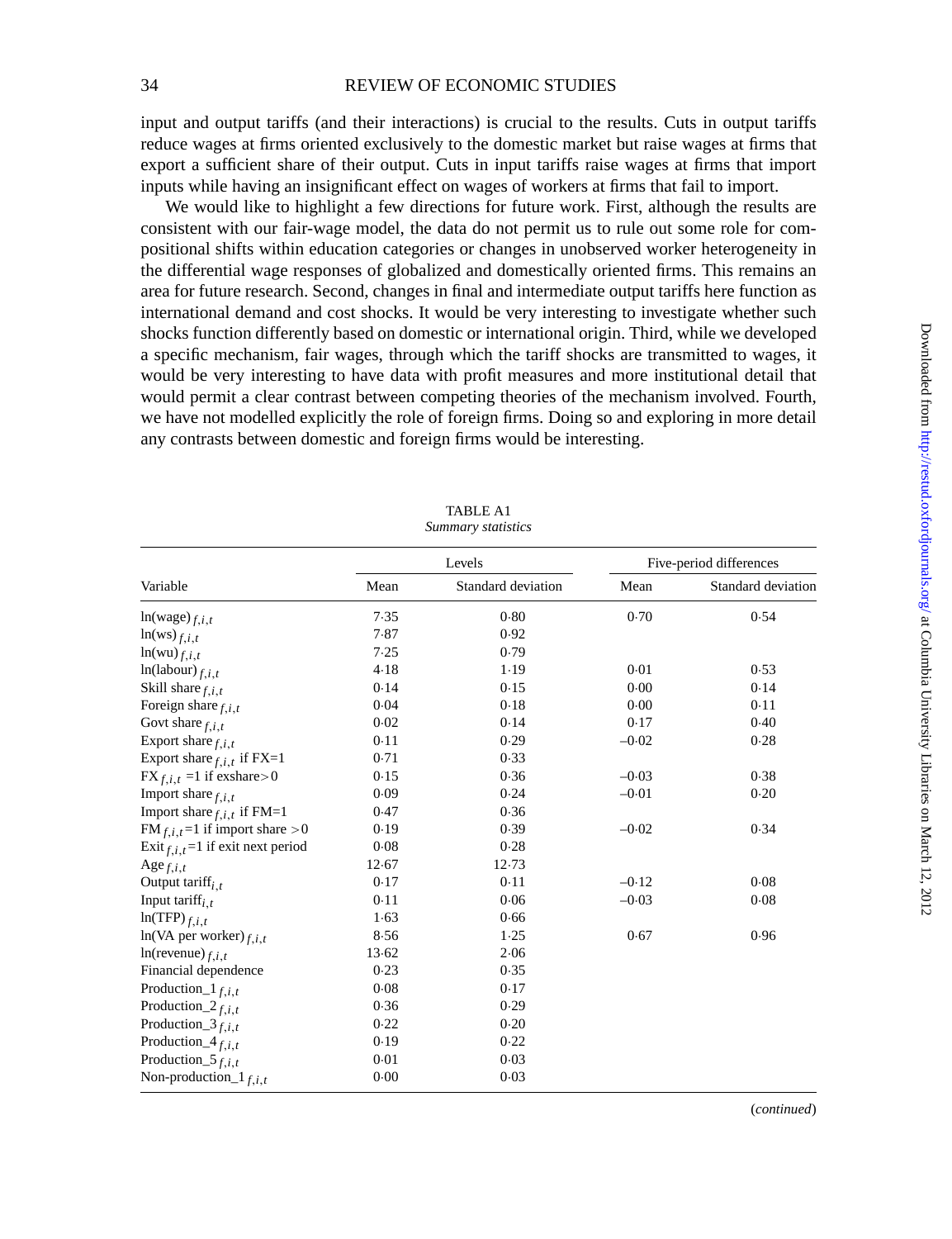<span id="page-34-0"></span>

| Continued                    |         |                    |                         |                    |  |
|------------------------------|---------|--------------------|-------------------------|--------------------|--|
|                              |         | Levels             | Five-period differences |                    |  |
| Variable                     | Mean    | Standard deviation | Mean                    | Standard deviation |  |
| Non-production_2 $f_{i,i,t}$ | 0.02    | 0.06               |                         |                    |  |
| Non-production_ $3_{f,i,t}$  | 0.02    | 0.05               |                         |                    |  |
| Non-production_4 $f_{i,i,t}$ | 0.07    | 0.09               |                         |                    |  |
| Non-production_5 $f_{i,i,t}$ | 0.02    | 0.04               |                         |                    |  |
| <b>Observations</b>          | 185,866 |                    | 55,393                  |                    |  |

TABLE A1

*Acknowledgment.* We would like to thank David Weinstein, Amit Khandelwal, Marc Melitz, Marc Muendler, Nina Pavcnik, and participants at seminars at the Federal Reserve Bank of New York, NBER Summer Institute, NYU, Nottingham University, Syracuse University, and the World Bank for many useful suggestions. Jennifer Peck and Adam Sacarny provided excellent research assistance. The views expressed in this working paper are those of the authors and do not necessarily represent those of the Federal Reserve Bank of New York.

#### **Supplementary Data**

Supplementary data are available at *Review of Economic Studies* online.

#### REFERENCES

- ABOWD, J. M., CREECY, R. H. and KRAMARZ, F. (2002), "Computing Person and Firm Effects Using Linked Longitudinal Employer-Employee Data" (LEHD Technical Paper No. TP-2002-09).
- ABOWD, J. M., KRAMARZ, F. and MARGOLIS, D. (1999), "High Wage Workers and High Wage Firms", *Econometrica*, **67**, 251–333.
- AKERLOF, G. A. (1982), "Labor Contracts as Partial Gift Exchange", *Quarterly Journal of Economics*, **97**, 543–569.
- AMITI, M. and KONINGS, J. (2007), "Trade Liberalization, Intermediate Inputs and Productivity", *American Economic Review*, **97**, 1611–1638.
- ARKOLAKIS, C., KLENOW, P. DEMIDOVA, S. and RODRIGUEZ-CLARE, A. (2008), "Endogenous Variety and the Gains from Trade", *American Economic Review Papers & Proceedings*, **98**, 444–450.
- BARRO, R. J. and LEE, J. W. (2000), "International Data on Educational Attainment: Updates and Implications" (CID Working Paper No. 42).
- BECKER, S. O. and MUENDLER, M. (2010), "Margins of Multinational Labor Substitution", *American Economic Review*, **100**, 1999–2030.
- BERNARD, A. B., JENSEN, B., REDDING, S. J. and SCHOTT, P. K. (2007), "Firms in International Trade", *Journal of Economic Perspectives*, **21**, 105–130.

CHANEY, T. (2005), "Liquidity Constrained Exporters" (Mimeo, University of Chicago).

- DAS, M., NEWEY, W. K. and VELLA, F. (2003), "Nonparametric Estimation of Sample Selection Models", *Review of Economic Studies*, **70**, 33-58.
- DAVIS, D. R. and HARRIGAN, J. (2011), "Good Jobs, Bad Jobs, and Trade Liberalization" *Journal of International Economics*. **84**, 26–36.
- DIXIT, A. K. and STIGLITZ, J. E. (1977), "Monopolistic Competition and Optimum Product Diversity", *American Economic Review*, **67**, 297–308.
- DOMINGUEZ, K. M. E. and TESAR, L. (2006), "Exchange Rate Exposure", *Journal of International Economics*, **68**, 188–218.
- EATON, J., KORTUM, S. S. and KRAMARZ, F. (2008), "An Anatomy of International Trade: Evidence from French Firms" (NBER Working Paper No. 14610).
- EGGER, H. and KREICKEMEIER, U. (2009), "Firm Heterogeneity and the Labor Market Effects of Trade Liberalization", *International Economic Review*, **50**, 187–216.
- FEENSTRA, R. C. and HANSON, G. H. (1999), "The Impact of Outsourcing and High-Technology Capital on Wages: Estimates for the United States, 1979-1990", *Quarterly Journal of Economics*, **114**, 907–940.
- FEENSTRA, R. C. and HANSON, G. H. (2003), "Global Production Sharing and Rising Inequality: A Survey of Trade and Wages", in Choi, E. K. and Harrigan, J. (eds) *Handbook of International Trade* (London: Basil Blackwell), 146–185.